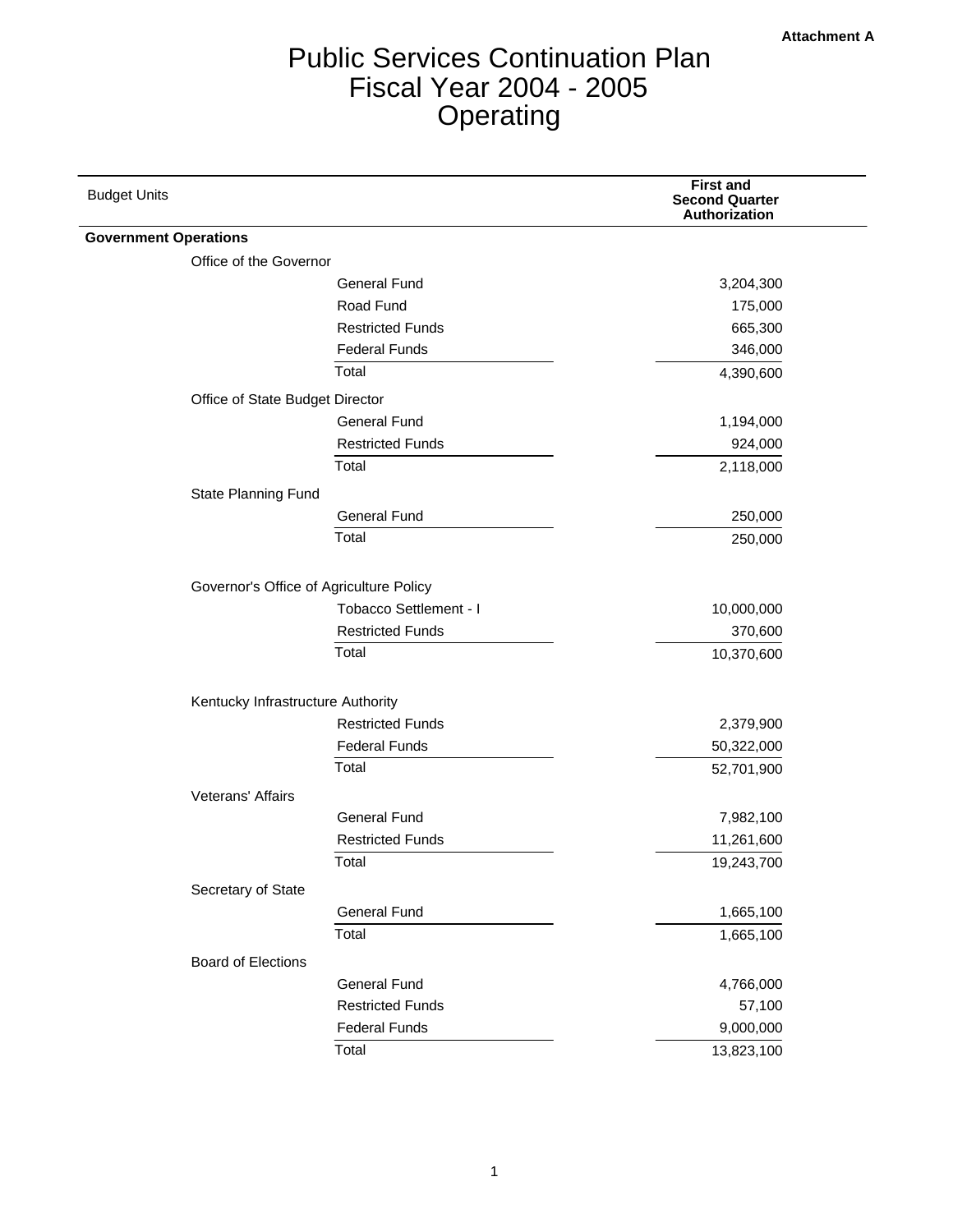| <b>Budget Units</b>                       |                         | <b>First and</b><br><b>Second Quarter</b><br>Authorization |
|-------------------------------------------|-------------------------|------------------------------------------------------------|
|                                           |                         |                                                            |
| Treasury                                  |                         |                                                            |
|                                           | <b>General Fund</b>     | 1,120,200                                                  |
|                                           | Road Fund               | 137,500                                                    |
|                                           | <b>Restricted Funds</b> | 428,200                                                    |
|                                           | Total                   | 1,685,900                                                  |
| <b>Attorney General</b>                   |                         |                                                            |
|                                           | <b>General Fund</b>     | 7,135,000                                                  |
|                                           | <b>Restricted Funds</b> | 4,168,000                                                  |
|                                           | <b>Federal Funds</b>    | 1,283,000                                                  |
|                                           | Total                   | 12,586,000                                                 |
| <b>Unified Prosecutorial System</b>       |                         |                                                            |
| <b>Commonwealth Attorneys</b>             |                         |                                                            |
|                                           | <b>General Fund</b>     | 14,029,762                                                 |
|                                           | <b>Restricted Funds</b> | 203,900                                                    |
|                                           | <b>Federal Funds</b>    | 605,200                                                    |
|                                           | Total                   | 14,838,862                                                 |
| <b>County Attorneys</b>                   |                         |                                                            |
|                                           | <b>General Fund</b>     | 11,490,100                                                 |
|                                           | <b>Restricted Funds</b> | 4,800                                                      |
|                                           | <b>Federal Funds</b>    | 391,700                                                    |
|                                           | Total                   | 11,886,600                                                 |
| <b>Total Unified Prosecutorial System</b> |                         |                                                            |
|                                           | <b>General Fund</b>     | 25,519,862                                                 |
|                                           | <b>Restricted Funds</b> | 208,700                                                    |
|                                           | <b>Federal Funds</b>    | 996,900                                                    |
|                                           | Total                   | 26,725,462                                                 |
| <b>Auditor of Public Accounts</b>         |                         |                                                            |
|                                           | <b>General Fund</b>     | 3,936,700                                                  |
|                                           | <b>Restricted Funds</b> | 900,000                                                    |
|                                           | Total                   | 4,836,700                                                  |
| Agriculture                               |                         |                                                            |
|                                           | <b>General Fund</b>     | 10,731,000                                                 |
|                                           | <b>Restricted Funds</b> | 2,555,200                                                  |
|                                           | <b>Federal Funds</b>    | 2,603,100                                                  |
|                                           | Total                   | 15,889,300                                                 |
| <b>Military Affairs</b>                   |                         |                                                            |
|                                           | <b>General Fund</b>     | 11,370,200                                                 |
|                                           | <b>Restricted Funds</b> | 27,894,800                                                 |
|                                           | <b>Federal Funds</b>    | 57,255,300                                                 |
|                                           | Total                   | 96,520,300                                                 |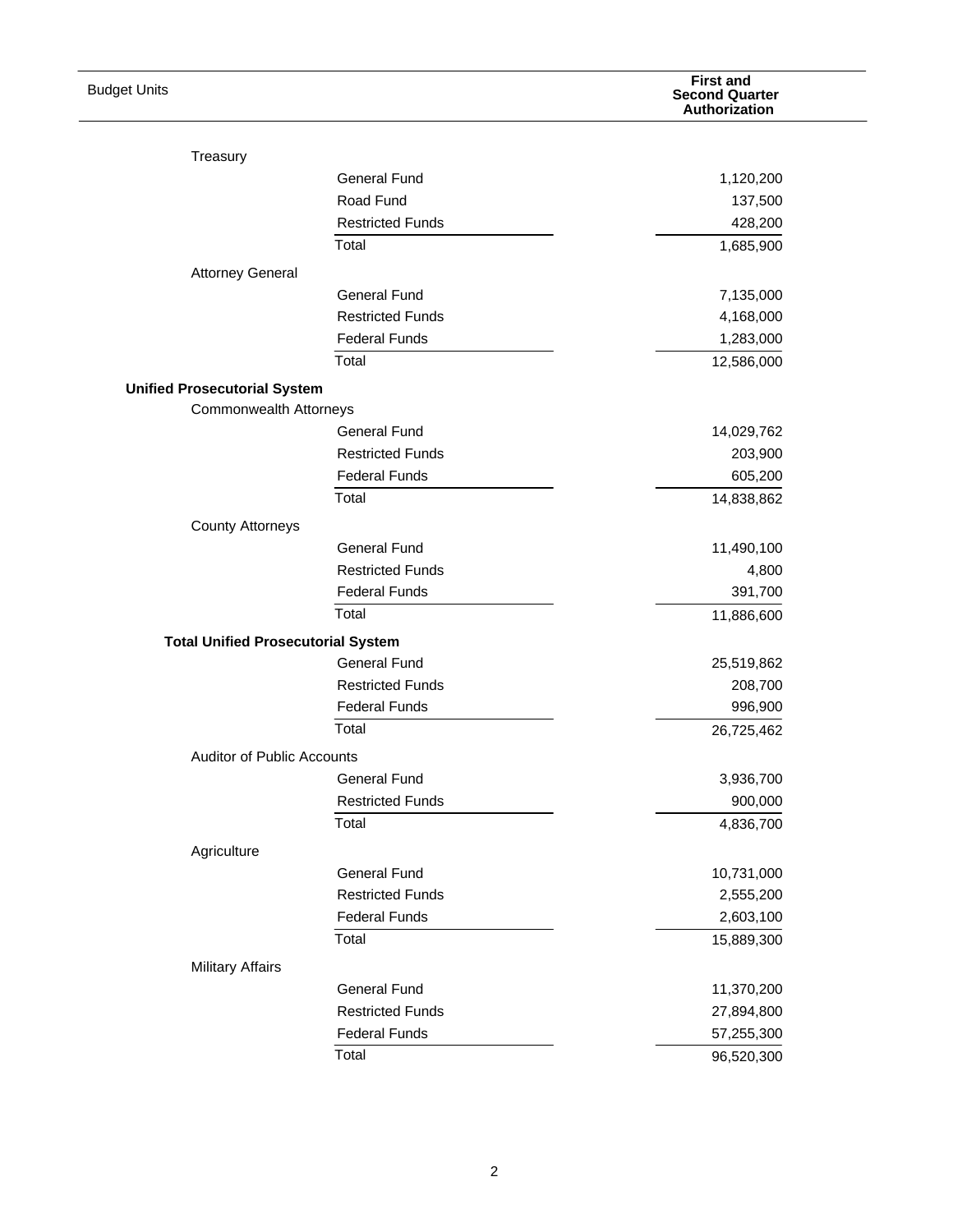| <b>Budget Units</b>                     |                                               | <b>First and</b><br><b>Second Quarter</b><br>Authorization |
|-----------------------------------------|-----------------------------------------------|------------------------------------------------------------|
| Personnel Board                         |                                               |                                                            |
|                                         | <b>General Fund</b>                           | 271,750                                                    |
|                                         | Total                                         | 271,750                                                    |
|                                         |                                               |                                                            |
|                                         | Governor's Office for Local Development       |                                                            |
|                                         | <b>General Fund</b>                           | 4,444,100                                                  |
|                                         | <b>Restricted Funds</b>                       | 532,150                                                    |
|                                         | <b>Federal Funds</b>                          | 28,387,900                                                 |
|                                         | Total                                         | 33,364,150                                                 |
| <b>Local Government - Special Funds</b> |                                               |                                                            |
|                                         | Local Government Economic Assistance Fund     |                                                            |
|                                         | <b>General Fund</b>                           | 20,742,400                                                 |
|                                         | Total                                         | 20,742,400                                                 |
|                                         | Local Government Economic Development Fund    |                                                            |
|                                         | <b>General Fund</b>                           | 23,917,400                                                 |
|                                         | Total                                         | 23,917,400                                                 |
| Area Development Fund                   |                                               |                                                            |
|                                         | <b>General Fund</b>                           | 404,900                                                    |
|                                         | Total                                         | 404,900                                                    |
|                                         | <b>Total Local Government - Special Funds</b> |                                                            |
|                                         | <b>General Fund</b>                           | 45,064,700                                                 |
|                                         | Total                                         | 45,064,700                                                 |
|                                         | Commission on Human Rights                    |                                                            |
|                                         | <b>General Fund</b>                           | 1,036,500                                                  |
|                                         | <b>Restricted Funds</b>                       | 5,500                                                      |
|                                         | <b>Federal Funds</b>                          | 342,700                                                    |
|                                         | Total                                         | 1,384,700                                                  |
| Commission on Women                     |                                               |                                                            |
|                                         | <b>General Fund</b>                           | 131,600                                                    |
|                                         | <b>Restricted Funds</b>                       | 7,500                                                      |
|                                         | Total                                         | 139,100                                                    |
|                                         |                                               |                                                            |
| Kentucky Retirement Systems             |                                               |                                                            |
|                                         | <b>Restricted Funds</b>                       | 8,892,200                                                  |
|                                         | Total                                         | 8,892,200                                                  |
| Registry of Election Finance            |                                               |                                                            |
|                                         | <b>General Fund</b>                           | 710,500                                                    |
|                                         | <b>Restricted Funds</b>                       | 89,200                                                     |
|                                         | Total                                         | 799,700                                                    |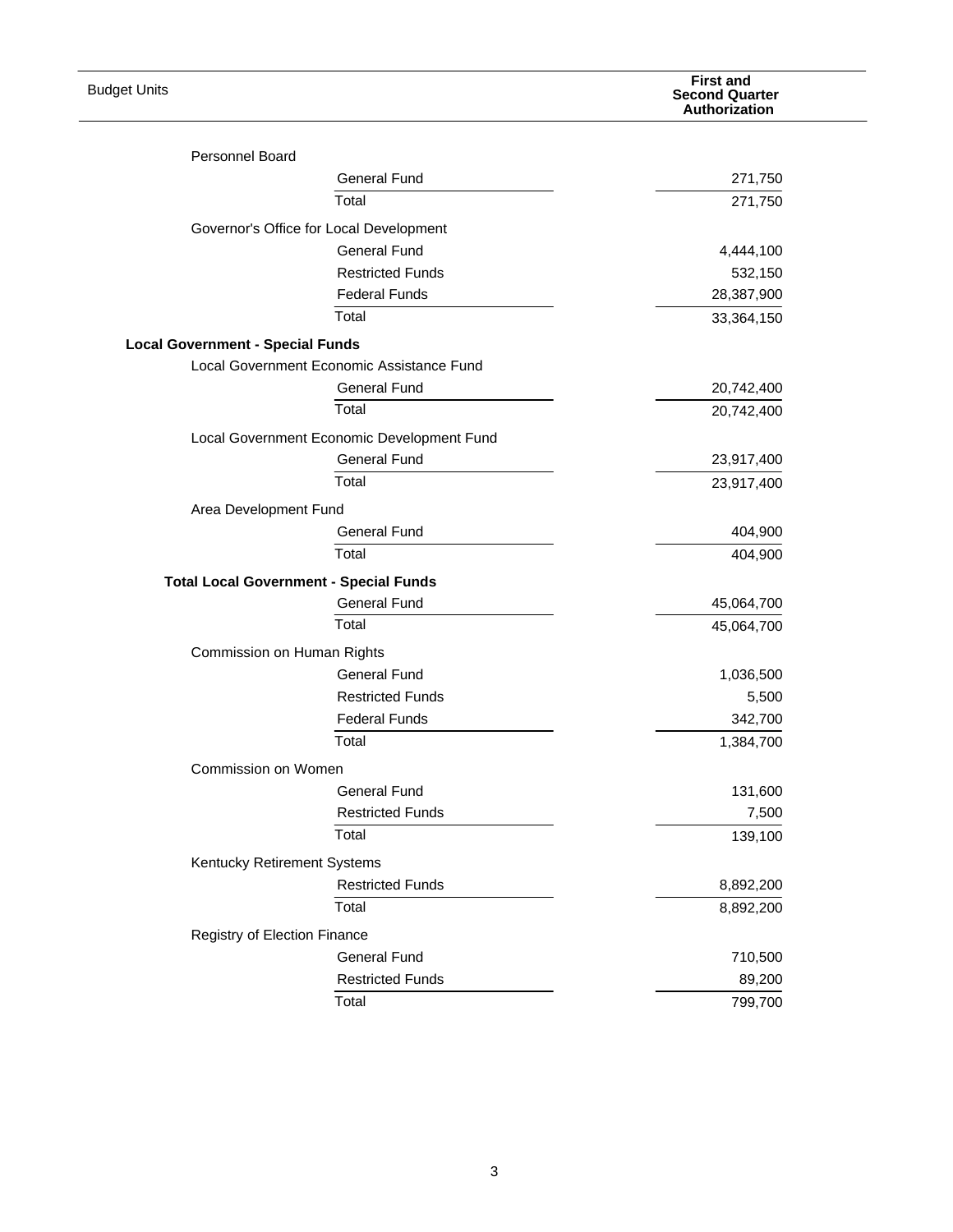| <b>Budget Units</b>                          |                                                                           | <b>First and</b><br><b>Second Quarter</b><br>Authorization |
|----------------------------------------------|---------------------------------------------------------------------------|------------------------------------------------------------|
|                                              |                                                                           |                                                            |
| <b>Boards and Commissions</b><br>Accountancy |                                                                           |                                                            |
|                                              | <b>Restricted Funds</b>                                                   | 285,600                                                    |
|                                              | Total                                                                     | 285,600                                                    |
|                                              | Certification of Alcohol and Drug Counselors                              |                                                            |
|                                              | <b>Restricted Funds</b>                                                   | 34,200                                                     |
|                                              | Total                                                                     | 34,200                                                     |
|                                              |                                                                           |                                                            |
| Architects                                   |                                                                           |                                                            |
|                                              | <b>Restricted Funds</b>                                                   | 167,200                                                    |
|                                              | Total                                                                     | 167,200                                                    |
|                                              | Certification for Professional Art Therapists                             |                                                            |
|                                              | <b>Restricted Funds</b>                                                   | 5,800                                                      |
|                                              | Total                                                                     | 5,800                                                      |
| Auctioneers                                  |                                                                           |                                                            |
|                                              | <b>Restricted Funds</b>                                                   | 321,200                                                    |
|                                              | Total                                                                     | 321,200                                                    |
| Barbering                                    |                                                                           |                                                            |
|                                              | <b>Restricted Funds</b>                                                   | 180,000                                                    |
|                                              | Total                                                                     | 180,000                                                    |
| <b>Chiropractic Examiners</b>                |                                                                           |                                                            |
|                                              | <b>Restricted Funds</b>                                                   | 101,000                                                    |
|                                              | Total                                                                     | 101,000                                                    |
| Dentistry                                    |                                                                           |                                                            |
|                                              | <b>Restricted Funds</b>                                                   | 307,000                                                    |
|                                              | Total                                                                     | 307,000                                                    |
|                                              | Licensure & Cert. for Dietitians & Nutritionists                          |                                                            |
|                                              | <b>Restricted Funds</b>                                                   | 39,500                                                     |
|                                              | Total                                                                     | 39,500                                                     |
|                                              | <b>Embalmers and Funeral Home Directors</b>                               |                                                            |
|                                              | <b>Restricted Funds</b>                                                   | 127,100                                                    |
|                                              | Total                                                                     | 127,100                                                    |
|                                              | Licensure for Prof. Engineers & Land Surveyors                            |                                                            |
|                                              | <b>Restricted Funds</b>                                                   | 681,800                                                    |
|                                              | Total                                                                     | 681,800                                                    |
|                                              |                                                                           |                                                            |
|                                              | Certification of Fee-Based Pastoral Counselors<br><b>Restricted Funds</b> | 6,000                                                      |
|                                              | Total                                                                     |                                                            |
|                                              |                                                                           | 6,000                                                      |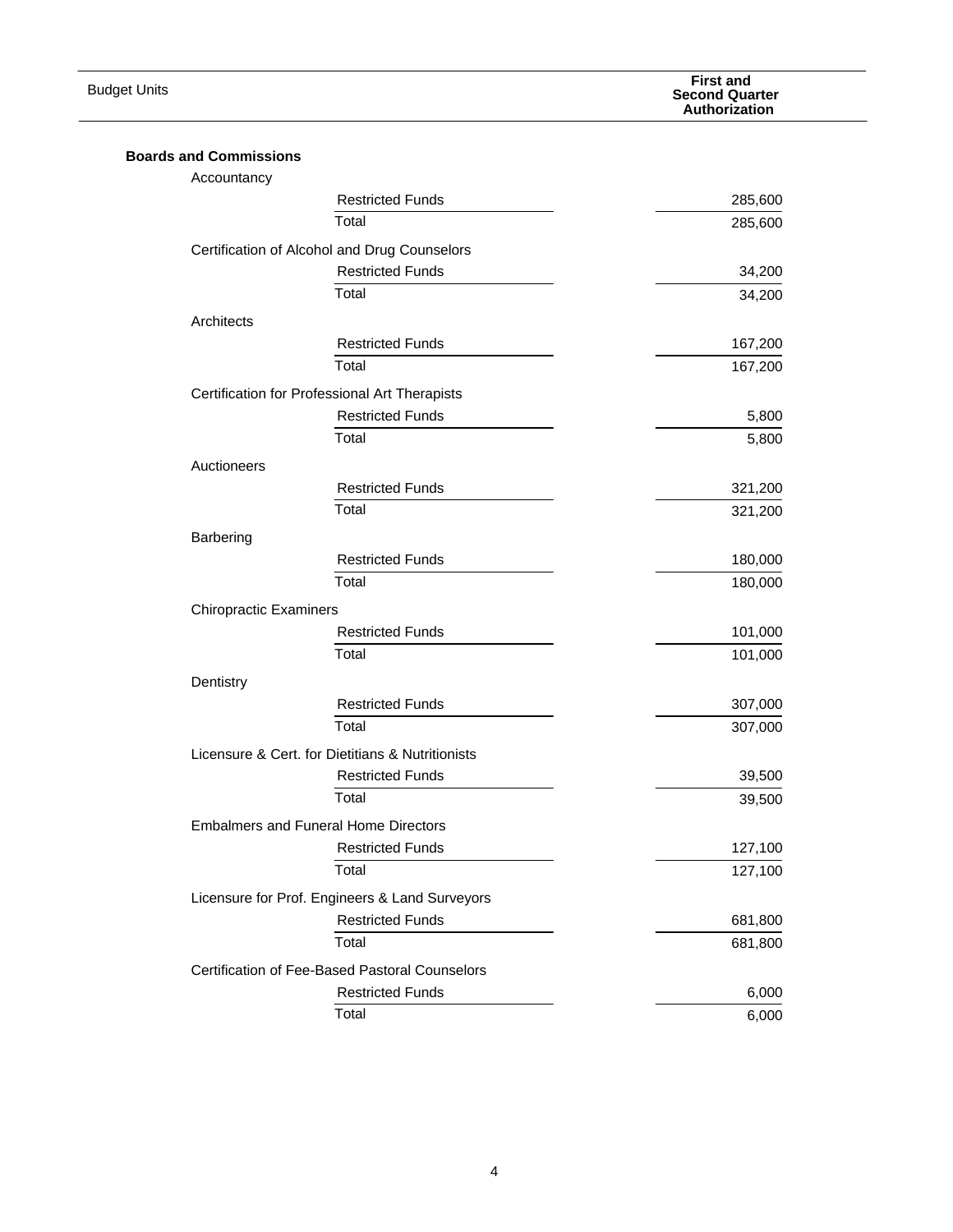| <b>Budget Units</b> |                                                          | <b>First and</b><br><b>Second Quarter</b><br>Authorization |
|---------------------|----------------------------------------------------------|------------------------------------------------------------|
|                     |                                                          |                                                            |
|                     | Registration for Professional Geologists                 |                                                            |
|                     | <b>Restricted Funds</b>                                  | 75,000                                                     |
|                     | Total                                                    | 75,000                                                     |
|                     | Hairdressers and Cosmetologists                          |                                                            |
|                     | <b>Restricted Funds</b>                                  | 473,000                                                    |
|                     | Total                                                    | 473,000                                                    |
|                     | Specialists in Hearing Instruments                       |                                                            |
|                     | <b>Restricted Funds</b>                                  | 27,000                                                     |
|                     | Total                                                    | 27,000                                                     |
|                     | Interpreters for the Deaf and Hard of Hearing            |                                                            |
|                     | <b>Restricted Funds</b>                                  | 22,600                                                     |
|                     | Total                                                    | 22,600                                                     |
|                     | Examiners & Registration of Landscape Architects         |                                                            |
|                     | <b>Restricted Funds</b>                                  | 29,400                                                     |
|                     | Total                                                    | 29,400                                                     |
|                     | Licensure of Marriage and Family Therapists              |                                                            |
|                     | <b>Restricted Funds</b>                                  | 41,600                                                     |
|                     | Total                                                    | 41,600                                                     |
|                     |                                                          |                                                            |
|                     | Licensure for Massage Therapy<br><b>Restricted Funds</b> |                                                            |
|                     | Total                                                    | 45,000<br>45,000                                           |
|                     |                                                          |                                                            |
|                     | <b>Medical Licensure</b>                                 |                                                            |
|                     | <b>Restricted Funds</b>                                  | 1,110,900                                                  |
|                     | Total                                                    | 1,110,900                                                  |
|                     | Nursing                                                  |                                                            |
|                     | <b>Restricted Funds</b>                                  | 4,052,900                                                  |
|                     | Total                                                    | 4,052,900                                                  |
|                     | Licensure for Nursing Home Administrators                |                                                            |
|                     | <b>Restricted Funds</b>                                  | 42,200                                                     |
|                     | Total                                                    | 42,200                                                     |
|                     | Licensure for Occupational Therapy                       |                                                            |
|                     | <b>Restricted Funds</b>                                  | 43,000                                                     |
|                     | Total                                                    | 43,000                                                     |
|                     | <b>Ophthalmic Dispensers</b>                             |                                                            |
|                     | <b>Restricted Funds</b>                                  | 36,900                                                     |
|                     | Total                                                    | 36,900                                                     |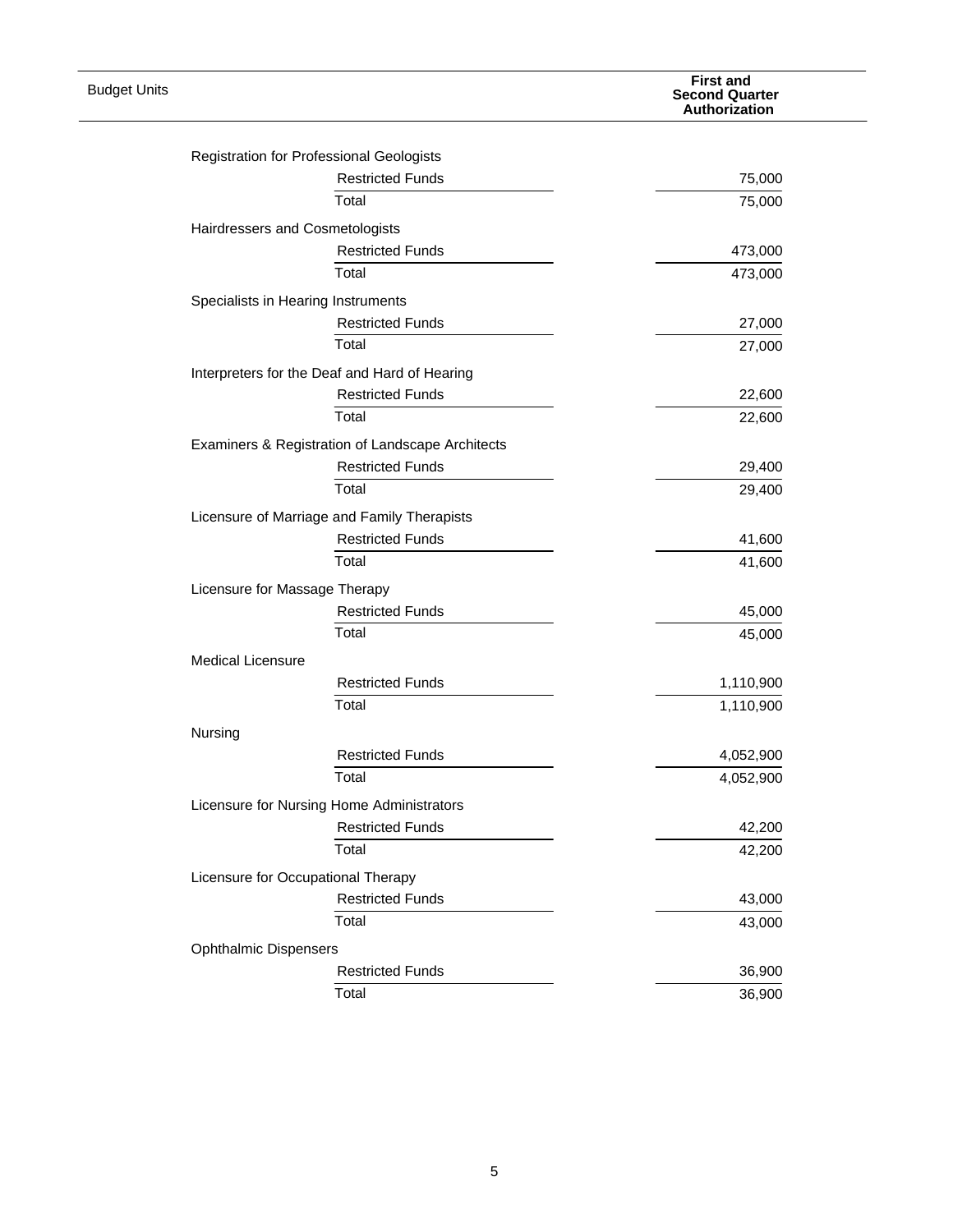| <b>Budget Units</b> |                                         |                         | <b>First and</b><br><b>Second Quarter</b><br>Authorization |
|---------------------|-----------------------------------------|-------------------------|------------------------------------------------------------|
|                     |                                         |                         |                                                            |
|                     | <b>Optometric Examiners</b>             |                         |                                                            |
|                     |                                         | <b>Restricted Funds</b> | 91,900                                                     |
|                     |                                         | Total                   | 91,900                                                     |
|                     | Pharmacy                                |                         |                                                            |
|                     |                                         | <b>Restricted Funds</b> | 463,200                                                    |
|                     |                                         | Total                   | 463,200                                                    |
|                     | <b>Physical Therapy</b>                 |                         |                                                            |
|                     |                                         | <b>Restricted Funds</b> | 145,000                                                    |
|                     |                                         | Total                   | 145,000                                                    |
|                     | Podiatry                                |                         |                                                            |
|                     |                                         | <b>Restricted Funds</b> | 10,600                                                     |
|                     |                                         | Total                   | 10,600                                                     |
|                     | Private Investigators                   |                         |                                                            |
|                     |                                         | <b>Restricted Funds</b> | 31,500                                                     |
|                     |                                         | Total                   | 31,500                                                     |
|                     | <b>Licensed Professional Counselors</b> |                         |                                                            |
|                     |                                         | <b>Restricted Funds</b> | 30,200                                                     |
|                     |                                         | Total                   | 30,200                                                     |
|                     |                                         |                         |                                                            |
|                     | <b>Proprietary Education</b>            | <b>Restricted Funds</b> | 73,300                                                     |
|                     |                                         | Total                   | 73,300                                                     |
|                     |                                         |                         |                                                            |
|                     | Examiners of Psychology                 | <b>Restricted Funds</b> | 94,100                                                     |
|                     |                                         | Total                   | 94,100                                                     |
|                     |                                         |                         |                                                            |
|                     | Real Estate Appraisers Board            |                         |                                                            |
|                     |                                         | <b>Restricted Funds</b> | 320,000                                                    |
|                     |                                         | Total                   | 320,000                                                    |
|                     | Real Estate Commission                  |                         |                                                            |
|                     |                                         | <b>Restricted Funds</b> | 1,201,000                                                  |
|                     |                                         | Total                   | 1,201,000                                                  |
|                     | <b>Respiratory Care</b>                 |                         |                                                            |
|                     |                                         | <b>Restricted Funds</b> | 66,400                                                     |
|                     |                                         | Total                   | 66,400                                                     |
|                     | Social Work                             |                         |                                                            |
|                     |                                         | <b>Restricted Funds</b> | 74,300                                                     |
|                     |                                         | Total                   | 74,300                                                     |
|                     |                                         |                         |                                                            |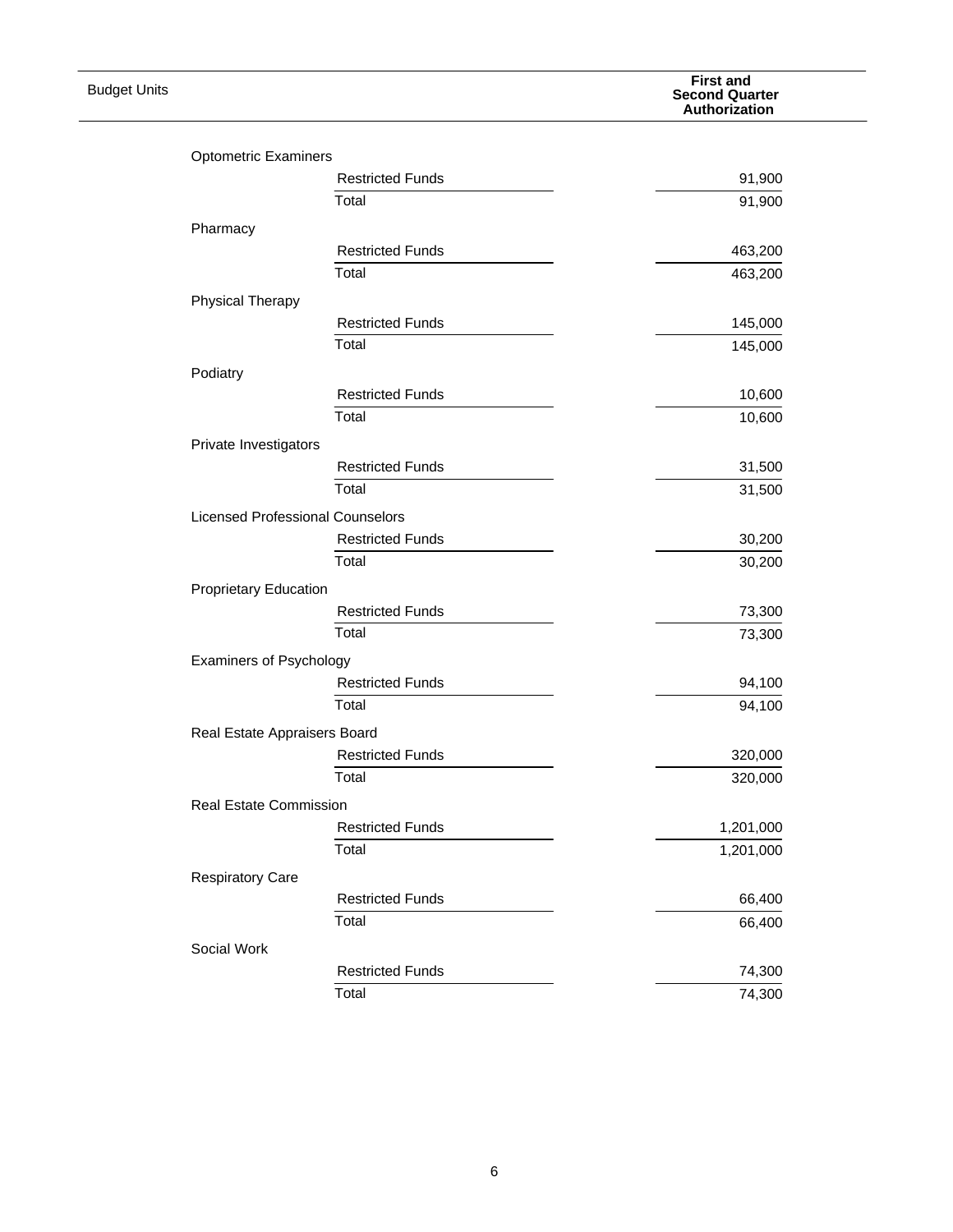| <b>Budget Units</b>                 |                                           | <b>First and</b><br><b>Second Quarter</b><br>Authorization |
|-------------------------------------|-------------------------------------------|------------------------------------------------------------|
|                                     |                                           |                                                            |
|                                     | Speech-Language Pathology and Audiology   |                                                            |
|                                     | <b>Restricted Funds</b>                   | 59,000                                                     |
|                                     | Total                                     | 59,000                                                     |
| <b>Veterinary Examiners</b>         |                                           |                                                            |
|                                     | <b>Restricted Funds</b>                   | 121,600                                                    |
|                                     | Total                                     | 121,600                                                    |
| <b>Total Boards and Commissions</b> |                                           |                                                            |
|                                     | <b>General Fund</b>                       | 1,810,200                                                  |
|                                     | <b>Restricted Funds</b>                   | 11,123,800                                                 |
|                                     | <b>Federal Funds</b>                      | 1,099,100                                                  |
|                                     | Total                                     | 14,033,100                                                 |
|                                     | Board of Emergency Medical Services       |                                                            |
|                                     | <b>General Fund</b>                       | 1,810,200                                                  |
|                                     | <b>Restricted Funds</b>                   | 85,800                                                     |
|                                     | <b>Federal Funds</b>                      | 1,099,100                                                  |
|                                     | Total                                     | 2,995,100                                                  |
|                                     | <b>Executive Branch Ethics Commission</b> |                                                            |
|                                     | <b>General Fund</b>                       | 192,500                                                    |
|                                     | <b>Restricted Funds</b>                   |                                                            |
|                                     | Total                                     | 2,400                                                      |
|                                     |                                           | 194,900                                                    |
| Judgments                           |                                           |                                                            |
|                                     | <b>General Fund</b>                       | 16,000,000                                                 |
|                                     | Total                                     | 16,000,000                                                 |
| <b>Miscellaneous Appropriations</b> |                                           |                                                            |
| <b>Attorney General Expense</b>     |                                           |                                                            |
|                                     | <b>General Fund</b>                       | 113,000                                                    |
|                                     | Total                                     | 113,000                                                    |
| <b>Board of Claims Awards</b>       |                                           |                                                            |
|                                     | <b>General Fund</b>                       | 500,000                                                    |
|                                     | Total                                     | 500,000                                                    |
| Guardian Ad Litem                   |                                           |                                                            |
|                                     | <b>General Fund</b>                       | 2,850,000                                                  |
|                                     | Total                                     | 2,850,000                                                  |
| <b>Prior Year Claims</b>            |                                           |                                                            |
|                                     | <b>General Fund</b>                       | 400,000                                                    |
|                                     | Total                                     | 400,000                                                    |
|                                     |                                           |                                                            |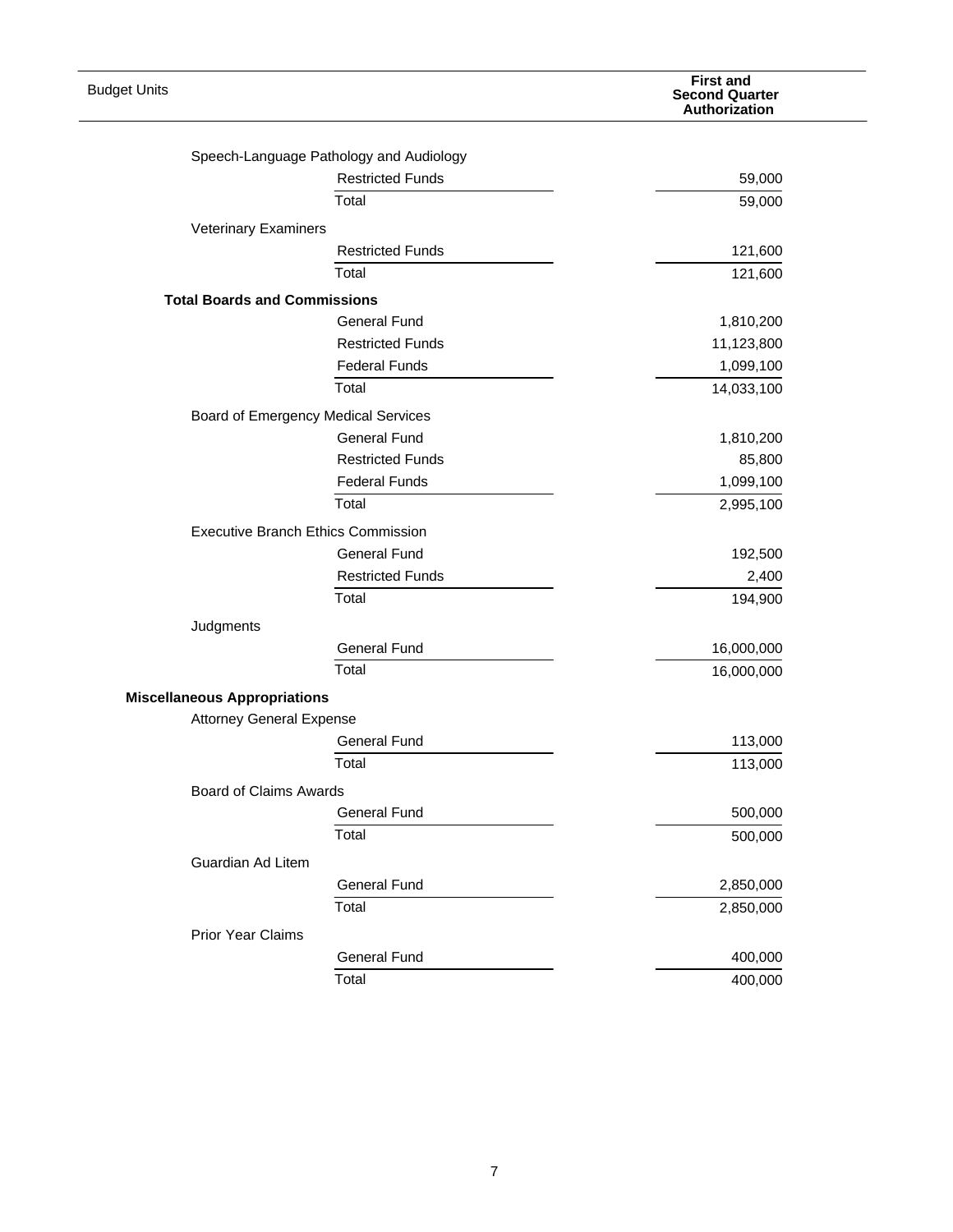| <b>Budget Units</b>                       |                                                  | <b>First and</b><br><b>Second Quarter</b><br>Authorization |
|-------------------------------------------|--------------------------------------------------|------------------------------------------------------------|
| Unredeemed Checks Refunded                |                                                  |                                                            |
|                                           | <b>General Fund</b>                              | 1,150,000                                                  |
|                                           | Total                                            |                                                            |
|                                           |                                                  | 1,150,000                                                  |
| Involuntary Commitments-ICF/MR            |                                                  |                                                            |
|                                           | <b>General Fund</b>                              | 30,000                                                     |
|                                           | Total                                            | 30,000                                                     |
|                                           | Payments to Frankfort in Lieu of Taxes           |                                                            |
|                                           | <b>General Fund</b>                              | 195,000                                                    |
|                                           | Total                                            | 195,000                                                    |
| <b>Frankfort Cemetery</b>                 |                                                  |                                                            |
|                                           | <b>General Fund</b>                              | 2,500                                                      |
|                                           | Total                                            | 2,500                                                      |
|                                           | Police Officers & Firefighters - Life Insurance  |                                                            |
|                                           | <b>General Fund</b>                              | 250,000                                                    |
|                                           | Total                                            | 250,000                                                    |
|                                           | Master Commissioners - Employers Retirement      |                                                            |
|                                           | <b>General Fund</b>                              | 200,000                                                    |
|                                           | Total                                            | 200,000                                                    |
|                                           | Master Commissioners - Social Security           |                                                            |
|                                           | <b>General Fund</b>                              | 365,000                                                    |
|                                           | Total                                            | 365,000                                                    |
|                                           | Medical Malpractice Liability Ins. Reimbursement |                                                            |
|                                           | <b>General Fund</b>                              | 130,000                                                    |
|                                           | Total                                            | 130,000                                                    |
| <b>Blanket Employee Bonds</b>             |                                                  |                                                            |
|                                           | <b>General Fund</b>                              | 100,000                                                    |
|                                           | Total                                            | 100,000                                                    |
|                                           |                                                  |                                                            |
| <b>Total Miscellaneous Appropriations</b> |                                                  |                                                            |
|                                           | <b>General Fund</b><br>Total                     | 22,285,500                                                 |
|                                           |                                                  | 22,285,500                                                 |
| Kentucky River Authority                  |                                                  |                                                            |
|                                           | <b>General Fund</b>                              | 161,600                                                    |
|                                           | <b>Restricted Funds</b>                          | 3,372,800                                                  |
|                                           | Total                                            | 3,534,400                                                  |
|                                           | <b>Total Government Operations</b>               |                                                            |
|                                           | <b>General Fund</b>                              | 154,983,412                                                |
|                                           | Tobacco Settlement - I                           | 10,000,000                                                 |
|                                           | Road Fund                                        | 312,500                                                    |
|                                           | <b>Restricted Funds</b>                          | 75,838,950                                                 |
|                                           | <b>Federal Funds</b>                             | 151,636,000                                                |
|                                           | Total                                            | 392,770,862                                                |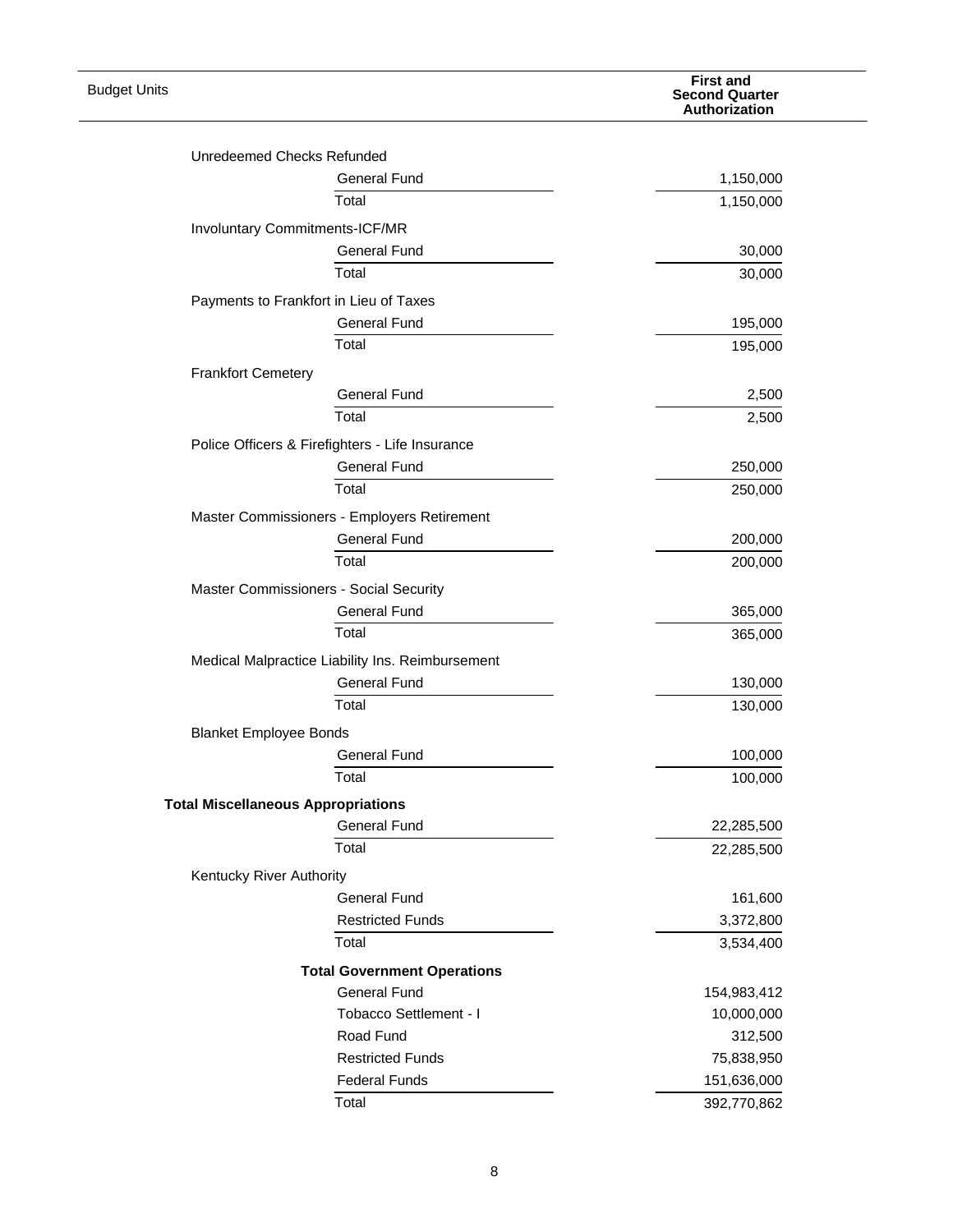| <b>Budget Units</b>     |                                    |                                | <b>First and</b><br><b>Second Quarter</b><br>Authorization |
|-------------------------|------------------------------------|--------------------------------|------------------------------------------------------------|
| <b>Commerce Cabinet</b> |                                    |                                |                                                            |
|                         | Office of the Secretary            |                                |                                                            |
|                         |                                    | <b>General Fund</b>            | 1,162,600                                                  |
|                         |                                    | <b>Restricted Funds</b>        | 638,000                                                    |
|                         |                                    | Total                          | 1,800,600                                                  |
|                         | <b>Breaks Interstate Park</b>      |                                |                                                            |
|                         |                                    | <b>General Fund</b>            | 100,000                                                    |
|                         |                                    | Total                          | 100,000                                                    |
|                         | Berea Artisans Center              |                                |                                                            |
|                         |                                    | <b>General Fund</b>            | 95,000                                                     |
|                         |                                    | <b>Restricted Funds</b>        | 616,100                                                    |
|                         |                                    | Total                          | 711,100                                                    |
|                         | Tourism                            |                                |                                                            |
|                         |                                    | <b>General Fund</b>            | 4,216,600                                                  |
|                         |                                    | <b>Restricted Funds</b>        | 270,400                                                    |
|                         |                                    | Total                          | 4,487,000                                                  |
|                         | Parks                              |                                |                                                            |
|                         |                                    | <b>General Fund</b>            | 16,682,500                                                 |
|                         |                                    | <b>Restricted Funds</b>        | 32,614,100                                                 |
|                         |                                    | Total                          | 49,296,600                                                 |
|                         |                                    | Kentucky Horse Park Commission |                                                            |
|                         |                                    | <b>General Fund</b>            | 1,060,600                                                  |
|                         |                                    | <b>Restricted Funds</b>        | 2,871,800                                                  |
|                         |                                    | Total                          | 3,932,400                                                  |
|                         | State Fair Board                   |                                |                                                            |
|                         |                                    | <b>General Fund</b>            | 396,800                                                    |
|                         |                                    | <b>Restricted Funds</b>        | 21,391,000                                                 |
|                         |                                    | Total                          | 21,787,800                                                 |
|                         | <b>Fish and Wildlife Resources</b> |                                |                                                            |
|                         |                                    | <b>Restricted Funds</b>        | 15,832,900                                                 |
|                         |                                    | <b>Federal Funds</b>           | 5,950,000                                                  |
|                         |                                    | Total                          | 21,782,900                                                 |
|                         | Kentucky Historical Society        |                                |                                                            |
|                         |                                    | <b>General Fund</b>            | 2,952,000                                                  |
|                         |                                    | <b>Restricted Funds</b>        | 292,000                                                    |
|                         |                                    | <b>Federal Funds</b>           | 160,000                                                    |
|                         |                                    | Total                          | 3,404,000                                                  |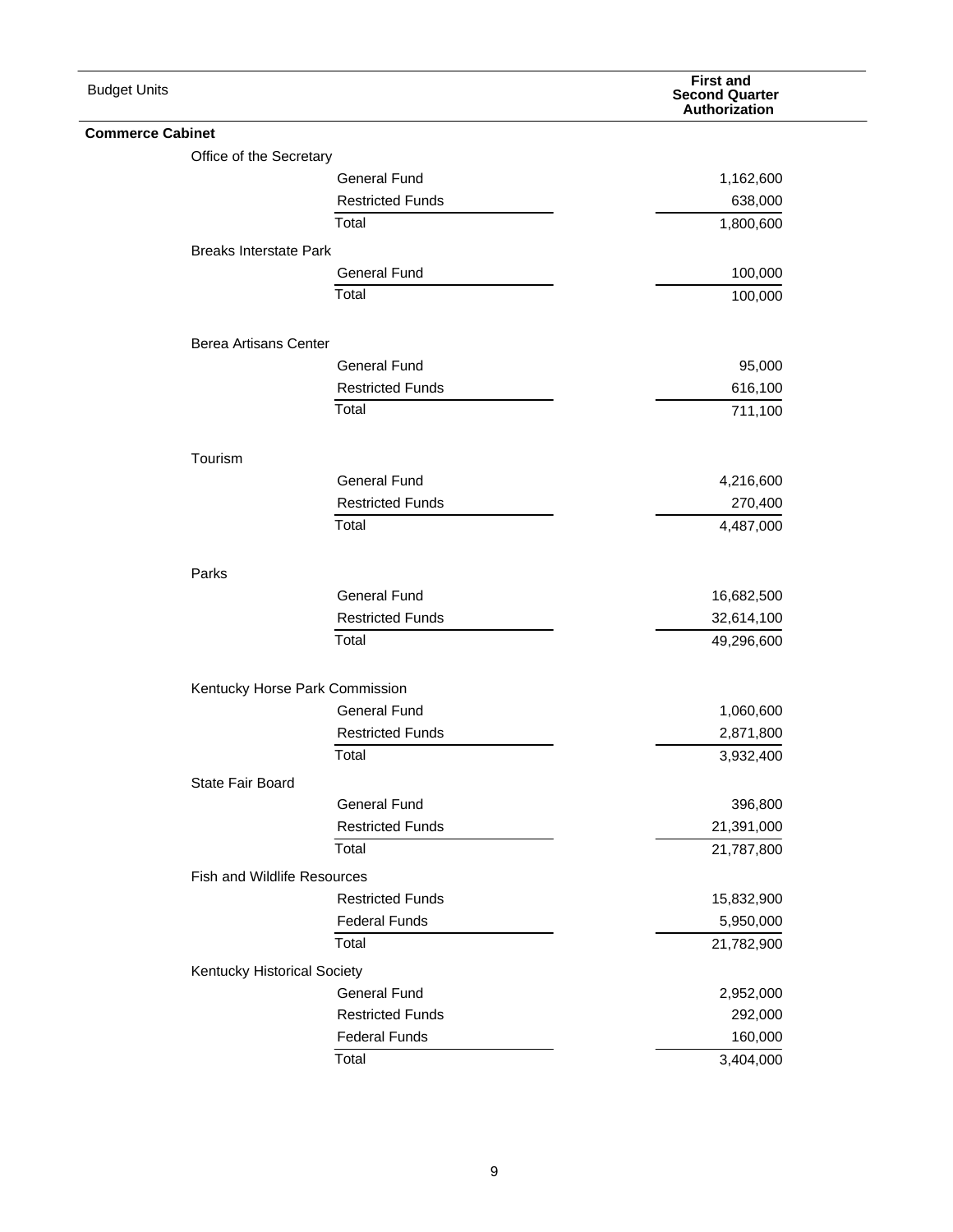| <b>Budget Units</b>                  |                         | <b>First and</b><br><b>Second Quarter</b><br>Authorization |
|--------------------------------------|-------------------------|------------------------------------------------------------|
| Kentucky Arts Council                |                         |                                                            |
|                                      | <b>General Fund</b>     | 2,000,200                                                  |
|                                      | <b>Restricted Funds</b> | 377,800                                                    |
|                                      | <b>Federal Funds</b>    | 345,600                                                    |
|                                      | Total                   | 2,723,600                                                  |
| Kentucky Heritage Council            |                         |                                                            |
|                                      | <b>General Fund</b>     | 415,100                                                    |
|                                      | <b>Restricted Funds</b> | 192,700                                                    |
|                                      | <b>Federal Funds</b>    | 386,500                                                    |
|                                      | Total                   | 994,300                                                    |
|                                      |                         |                                                            |
| Kentucky Center for the Arts         | <b>General Fund</b>     | 501,600                                                    |
|                                      | Total                   |                                                            |
|                                      |                         | 501,600                                                    |
| <b>Total Commerce Cabinet</b>        |                         |                                                            |
|                                      | <b>General Fund</b>     | 29,583,000                                                 |
|                                      | <b>Restricted Funds</b> | 75,096,800                                                 |
|                                      | <b>Federal Funds</b>    | 6,842,100                                                  |
|                                      | Total                   | 111,521,900                                                |
| <b>Economic Development Cabinet</b>  |                         |                                                            |
| Secretary                            |                         |                                                            |
|                                      | <b>General Fund</b>     | 5,339,500                                                  |
|                                      | <b>Restricted Funds</b> | 1,785,700                                                  |
|                                      | Total                   | 7,125,200                                                  |
| New Business Development             |                         |                                                            |
|                                      | <b>General Fund</b>     | 778,200                                                    |
|                                      | <b>Restricted Funds</b> | 183,400                                                    |
|                                      | Total                   | 961,600                                                    |
| <b>Financial Incentives</b>          |                         |                                                            |
|                                      | <b>General Fund</b>     | 4,914,000                                                  |
|                                      | <b>Restricted Funds</b> | 1,249,500                                                  |
|                                      | Total                   | 6,163,500                                                  |
| <b>Existing Business Development</b> |                         |                                                            |
|                                      | <b>General Fund</b>     | 1,387,000                                                  |
|                                      | <b>Restricted Funds</b> | 368,100                                                    |
|                                      | <b>Federal Funds</b>    | 105,400                                                    |
|                                      | Total                   | 1,860,500                                                  |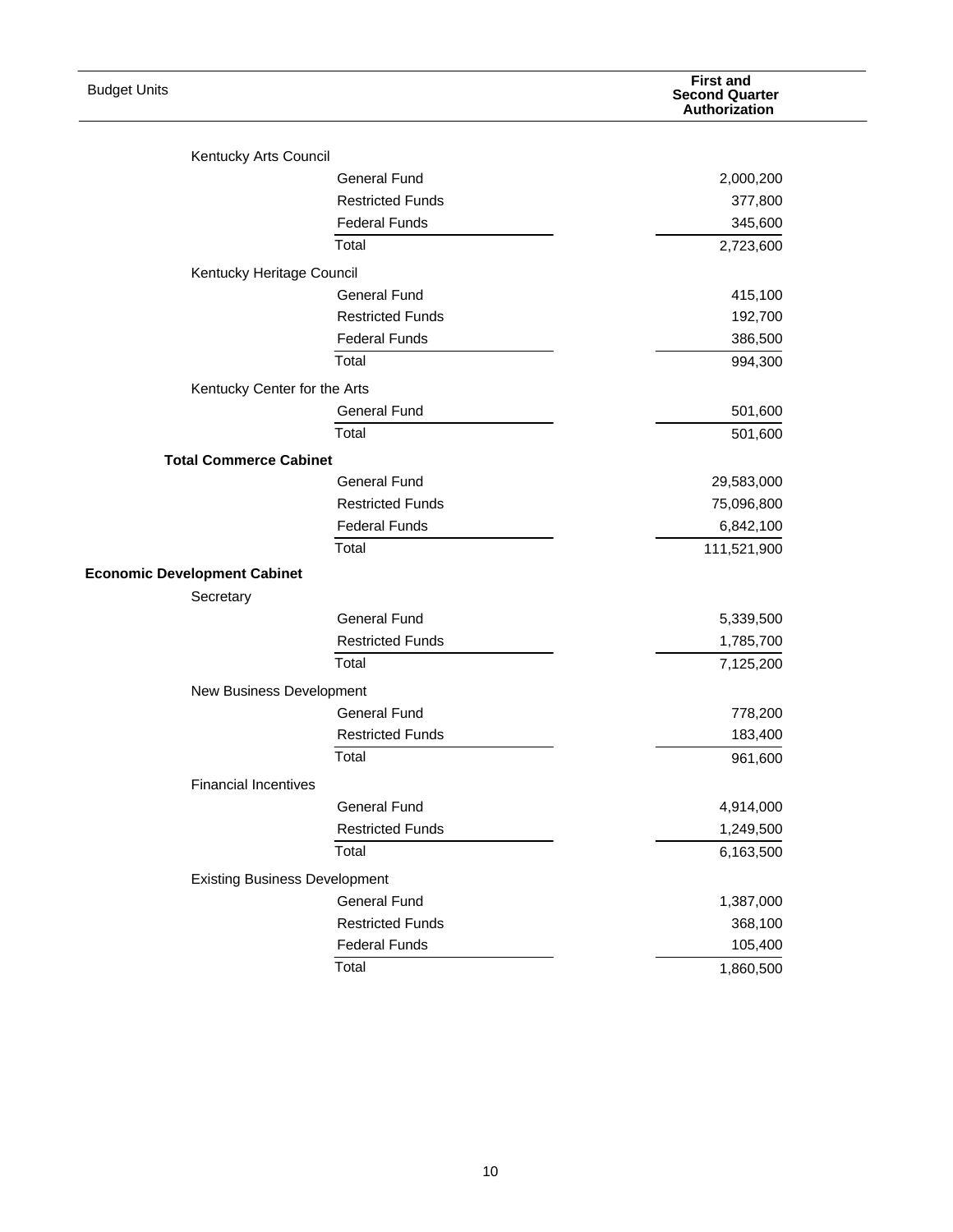| <b>Budget Units</b>                       |                                                 | <b>First and</b><br><b>Second Quarter</b><br>Authorization |
|-------------------------------------------|-------------------------------------------------|------------------------------------------------------------|
|                                           |                                                 |                                                            |
| <b>Total Economic Development Cabinet</b> | <b>General Fund</b>                             |                                                            |
|                                           |                                                 | 12,418,700                                                 |
|                                           | <b>Restricted Funds</b>                         | 3,586,700                                                  |
|                                           | <b>Federal Funds</b>                            | 105,400                                                    |
| <b>Department of Education</b>            | Total                                           | 16,110,800                                                 |
|                                           | Support Education Excellence in Kentucky (SEEK) |                                                            |
|                                           | <b>General Fund</b>                             |                                                            |
|                                           | Total                                           | 1,254,832,600                                              |
|                                           |                                                 | 1,254,832,600                                              |
| <b>Executive Policy and Management</b>    |                                                 |                                                            |
|                                           | <b>General Fund</b>                             | 344,300                                                    |
|                                           | Total                                           | 344,300                                                    |
| <b>Operations and Support Services</b>    |                                                 |                                                            |
|                                           | <b>General Fund</b>                             | 5,776,100                                                  |
|                                           | <b>Restricted Funds</b>                         | 1,443,700                                                  |
|                                           | <b>Federal Funds</b>                            | 27,800                                                     |
|                                           | Total                                           | 7,247,600                                                  |
| Learning and Results Services             |                                                 |                                                            |
|                                           | <b>General Fund</b>                             | 316,278,000                                                |
|                                           | Tobacco Settlement - I                          | 1,510,800                                                  |
|                                           | <b>Restricted Funds</b>                         | 1,003,600                                                  |
|                                           | <b>Federal Funds</b>                            | 322,078,300                                                |
|                                           | Total                                           | 640,870,700                                                |
| <b>Total Department of Education</b>      |                                                 |                                                            |
|                                           | <b>General Fund</b>                             | 1,577,231,000                                              |
|                                           | Tobacco Settlement - I                          | 1,510,800                                                  |
|                                           | <b>Restricted Funds</b>                         | 2,447,300                                                  |
|                                           | <b>Federal Funds</b>                            | 322,106,100                                                |
|                                           | Total                                           | 1,903,295,200                                              |
| <b>Education Cabinet</b>                  |                                                 |                                                            |
|                                           | General Administration and Program Support      |                                                            |
|                                           | <b>General Fund</b>                             | 2,831,500                                                  |
|                                           | <b>Restricted Funds</b>                         | 3,218,200                                                  |
|                                           | <b>Federal Funds</b>                            | 92,600                                                     |
|                                           | Total                                           | 6,142,300                                                  |
| Kentucky Educational Television           |                                                 |                                                            |
|                                           | <b>General Fund</b>                             | 7,882,800                                                  |
|                                           | <b>Restricted Funds</b>                         | 483,100                                                    |
|                                           | <b>Federal Funds</b>                            | 500,000                                                    |
|                                           | Total                                           | 8,865,900                                                  |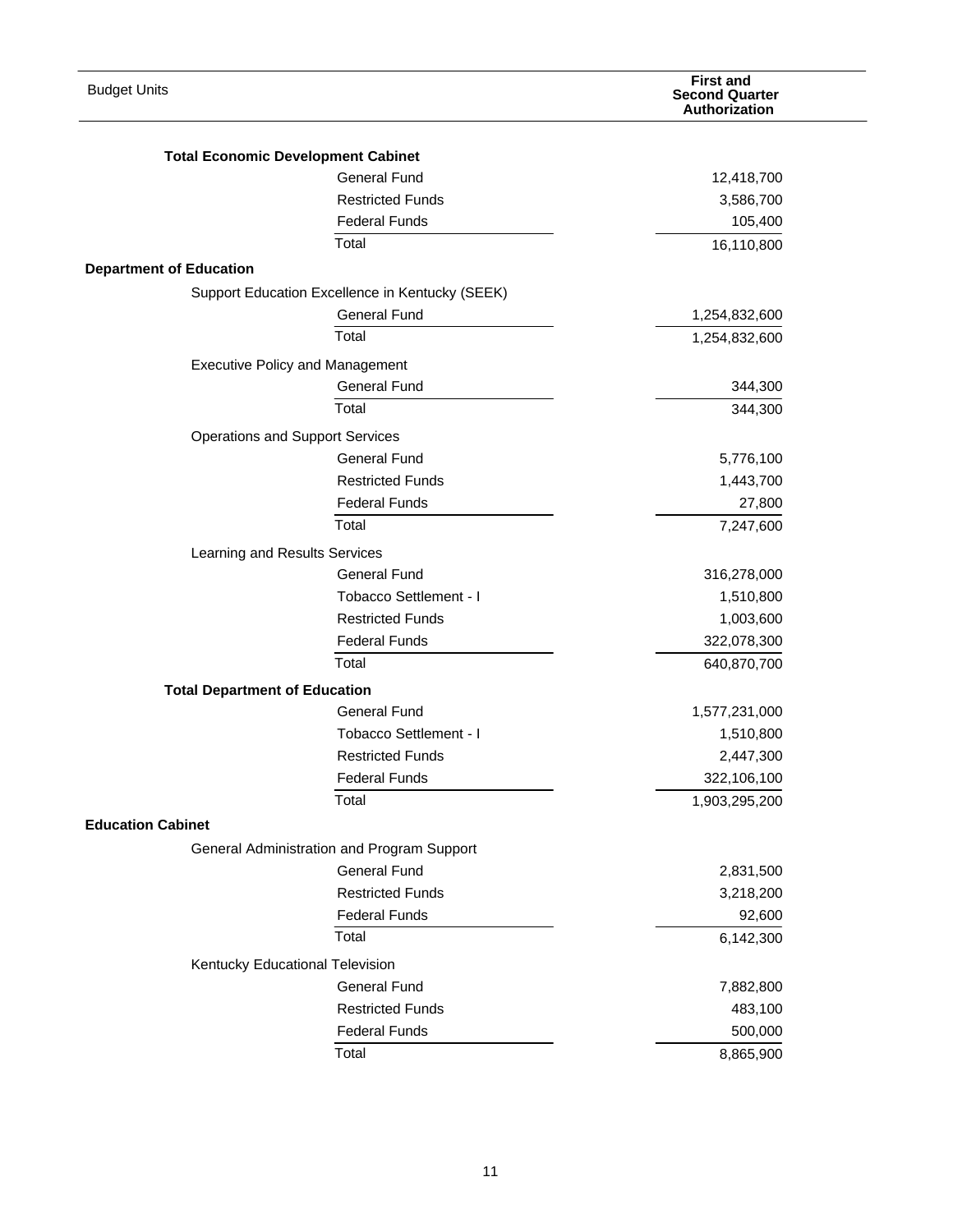| <b>Budget Units</b>                 |                                                  | <b>First and</b><br><b>Second Quarter</b><br>Authorization |
|-------------------------------------|--------------------------------------------------|------------------------------------------------------------|
|                                     | <b>School Facilities Construction Commission</b> |                                                            |
|                                     | <b>General Fund</b>                              | 94,923,400                                                 |
|                                     | Total                                            | 94,923,400                                                 |
|                                     |                                                  |                                                            |
| Deaf and Hard of Hearing            |                                                  |                                                            |
|                                     | <b>General Fund</b>                              | 410,500                                                    |
|                                     | <b>Restricted Funds</b>                          | 132,000                                                    |
|                                     | Total                                            | 542,500                                                    |
|                                     | <b>Environmental Education Council</b>           |                                                            |
|                                     | <b>Restricted Funds</b>                          | 96,100                                                     |
|                                     | Total                                            | 96,100                                                     |
| <b>Libraries And Archives</b>       |                                                  |                                                            |
| <b>General Operations</b>           |                                                  |                                                            |
|                                     | <b>General Fund</b>                              | 3,466,300                                                  |
|                                     | <b>Restricted Funds</b>                          | 1,243,400                                                  |
|                                     | <b>Federal Funds</b>                             | 1,415,200                                                  |
|                                     | Total                                            | 6,124,900                                                  |
| Direct Local Aid                    |                                                  |                                                            |
|                                     | <b>General Fund</b>                              | 5,649,600                                                  |
|                                     | <b>Restricted Funds</b>                          | 9,000                                                      |
|                                     | <b>Federal Funds</b>                             | 332,500                                                    |
|                                     | Total                                            | 5,991,100                                                  |
| <b>Total Libraries And Archives</b> |                                                  |                                                            |
|                                     | General Fund                                     | 9,115,900                                                  |
|                                     | <b>Restricted Funds</b>                          | 1,252,400                                                  |
|                                     | <b>Federal Funds</b>                             | 1,747,700                                                  |
|                                     | Total                                            | 12,116,000                                                 |
| Teachers' Retirement System         |                                                  |                                                            |
|                                     | <b>General Fund</b>                              | 53,395,300                                                 |
|                                     | <b>Restricted Funds</b>                          | 4,074,100                                                  |
|                                     | Total                                            | 57,469,400                                                 |
|                                     |                                                  |                                                            |
|                                     | <b>Education Professional Standards Board</b>    |                                                            |
|                                     | General Fund                                     | 5,158,800                                                  |
|                                     | <b>Restricted Funds</b>                          | 489,900                                                    |
|                                     | <b>Federal Funds</b>                             | 2,189,800                                                  |
|                                     | Total                                            | 7,838,500                                                  |
| <b>Technical Education</b>          |                                                  |                                                            |
|                                     | <b>General Fund</b>                              | 13,520,100                                                 |
|                                     | <b>Restricted Funds</b>                          | 10,116,400                                                 |
|                                     | <b>Federal Funds</b>                             | 8,083,900                                                  |
|                                     | Total                                            | 31,720,400                                                 |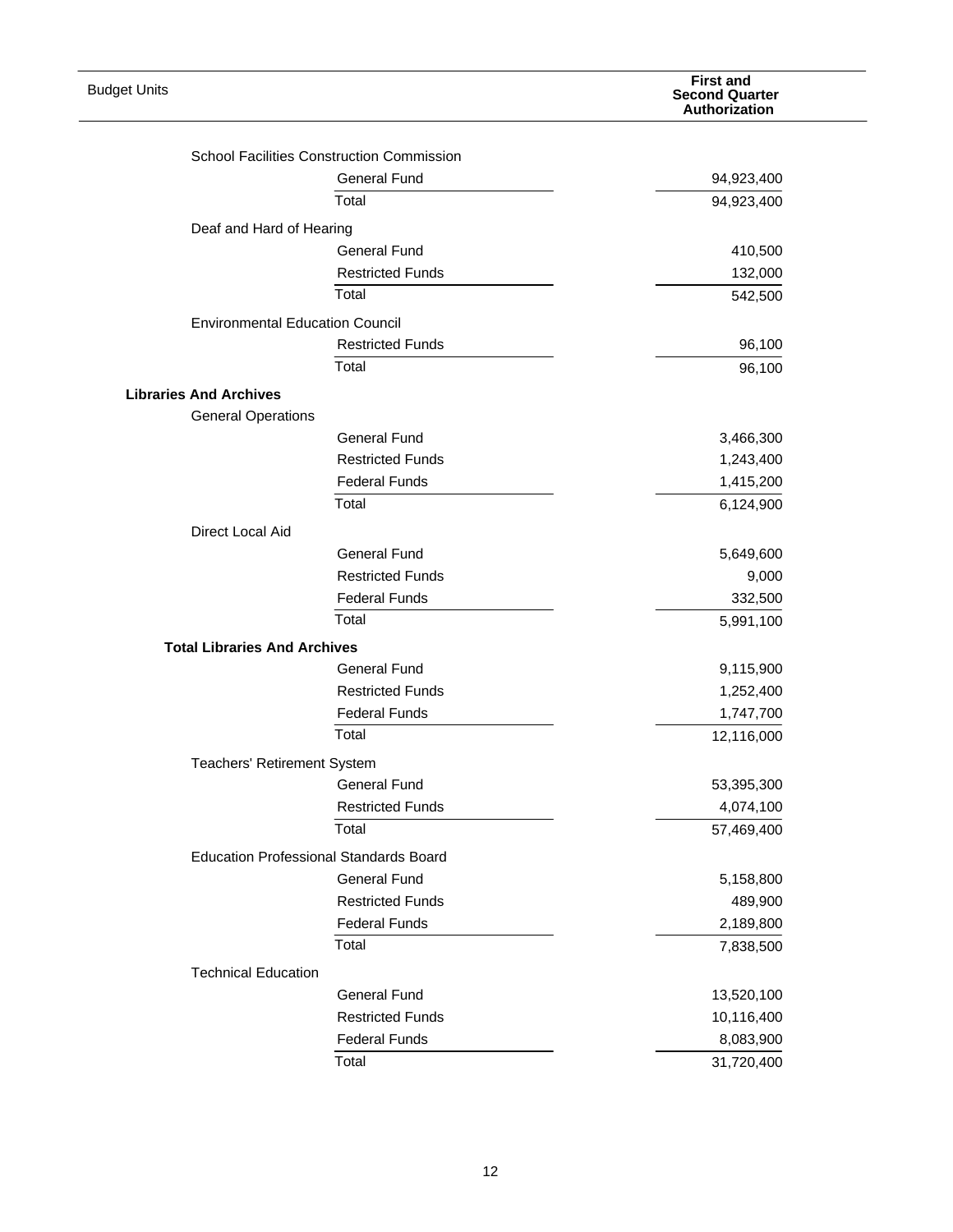| <b>Budget Units</b>                        |                                            | <b>First and</b><br><b>Second Quarter</b><br>Authorization |
|--------------------------------------------|--------------------------------------------|------------------------------------------------------------|
|                                            | <b>Vocational Rehabilitation</b>           |                                                            |
|                                            | <b>General Fund</b>                        | 6,631,000                                                  |
|                                            | <b>Restricted Funds</b>                    | 2,183,600                                                  |
|                                            | <b>Federal Funds</b>                       | 27,885,600                                                 |
|                                            | Total                                      | 36,700,200                                                 |
| Office for the Blind                       |                                            |                                                            |
|                                            | <b>General Fund</b>                        | 973,300                                                    |
|                                            | <b>Restricted Funds</b>                    | 1,077,200                                                  |
|                                            | <b>Federal Funds</b>                       | 4,707,300                                                  |
|                                            | Total                                      | 6,757,800                                                  |
|                                            | <b>Employment and Training</b>             |                                                            |
|                                            | <b>Restricted Funds</b>                    | 3,528,115                                                  |
|                                            | <b>Federal Funds</b>                       | 443,318,190                                                |
|                                            | Total                                      | 446,846,305                                                |
|                                            | <b>Total Education Cabinet</b>             |                                                            |
|                                            | <b>General Fund</b>                        | 194,842,600                                                |
|                                            | <b>Restricted Funds</b>                    | 26,651,115                                                 |
|                                            | <b>Federal Funds</b>                       | 488,525,090                                                |
|                                            | Total                                      | 710,018,805                                                |
| <b>Environmental and Public Protection</b> |                                            |                                                            |
|                                            | Mine Safety Review Commission              |                                                            |
|                                            | <b>General Fund</b>                        | 115,300                                                    |
|                                            | <b>Restricted Funds</b>                    | 500                                                        |
|                                            | Total                                      | 115,800                                                    |
|                                            | General Administration and Program Support |                                                            |
|                                            | <b>General Fund</b>                        | 5,116,600                                                  |
|                                            | <b>Restricted Funds</b>                    | 2,816,400                                                  |
|                                            | <b>Federal Funds</b>                       | 861,100                                                    |
|                                            | Total                                      | 8,794,100                                                  |
| <b>Natural Resources</b>                   |                                            |                                                            |
|                                            | <b>General Fund</b>                        | 8,688,300                                                  |
|                                            | Tobacco Settlement - I                     | 4,500,000                                                  |
|                                            | <b>Restricted Funds</b>                    | 4,921,500                                                  |
|                                            | <b>Federal Funds</b>                       | 7,141,100                                                  |
|                                            | Total                                      | 25,250,900                                                 |
|                                            | <b>Environmental Protection</b>            |                                                            |
|                                            | <b>General Fund</b>                        | 12,463,300                                                 |
|                                            | <b>Restricted Funds</b>                    | 23,841,400                                                 |
|                                            | <b>Federal Funds</b>                       | 12,025,300                                                 |
|                                            | Total                                      | 48,330,000                                                 |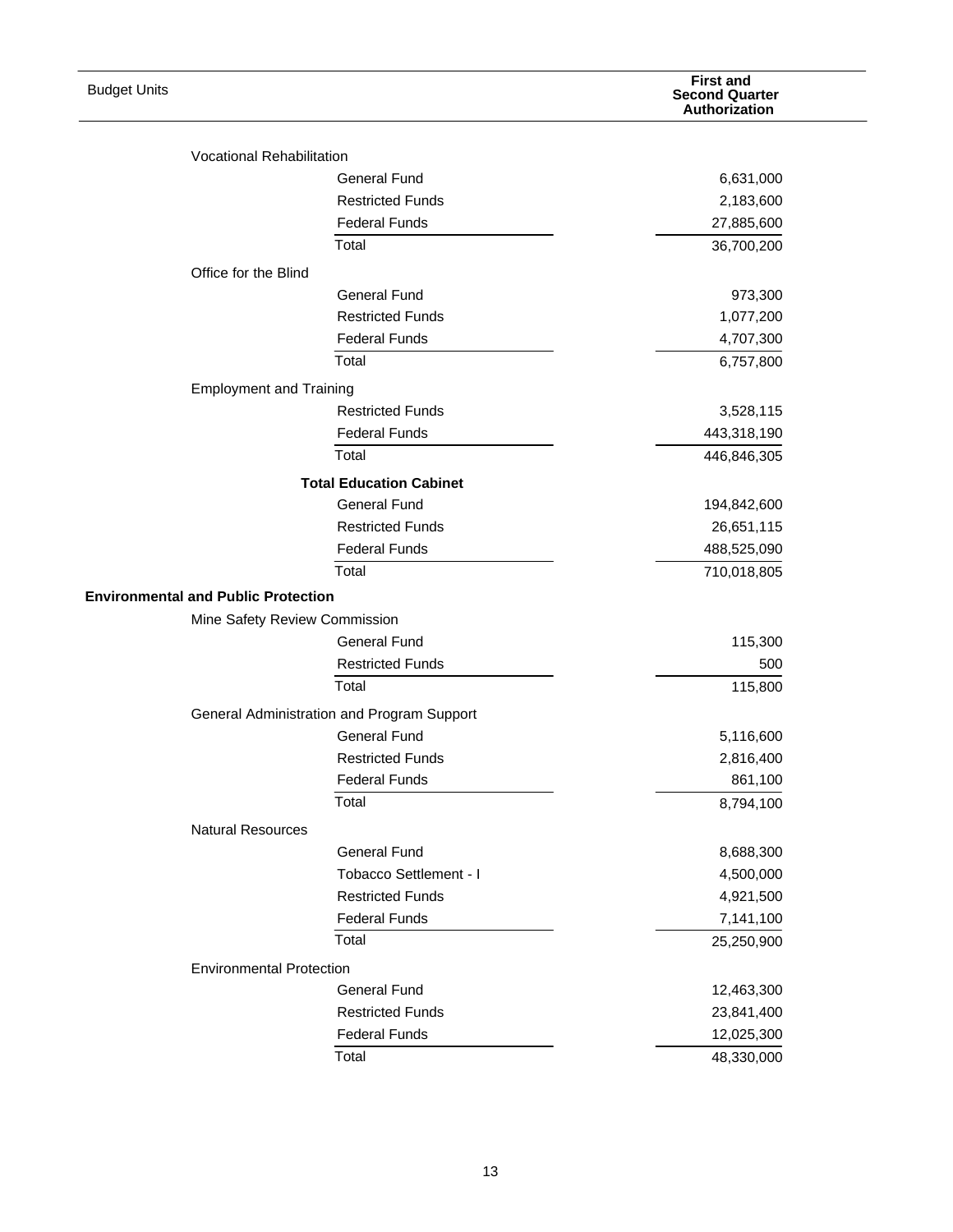| <b>Budget Units</b> |                                            | <b>First and</b><br><b>Second Quarter</b><br>Authorization |
|---------------------|--------------------------------------------|------------------------------------------------------------|
|                     |                                            |                                                            |
|                     | Surface Mining Reclamation and Enforcement |                                                            |
|                     | <b>General Fund</b>                        | 9,582,800                                                  |
|                     | <b>Restricted Funds</b>                    | 2,863,600                                                  |
|                     | <b>Federal Funds</b>                       | 8,416,500                                                  |
|                     | Total                                      | 20,862,900                                                 |
|                     | Abandoned Mine Land Reclamation Projects   |                                                            |
|                     | <b>Federal Funds</b>                       | 11,000,000                                                 |
|                     | Total                                      | 11,000,000                                                 |
|                     | <b>Environmental Quality Commission</b>    |                                                            |
|                     | <b>General Fund</b>                        | 95,000                                                     |
|                     | Total                                      | 95,000                                                     |
|                     | Kentucky Nature Preserves Commission       |                                                            |
|                     | <b>General Fund</b>                        | 543,600                                                    |
|                     | <b>Restricted Funds</b>                    | 132,500                                                    |
|                     | <b>Federal Funds</b>                       | 41,000                                                     |
|                     | Total                                      | 717,100                                                    |
|                     |                                            |                                                            |
|                     | Bd of Claims/Crime Victims' Compensation   |                                                            |
|                     | <b>General Fund</b>                        | 406,500                                                    |
|                     | <b>Restricted Funds</b>                    | 1,417,200                                                  |
|                     | <b>Federal Funds</b>                       | 270,100                                                    |
|                     | Total                                      | 2,093,800                                                  |
|                     | Alcoholic Beverage Control                 |                                                            |
|                     | <b>General Fund</b>                        | 690,400                                                    |
|                     | <b>Restricted Funds</b>                    | 2,242,500                                                  |
|                     | Total                                      | 2,932,900                                                  |
|                     | <b>Financial Institutions</b>              |                                                            |
|                     | <b>Restricted Funds</b>                    | 4,112,500                                                  |
|                     | Total                                      | 4,112,500                                                  |
|                     | Insurance                                  |                                                            |
|                     | <b>Restricted Funds</b>                    | 13,634,600                                                 |
|                     | <b>Federal Funds</b>                       | 2,297,100                                                  |
|                     | Total                                      | 15,931,700                                                 |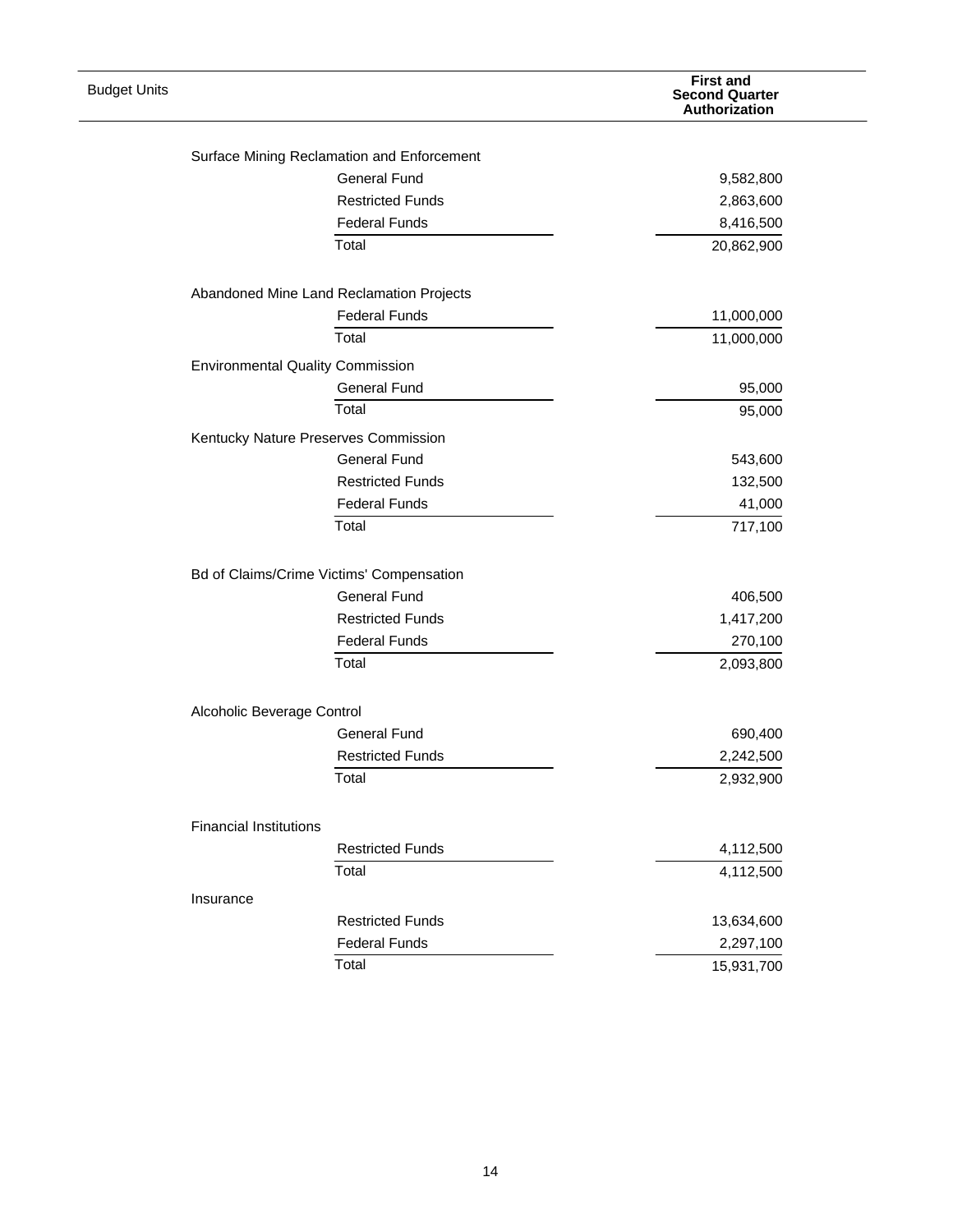| <b>Budget Units</b> |                                       |                                                | <b>First and</b><br><b>Second Quarter</b><br>Authorization |
|---------------------|---------------------------------------|------------------------------------------------|------------------------------------------------------------|
|                     |                                       |                                                |                                                            |
|                     | <b>Public Protection Commissioner</b> |                                                |                                                            |
|                     |                                       | <b>Restricted Funds</b>                        | 771,700                                                    |
|                     |                                       | Total                                          | 771,700                                                    |
|                     | Kentucky Horse Racing Authority       |                                                |                                                            |
|                     |                                       | <b>General Fund</b>                            | 254,900                                                    |
|                     |                                       | <b>Restricted Funds</b>                        | 7,609,300                                                  |
|                     |                                       | Total                                          | 7,864,200                                                  |
|                     | Housing, Buildings & Construction     |                                                |                                                            |
|                     |                                       | <b>General Fund</b>                            | 1,057,400                                                  |
|                     |                                       | <b>Restricted Funds</b>                        | 5,964,000                                                  |
|                     |                                       | <b>Federal Funds</b>                           | 39,300                                                     |
|                     |                                       | Total                                          | 7,060,700                                                  |
|                     |                                       |                                                |                                                            |
|                     | Mine Safety and Licensing             |                                                |                                                            |
|                     |                                       | <b>General Fund</b>                            | 5,063,200                                                  |
|                     |                                       | <b>Restricted Funds</b>                        | 182,700                                                    |
|                     |                                       | <b>Federal Funds</b>                           | 894,400                                                    |
|                     |                                       | Total                                          | 6,140,300                                                  |
|                     | <b>Public Service Commission</b>      |                                                |                                                            |
|                     |                                       | <b>General Fund</b>                            | 5,022,000                                                  |
|                     |                                       | <b>Restricted Funds</b>                        | 1,012,000                                                  |
|                     |                                       | <b>Federal Funds</b>                           | 129,500                                                    |
|                     |                                       | Total                                          | 6,163,500                                                  |
|                     | Board of Tax Appeals                  |                                                |                                                            |
|                     |                                       | <b>General Fund</b>                            | 243,200                                                    |
|                     |                                       | Total                                          | 243,200                                                    |
|                     | <b>Charitable Gaming</b>              |                                                |                                                            |
|                     |                                       | <b>Restricted Funds</b>                        | 1,738,200                                                  |
|                     |                                       | Total                                          | 1,738,200                                                  |
|                     |                                       | Petroleum Storage Tank Environ. Assurance Fund |                                                            |
|                     |                                       | <b>Restricted Funds</b>                        | 16,137,700                                                 |
|                     |                                       | Total                                          | 16,137,700                                                 |
|                     | Kentucky Athletic Commission          |                                                |                                                            |
|                     |                                       | <b>Restricted Funds</b>                        | 64,900                                                     |
|                     |                                       | Total                                          | 64,900                                                     |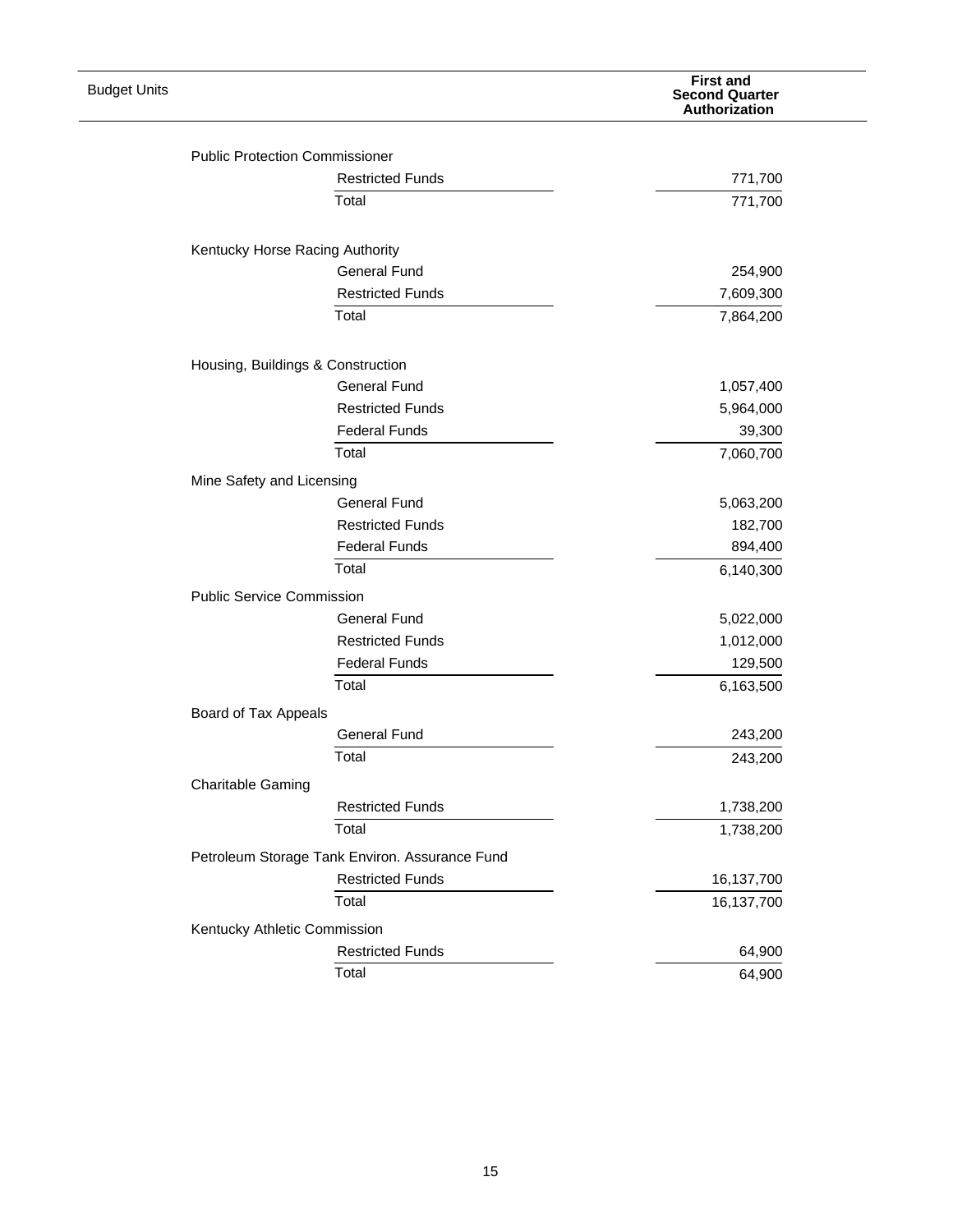| <b>Budget Units</b> |                                           |                                                            | <b>First and</b><br><b>Second Quarter</b><br>Authorization |
|---------------------|-------------------------------------------|------------------------------------------------------------|------------------------------------------------------------|
|                     | Labor                                     |                                                            |                                                            |
|                     |                                           | <b>General Fund</b>                                        | 1,273,300                                                  |
|                     |                                           | <b>Restricted Funds</b>                                    | 68,103,000                                                 |
|                     |                                           | <b>Federal Funds</b>                                       | 2,626,000                                                  |
|                     |                                           | Total                                                      | 72,002,300                                                 |
|                     |                                           |                                                            |                                                            |
|                     | <b>Workers Compensation Board</b>         |                                                            |                                                            |
|                     |                                           | <b>Restricted Funds</b>                                    | 450,000                                                    |
|                     |                                           | Total                                                      | 450,000                                                    |
|                     |                                           | Occupational Safety & Health Review Commission             |                                                            |
|                     |                                           | <b>Restricted Funds</b>                                    | 299,300                                                    |
|                     |                                           | Total                                                      | 299,300                                                    |
|                     |                                           | <b>Workers Compensation Funding Commission</b>             |                                                            |
|                     |                                           | <b>General Fund</b>                                        | 9,500,000                                                  |
|                     |                                           | <b>Restricted Funds</b>                                    | 73,207,000                                                 |
|                     |                                           | Total                                                      | 82,707,000                                                 |
|                     |                                           | <b>Total Environmental &amp; Public Protection Cabinet</b> |                                                            |
|                     |                                           | <b>General Fund</b>                                        | 60,115,800                                                 |
|                     |                                           | Tobacco Settlement - I                                     | 4,500,000                                                  |
|                     |                                           | <b>Restricted Funds</b>                                    | 231,522,500                                                |
|                     |                                           | <b>Federal Funds</b>                                       | 45,741,400                                                 |
|                     |                                           | Total                                                      | 341,879,700                                                |
|                     | <b>Finance and Administration Cabinet</b> |                                                            |                                                            |
|                     | <b>General Administration</b>             |                                                            |                                                            |
|                     |                                           | <b>General Fund</b>                                        | 5,971,200                                                  |
|                     |                                           | Road Fund                                                  | 141,600                                                    |
|                     |                                           | <b>Restricted Funds</b>                                    | 3,329,300                                                  |
|                     |                                           | Total                                                      | 9,442,100                                                  |
|                     | Office of the Controller                  |                                                            |                                                            |
|                     |                                           | <b>General Fund</b>                                        | 5,163,200                                                  |
|                     |                                           | <b>Restricted Funds</b>                                    | 1,094,600                                                  |
|                     |                                           | <b>Federal Funds</b>                                       | 1,625,000                                                  |
|                     |                                           | Total                                                      | 7,882,800                                                  |
|                     | Debt Service                              |                                                            |                                                            |
|                     |                                           | <b>General Fund</b>                                        | 250,893,800                                                |
|                     |                                           | Tobacco Settlement - I                                     | 6,116,600                                                  |
|                     |                                           | Road Fund                                                  | 2,930,000                                                  |
|                     |                                           | Total                                                      | 259,940,400                                                |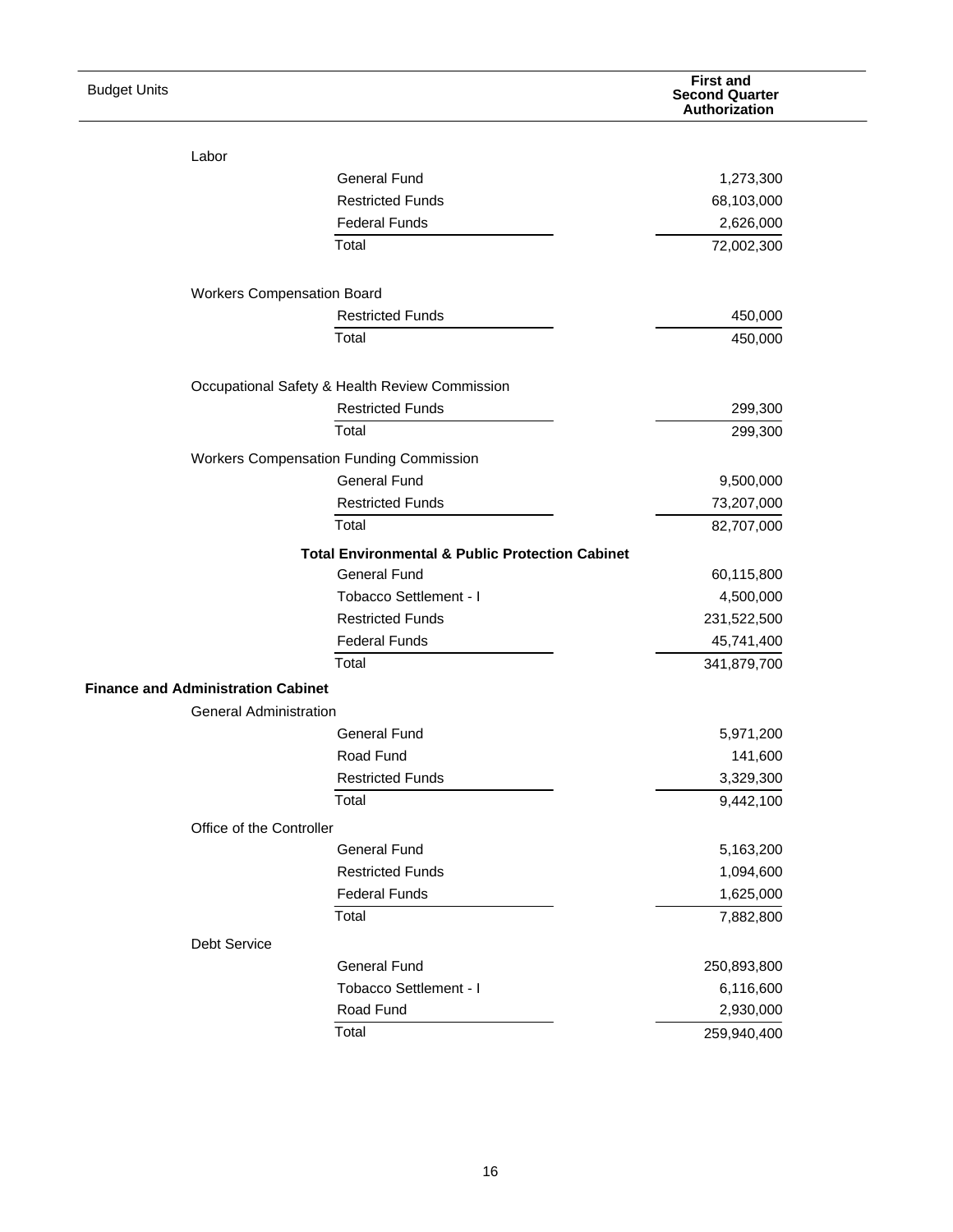| <b>Budget Units</b>               |                                          |                                                 | <b>First and</b><br><b>Second Quarter</b><br>Authorization |
|-----------------------------------|------------------------------------------|-------------------------------------------------|------------------------------------------------------------|
|                                   |                                          |                                                 |                                                            |
|                                   | <b>Facilities and Support Services</b>   |                                                 |                                                            |
|                                   |                                          | <b>General Fund</b>                             | 3,649,900                                                  |
|                                   |                                          | <b>Restricted Funds</b>                         | 14,768,600                                                 |
|                                   |                                          | Total                                           | 18,418,500                                                 |
|                                   | <b>County Costs</b>                      |                                                 |                                                            |
|                                   |                                          | General Fund                                    | 10,354,700                                                 |
|                                   |                                          | <b>Restricted Funds</b>                         | 962,600                                                    |
|                                   |                                          | Total                                           | 11,317,300                                                 |
|                                   | Commonwealth Office of Technology        |                                                 |                                                            |
|                                   |                                          | <b>General Fund</b>                             | 292,500                                                    |
|                                   |                                          | Road Fund                                       | 125,000                                                    |
|                                   |                                          | <b>Restricted Funds</b>                         | 33,872,300                                                 |
|                                   |                                          | <b>Federal Funds</b>                            | 771,800                                                    |
|                                   |                                          | Total                                           | 35,061,600                                                 |
|                                   | Revenue                                  |                                                 |                                                            |
|                                   |                                          | <b>General Fund</b>                             | 31,741,700                                                 |
|                                   |                                          | Road Fund                                       | 709,000                                                    |
|                                   |                                          | <b>Restricted Funds</b>                         | 1,617,500                                                  |
|                                   |                                          | Total                                           | 34,068,200                                                 |
|                                   | <b>Property Valuation Administrators</b> |                                                 |                                                            |
|                                   |                                          | <b>General Fund</b>                             | 17,788,400                                                 |
|                                   |                                          | <b>Restricted Funds</b>                         | 1,430,000                                                  |
|                                   |                                          | Total                                           | 19,218,400                                                 |
|                                   |                                          | <b>Total Finance and Administration Cabinet</b> |                                                            |
|                                   |                                          | <b>General Fund</b>                             | 325,855,400                                                |
|                                   |                                          | Tobacco Settlement - I                          | 6,116,600                                                  |
|                                   |                                          | Road Fund                                       | 3,905,600                                                  |
|                                   |                                          | <b>Restricted Funds</b>                         | 57,074,900                                                 |
|                                   |                                          | <b>Federal Funds</b>                            | 2,396,800                                                  |
|                                   |                                          | Total                                           | 395,349,300                                                |
| <b>Health and Family Services</b> |                                          |                                                 |                                                            |
|                                   |                                          | General Administration and Program Support      |                                                            |
|                                   |                                          | <b>General Fund</b>                             | 21,072,300                                                 |
|                                   |                                          | <b>Restricted Funds</b>                         | 5,500,900                                                  |
|                                   |                                          | <b>Federal Funds</b>                            | 22,700,700                                                 |
|                                   |                                          | Total                                           | 49,273,900                                                 |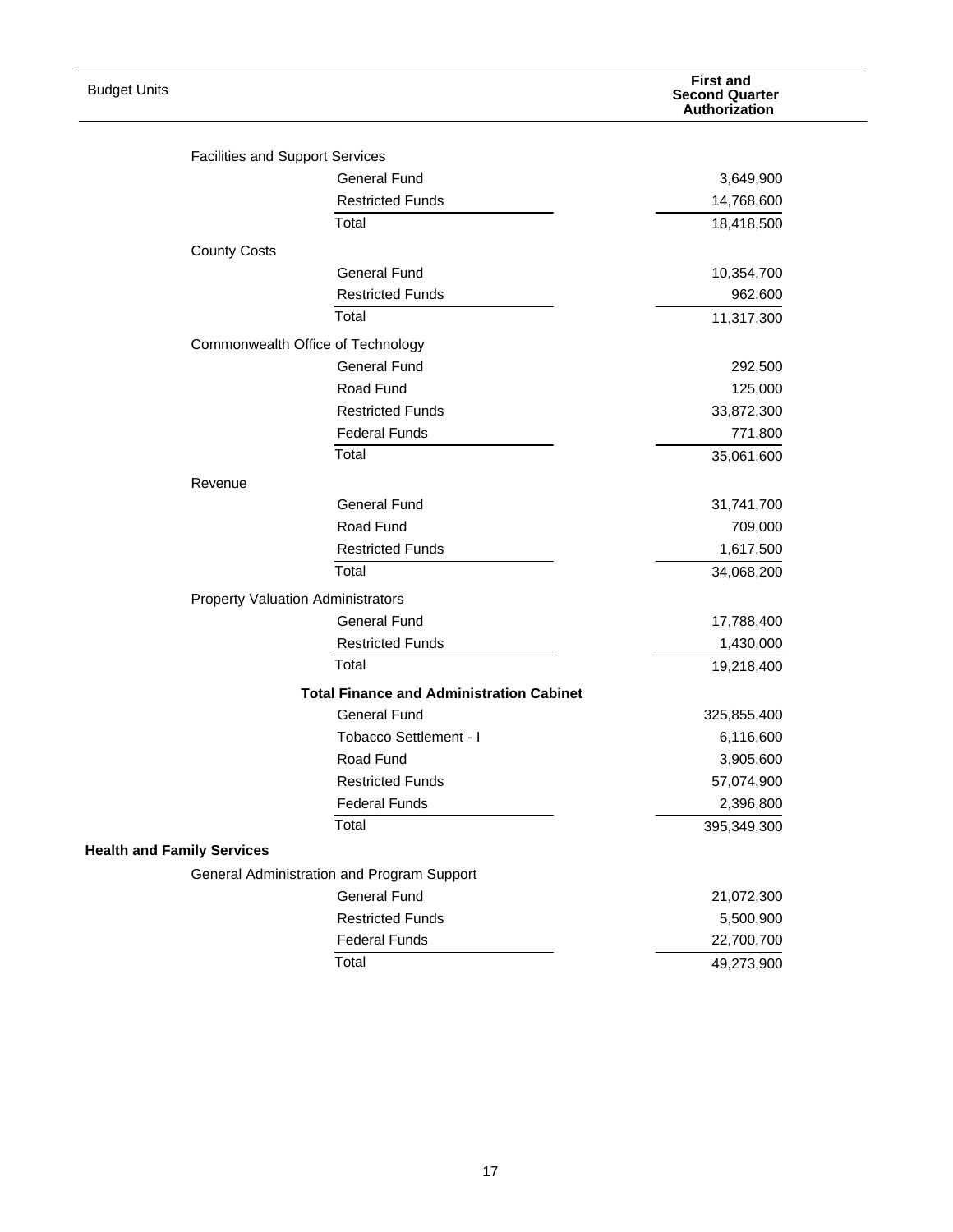| <b>Budget Units</b>                                        |                                                                | <b>First and</b><br><b>Second Quarter</b><br>Authorization |
|------------------------------------------------------------|----------------------------------------------------------------|------------------------------------------------------------|
|                                                            |                                                                |                                                            |
|                                                            | Children with Special Health Care Needs<br><b>General Fund</b> | 3,263,000                                                  |
|                                                            | Tobacco Settlement - I                                         | 227,600                                                    |
|                                                            | <b>Restricted Funds</b>                                        | 2,031,000                                                  |
|                                                            | <b>Federal Funds</b>                                           | 4,613,000                                                  |
|                                                            | Total                                                          | 10,134,600                                                 |
|                                                            |                                                                |                                                            |
| <b>Medicaid Services</b><br><b>Medicaid Administration</b> |                                                                |                                                            |
|                                                            | <b>General Fund</b>                                            |                                                            |
|                                                            | <b>Restricted Funds</b>                                        | 10,337,000<br>10,983,600                                   |
|                                                            | <b>Federal Funds</b>                                           | 26,959,900                                                 |
|                                                            | Total                                                          |                                                            |
|                                                            |                                                                | 48,280,500                                                 |
| <b>Medicaid Benefits</b>                                   | <b>General Fund</b>                                            |                                                            |
|                                                            | <b>Restricted Funds</b>                                        | 589,624,200<br>197,227,800                                 |
|                                                            | <b>Federal Funds</b>                                           | 2,279,544,900                                              |
|                                                            | Total                                                          |                                                            |
|                                                            |                                                                | 3,066,396,900                                              |
| <b>Total Medicaid Services</b>                             | <b>General Fund</b>                                            |                                                            |
|                                                            | <b>Restricted Funds</b>                                        | 599,961,200<br>208,211,400                                 |
|                                                            | <b>Federal Funds</b>                                           | 2,306,504,800                                              |
|                                                            | Total                                                          | 3,114,677,400                                              |
| Mental Health/Mental Retardation                           |                                                                |                                                            |
|                                                            | <b>General Fund</b>                                            | 104,626,400                                                |
|                                                            | Tobacco Settlement - I                                         | 458,100                                                    |
|                                                            | <b>Restricted Funds</b>                                        | 95,300,300                                                 |
|                                                            | <b>Federal Funds</b>                                           | 26,555,200                                                 |
|                                                            | Total                                                          | 226,940,000                                                |
| <b>Public Health</b>                                       |                                                                |                                                            |
|                                                            | <b>General Fund</b>                                            | 37,805,800                                                 |
|                                                            | Tobacco Settlement - I                                         | 9,682,000                                                  |
|                                                            | <b>Restricted Funds</b>                                        | 37,989,100                                                 |
|                                                            | <b>Federal Funds</b>                                           | 88,316,400                                                 |
|                                                            | Total                                                          | 173,793,300                                                |
| <b>Certificate of Need</b>                                 |                                                                |                                                            |
|                                                            | <b>General Fund</b>                                            | 73,900                                                     |
|                                                            | <b>Restricted Funds</b>                                        | 130,000                                                    |
|                                                            | Total                                                          | 203,900                                                    |
|                                                            |                                                                |                                                            |

—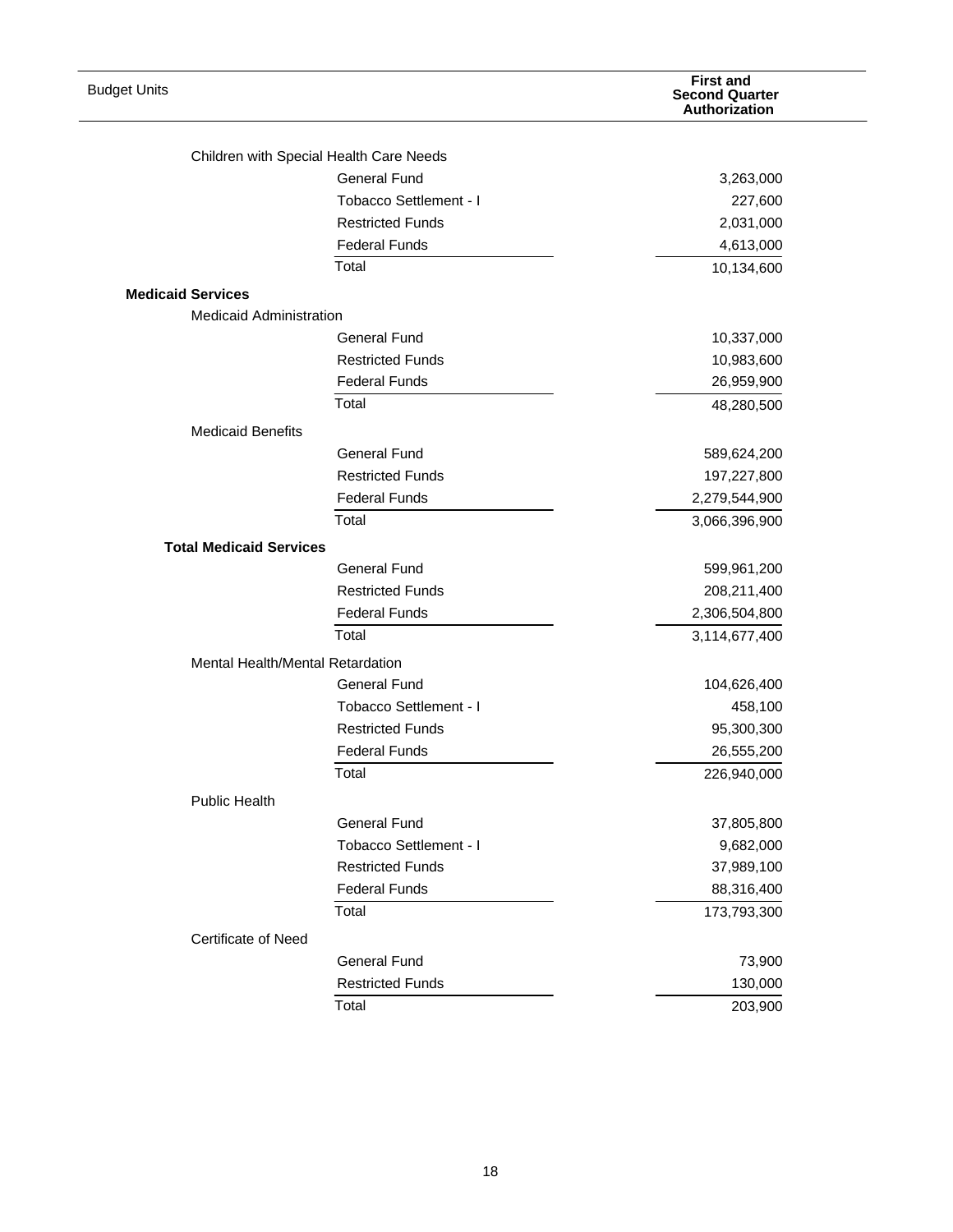| <b>Budget Units</b>                      |                                                 | <b>First and</b><br><b>Second Quarter</b><br>Authorization |
|------------------------------------------|-------------------------------------------------|------------------------------------------------------------|
| Human Support Services                   |                                                 |                                                            |
|                                          | <b>General Fund</b>                             | 15,510,200                                                 |
|                                          | <b>Restricted Funds</b>                         | 552,800                                                    |
|                                          | <b>Federal Funds</b>                            | 22,463,500                                                 |
|                                          | Total                                           | 38,526,500                                                 |
| Office of the Ombudsman                  |                                                 |                                                            |
|                                          | <b>General Fund</b>                             | 1,916,600                                                  |
|                                          | <b>Restricted Funds</b>                         | 200,000                                                    |
|                                          | <b>Federal Funds</b>                            | 1,368,200                                                  |
|                                          | Total                                           | 3,484,800                                                  |
|                                          |                                                 |                                                            |
|                                          | <b>Disability Determination Services</b>        |                                                            |
|                                          | <b>Restricted Funds</b>                         | 34,300                                                     |
|                                          | <b>Federal Funds</b>                            | 22,666,800                                                 |
|                                          | Total                                           | 22,701,100                                                 |
| <b>Community Based Services</b>          |                                                 |                                                            |
|                                          | <b>General Fund</b>                             | 149,008,200                                                |
|                                          | Tobacco Settlement - I                          | 4,150,200                                                  |
|                                          | <b>Restricted Funds</b>                         | 73,198,800                                                 |
|                                          | <b>Federal Funds</b>                            | 267,637,100                                                |
|                                          | Total                                           | 493,994,300                                                |
|                                          | <b>Total Health and Family Services Cabinet</b> |                                                            |
|                                          | <b>General Fund</b>                             | 933,237,600                                                |
|                                          | Tobacco Settlement - I                          | 14,517,900                                                 |
|                                          | <b>Restricted Funds</b>                         | 423,148,600                                                |
|                                          | <b>Federal Funds</b>                            | 2,762,825,700                                              |
|                                          | Total                                           | 4,133,729,800                                              |
| <b>Justice and Public Safety Cabinet</b> |                                                 |                                                            |
| Justice Administration                   |                                                 |                                                            |
|                                          | <b>General Fund</b>                             | 4,915,400                                                  |
|                                          | Tobacco Settlement - I                          | 1,111,400                                                  |
|                                          | <b>Restricted Funds</b>                         | 856,800                                                    |
|                                          | <b>Federal Funds</b>                            | 6,090,900                                                  |
|                                          | Total                                           | 12,974,500                                                 |
| <b>State Police</b>                      |                                                 |                                                            |
|                                          | <b>General Fund</b>                             | 42,635,400                                                 |
|                                          | Road Fund                                       | 19,300,000                                                 |
|                                          | <b>Restricted Funds</b>                         | 5,286,100                                                  |
|                                          | <b>Federal Funds</b>                            | 8,288,800                                                  |
|                                          | Total                                           | 75,510,300                                                 |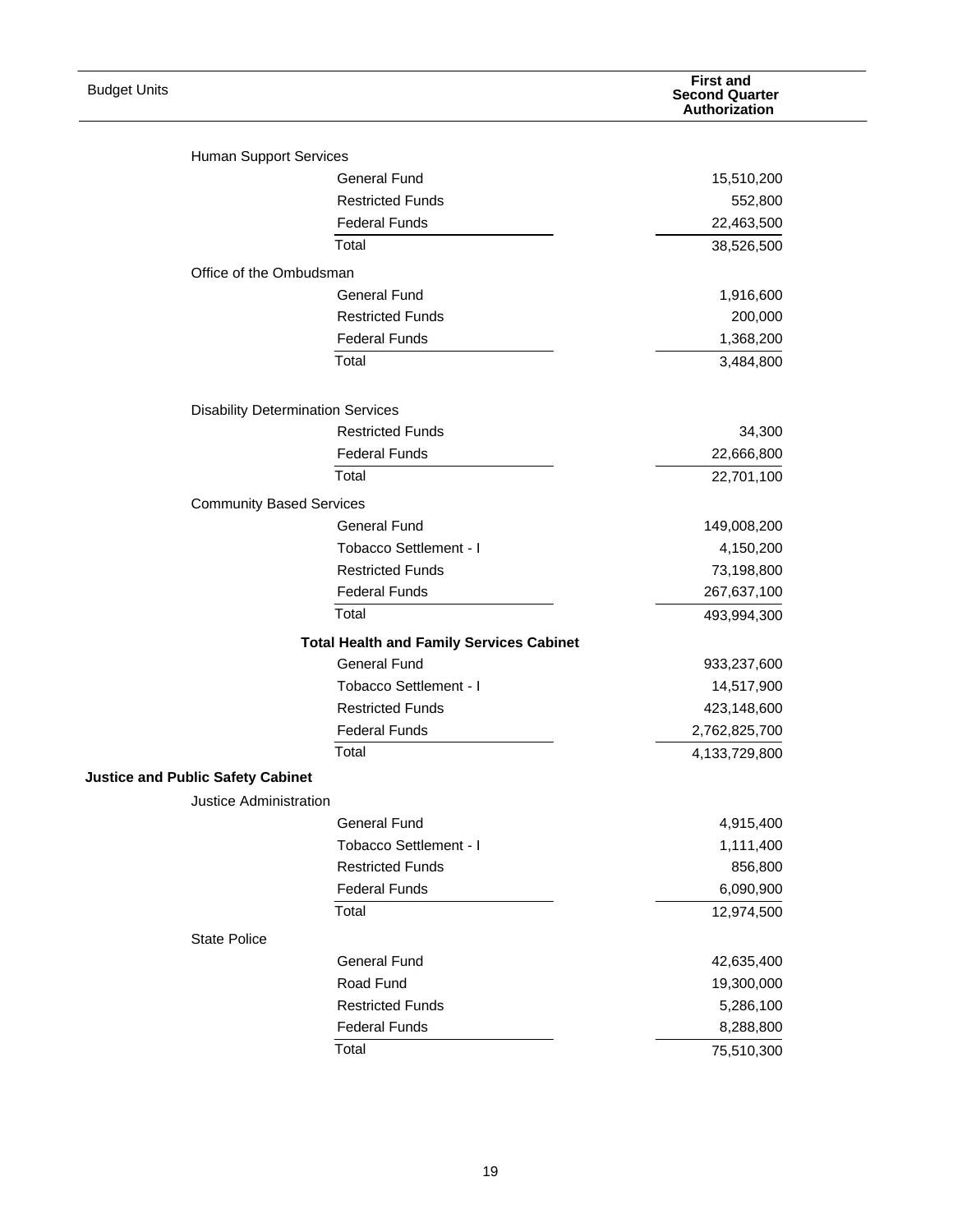| <b>Budget Units</b>                                 |                                                | <b>First and</b><br><b>Second Quarter</b><br>Authorization |
|-----------------------------------------------------|------------------------------------------------|------------------------------------------------------------|
| Juvenile Justice                                    |                                                |                                                            |
|                                                     | <b>General Fund</b>                            | 41,019,900                                                 |
|                                                     | <b>Restricted Funds</b>                        | 6,100,000                                                  |
|                                                     | <b>Federal Funds</b>                           | 12,741,700                                                 |
|                                                     | Total                                          | 59,861,600                                                 |
|                                                     |                                                |                                                            |
| <b>Criminal Justice Training</b>                    | <b>Restricted Funds</b>                        | 19,429,700                                                 |
|                                                     | <b>Federal Funds</b>                           | 2,700,000                                                  |
|                                                     | Total                                          | 22,129,700                                                 |
|                                                     |                                                |                                                            |
| <b>Corrections</b><br><b>Corrections Management</b> |                                                |                                                            |
|                                                     | <b>General Fund</b>                            | 14,012,200                                                 |
|                                                     | <b>Restricted Funds</b>                        | 6,452,000                                                  |
|                                                     | Total                                          | 20,464,200                                                 |
|                                                     |                                                |                                                            |
| <b>Adult Correctional Institutions</b>              |                                                |                                                            |
|                                                     | <b>General Fund</b>                            | 94,427,200                                                 |
|                                                     | <b>Restricted Funds</b>                        | 3,001,000                                                  |
|                                                     | <b>Federal Funds</b><br>Total                  | 721,100                                                    |
|                                                     |                                                | 98,149,300                                                 |
|                                                     | <b>Community Services and Local Facilities</b> |                                                            |
|                                                     | <b>General Fund</b>                            | 40,302,200                                                 |
|                                                     | <b>Restricted Funds</b>                        | 185,800                                                    |
|                                                     | <b>Federal Funds</b>                           | 21,500                                                     |
|                                                     | Total                                          | 40,509,500                                                 |
| Local Jail Support                                  |                                                |                                                            |
|                                                     | <b>General Fund</b>                            | 7,638,400                                                  |
|                                                     | Total                                          | 7,638,400                                                  |
| <b>Total Corrections</b>                            |                                                |                                                            |
|                                                     | <b>General Fund</b>                            | 156,380,000                                                |
|                                                     | <b>Restricted Funds</b>                        | 9,638,800                                                  |
|                                                     | <b>Federal Funds</b>                           | 742,600                                                    |
|                                                     | Total                                          | 166,761,400                                                |
| Vehicle Enforcement                                 |                                                |                                                            |
|                                                     | Road Fund                                      | 6,233,000                                                  |
|                                                     | <b>Restricted Funds</b>                        | 164,600                                                    |
|                                                     | <b>Federal Funds</b>                           | 1,807,400                                                  |
|                                                     | Total                                          | 8,205,000                                                  |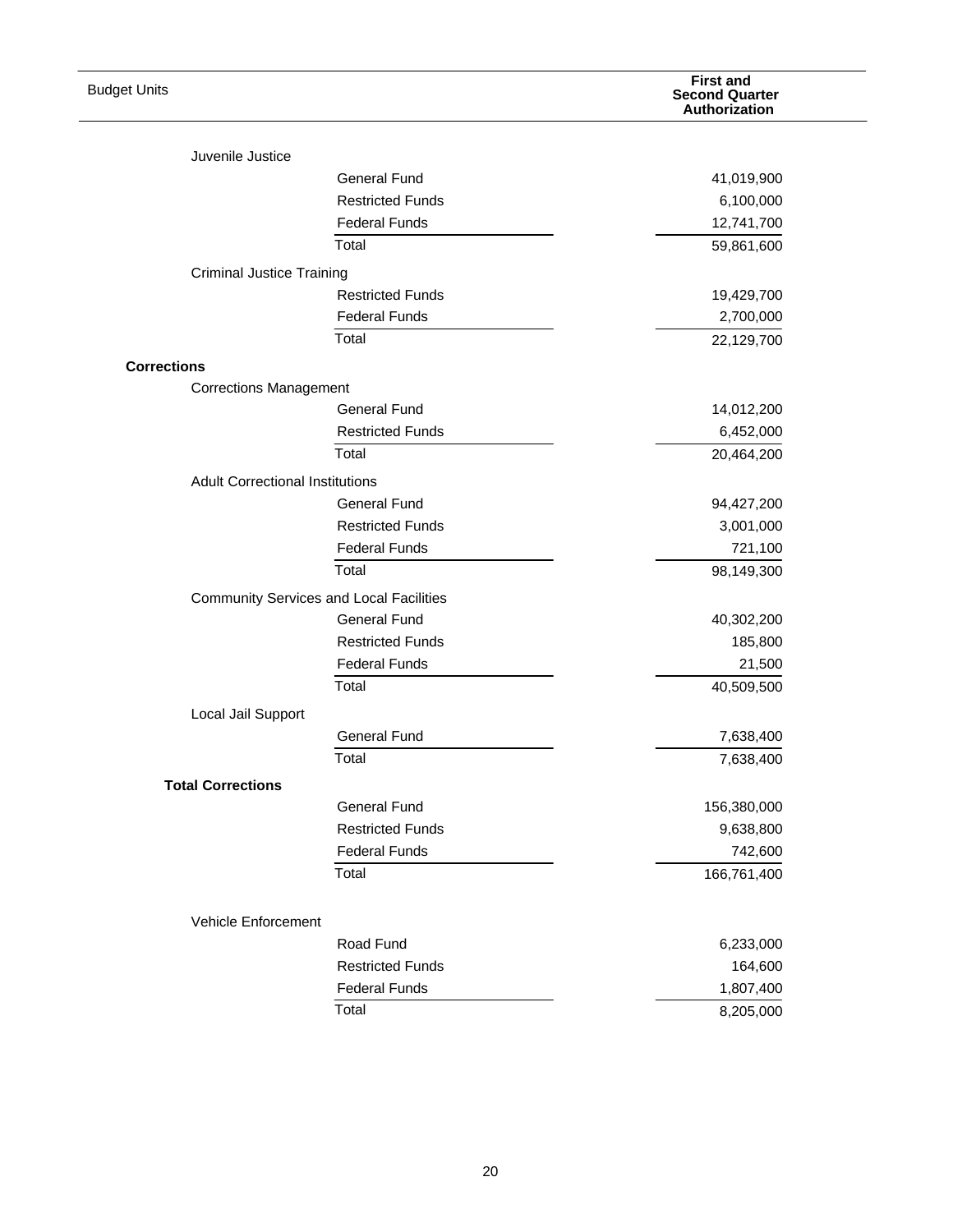| <b>Budget Units</b>            |                                                          | <b>First and</b><br><b>Second Quarter</b><br>Authorization |
|--------------------------------|----------------------------------------------------------|------------------------------------------------------------|
| Public Advocacy                |                                                          |                                                            |
|                                | <b>General Fund</b>                                      | 12,643,800                                                 |
|                                | <b>Restricted Funds</b>                                  | 2,908,200                                                  |
|                                | <b>Federal Funds</b>                                     | 774,500                                                    |
|                                | Total                                                    | 16,326,500                                                 |
|                                | <b>Total Justice and Public Safety Cabinet</b>           |                                                            |
|                                | <b>General Fund</b>                                      | 257,594,500                                                |
|                                | Tobacco Settlement - I                                   | 1,111,400                                                  |
|                                | Road Fund                                                | 25,533,000                                                 |
|                                | <b>Restricted Funds</b>                                  | 44,384,200                                                 |
|                                | <b>Federal Funds</b>                                     | 33,145,900                                                 |
|                                | Total                                                    | 361,769,000                                                |
| <b>Personnel Cabinet</b>       |                                                          |                                                            |
| <b>General Operations</b>      |                                                          |                                                            |
|                                | <b>General Fund</b>                                      | 4,401,800                                                  |
|                                | <b>Restricted Funds</b>                                  | 7,186,800                                                  |
|                                | Total                                                    | 11,588,600                                                 |
|                                | Public Employee Deferred Compensation Authority          |                                                            |
|                                | <b>Restricted Funds</b>                                  | 2,566,600                                                  |
|                                | Total                                                    | 2,566,600                                                  |
|                                | Workers' Compensation Benefits and Reserve               |                                                            |
|                                | <b>Restricted Funds</b>                                  | 12,333,400                                                 |
|                                | Total                                                    | 12,333,400                                                 |
|                                |                                                          |                                                            |
|                                | Office of Government Training<br><b>Restricted Funds</b> | 821,600                                                    |
|                                | Total                                                    | 821,600                                                    |
|                                |                                                          |                                                            |
|                                | <b>Total Personnel Cabinet</b>                           |                                                            |
|                                | <b>General Fund</b><br><b>Restricted Funds</b>           | 4,401,800                                                  |
|                                | Total                                                    | 22,908,400                                                 |
|                                |                                                          | 27,310,200                                                 |
| <b>Postsecondary Education</b> |                                                          |                                                            |
|                                | Council on Postsecondary Education                       |                                                            |
|                                | <b>General Fund</b>                                      | 71,601,500                                                 |
|                                | <b>Restricted Funds</b>                                  | 940,000                                                    |
|                                | <b>Federal Funds</b>                                     | 11,001,500                                                 |
|                                | Total                                                    | 83,543,000                                                 |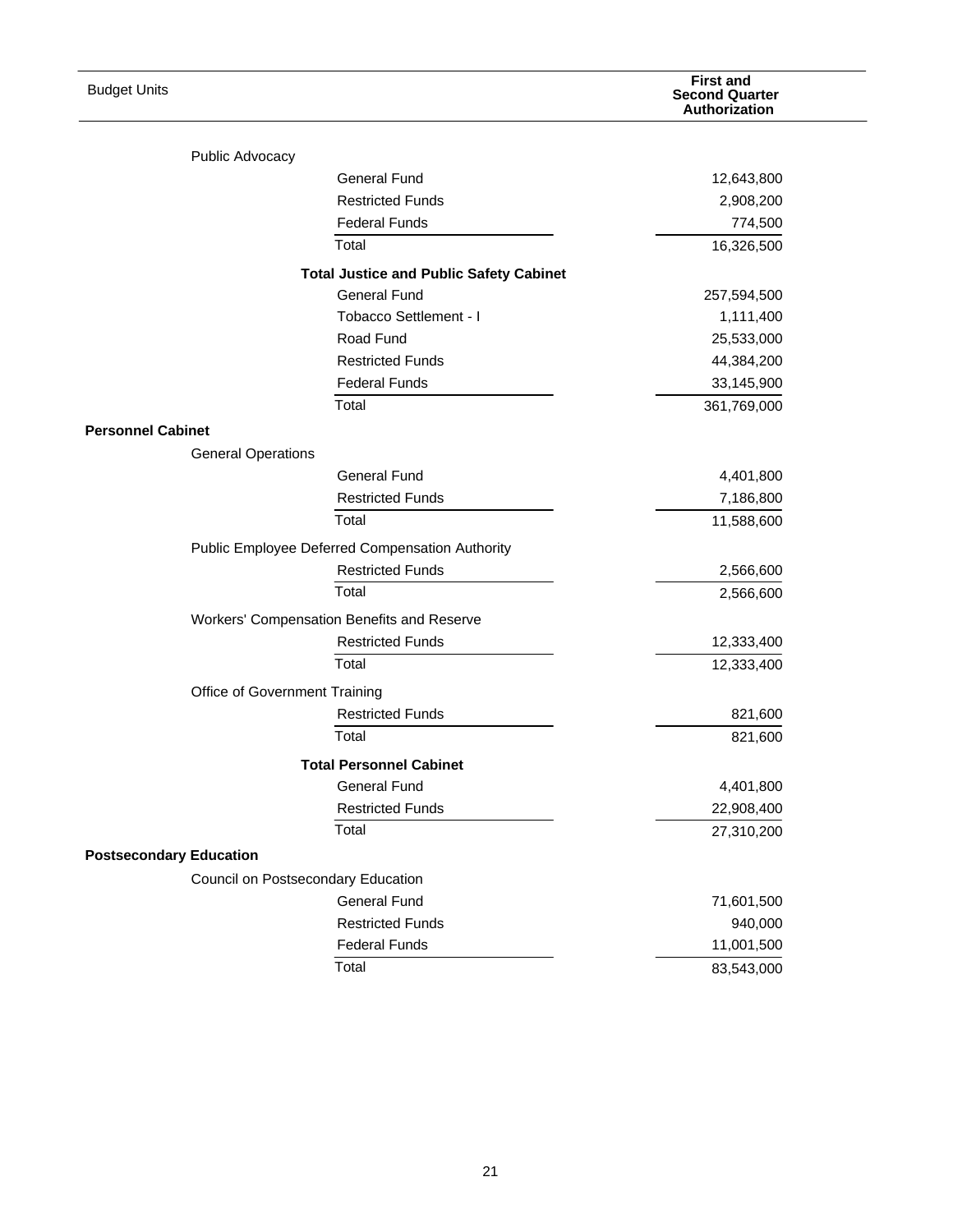| <b>Budget Units</b> |                                                  | <b>First and</b><br><b>Second Quarter</b><br>Authorization |
|---------------------|--------------------------------------------------|------------------------------------------------------------|
|                     | Kentucky Higher Education Assistance Authority   |                                                            |
|                     | <b>General Fund</b>                              | 42,977,100                                                 |
|                     | Tobacco Settlement - I                           | 378,000                                                    |
|                     | <b>Restricted Funds</b>                          | 51,377,000                                                 |
|                     | <b>Federal Funds</b>                             | 857,500                                                    |
|                     | Total                                            | 95,589,600                                                 |
| <b>Universities</b> |                                                  |                                                            |
|                     | Eastern Kentucky University                      |                                                            |
|                     | <b>General Fund</b>                              | 39,694,700                                                 |
|                     | <b>Restricted Funds</b>                          | 45,844,600                                                 |
|                     | <b>Federal Funds</b>                             | 21,138,400                                                 |
|                     | Total                                            | 106,677,700                                                |
|                     |                                                  |                                                            |
|                     | Kentucky State University<br><b>General Fund</b> |                                                            |
|                     | <b>Restricted Funds</b>                          | 13,027,400<br>7,963,700                                    |
|                     | <b>Federal Funds</b>                             | 6,138,900                                                  |
|                     | Total                                            | 27,130,000                                                 |
|                     |                                                  |                                                            |
|                     | Morehead State University                        |                                                            |
|                     | <b>General Fund</b>                              | 23,236,300                                                 |
|                     | <b>Restricted Funds</b><br><b>Federal Funds</b>  | 31,184,200                                                 |
|                     | Total                                            | 19,626,000<br>74,046,500                                   |
|                     |                                                  |                                                            |
|                     | Murray State University                          |                                                            |
|                     | <b>General Fund</b>                              | 28,028,000                                                 |
|                     | <b>Restricted Funds</b>                          | 34,121,900                                                 |
|                     | <b>Federal Funds</b><br>Total                    | 7,567,200                                                  |
|                     |                                                  | 69,717,100                                                 |
|                     | Northern Kentucky University                     |                                                            |
|                     | <b>General Fund</b>                              | 25,286,500                                                 |
|                     | <b>Restricted Funds</b>                          | 41,451,100                                                 |
|                     | <b>Federal Funds</b>                             | 4,986,500                                                  |
|                     | Total                                            | 71,724,100                                                 |
|                     | University of Kentucky                           |                                                            |
|                     | <b>General Fund</b>                              | 157,184,800                                                |
|                     | <b>Restricted Funds</b>                          | 507,143,200                                                |
|                     | <b>Federal Funds</b>                             | 97,342,700                                                 |
|                     | Total                                            | 761,670,700                                                |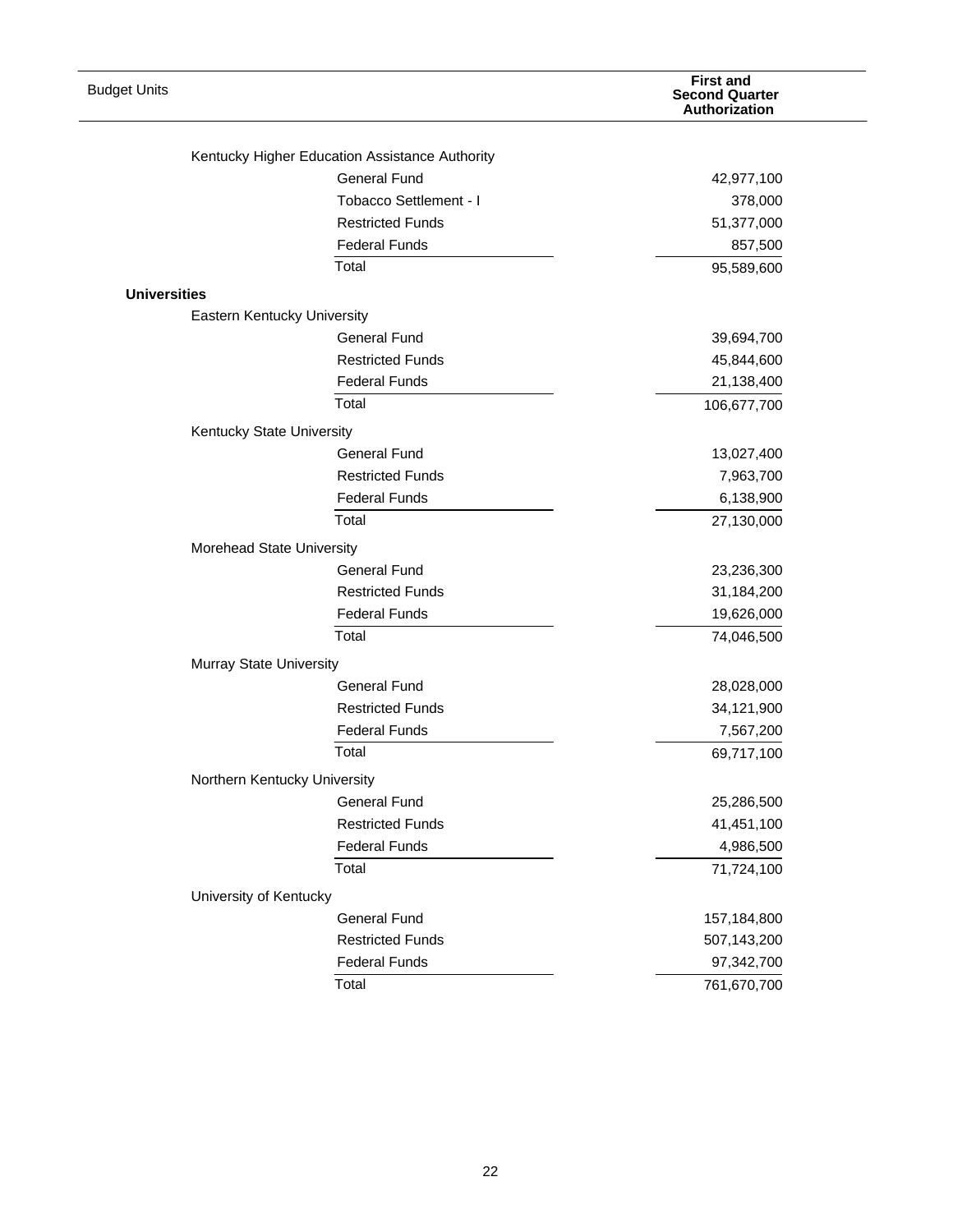| <b>Budget Units</b>                |                                                 | <b>First and</b><br><b>Second Quarter</b><br>Authorization |
|------------------------------------|-------------------------------------------------|------------------------------------------------------------|
| University of Louisville           |                                                 |                                                            |
|                                    | <b>General Fund</b>                             | 94,850,800                                                 |
|                                    | <b>Restricted Funds</b>                         | 52,196,100                                                 |
|                                    | <b>Federal Funds</b>                            | 11,753,100                                                 |
|                                    | Total                                           | 158,800,000                                                |
| Western Kentucky University        |                                                 |                                                            |
|                                    | <b>General Fund</b>                             | 38,491,900                                                 |
|                                    | <b>Restricted Funds</b>                         | 72,027,500                                                 |
|                                    | <b>Federal Funds</b>                            | 20,256,400                                                 |
|                                    | Total                                           | 130,775,800                                                |
|                                    | Kentucky Community and Technical College System |                                                            |
|                                    | <b>General Fund</b>                             | 106,388,800                                                |
|                                    | <b>Restricted Funds</b>                         | 56,543,600                                                 |
|                                    | <b>Federal Funds</b>                            | 29,864,900                                                 |
|                                    | Total                                           | 192,797,300                                                |
| <b>Total Universities</b>          |                                                 |                                                            |
|                                    | <b>General Fund</b>                             | 526,189,200                                                |
|                                    | <b>Restricted Funds</b>                         | 848,475,900                                                |
|                                    | <b>Federal Funds</b>                            | 218,674,100                                                |
|                                    | Total                                           | 1,593,339,200                                              |
|                                    | <b>Total Postsecondary Education</b>            |                                                            |
|                                    | <b>General Fund</b>                             | 640,767,800                                                |
|                                    | Tobacco Settlement - I                          | 378,000                                                    |
|                                    | <b>Restricted Funds</b>                         | 900,792,900                                                |
|                                    | <b>Federal Funds</b>                            | 230,533,100                                                |
|                                    | Total                                           | 1,772,471,800                                              |
| <b>Transportation Cabinet</b>      |                                                 |                                                            |
| General Administration and Support |                                                 |                                                            |
|                                    | Road Fund                                       | 34,920,800                                                 |
|                                    | <b>Restricted Funds</b>                         | 16,653,800                                                 |
|                                    | Total                                           | 51,574,600                                                 |
| Air Transportation                 |                                                 |                                                            |
|                                    | <b>General Fund</b>                             | 702,400                                                    |
|                                    | <b>Restricted Funds</b>                         | 2,810,000                                                  |
|                                    | <b>Federal Funds</b>                            | 7,500                                                      |
|                                    | Total                                           | 3,519,900                                                  |
| <b>Public Transportation</b>       |                                                 |                                                            |
|                                    | <b>General Fund</b>                             | 2,256,800                                                  |
|                                    | <b>Restricted Funds</b>                         | 279,900                                                    |
|                                    | <b>Federal Funds</b>                            | 13,613,900                                                 |
|                                    | Total                                           | 16,150,600                                                 |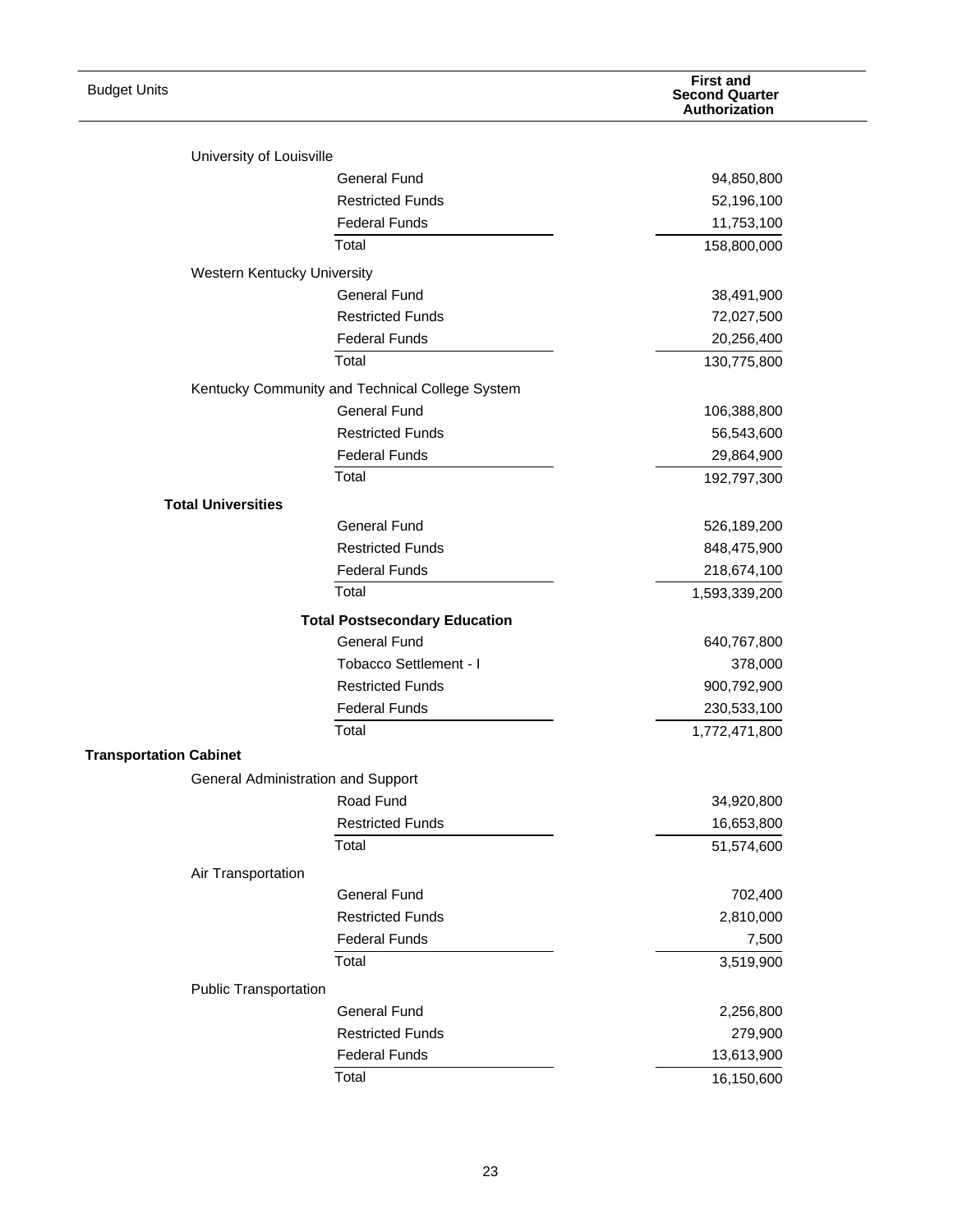| <b>Budget Units</b>                 |                                           | <b>First and</b><br><b>Second Quarter</b><br>Authorization |
|-------------------------------------|-------------------------------------------|------------------------------------------------------------|
| <b>Revenue Sharing</b>              |                                           |                                                            |
|                                     | Road Fund                                 | 170,146,700                                                |
|                                     | Total                                     | 170,146,700                                                |
| Highways                            |                                           |                                                            |
|                                     | Road Fund                                 | 385,762,100                                                |
|                                     | <b>Restricted Funds</b>                   | 37,607,100                                                 |
|                                     | <b>Federal Funds</b>                      | 362,872,900                                                |
|                                     | Total                                     | 786,242,100                                                |
| Vehicle Regulation                  |                                           |                                                            |
|                                     | Road Fund                                 | 8,438,500                                                  |
|                                     | <b>Restricted Funds</b>                   | 2,475,700                                                  |
|                                     | <b>Federal Funds</b>                      | 421,400                                                    |
|                                     | Total                                     | 11,335,600                                                 |
| <b>Debt Service</b>                 |                                           |                                                            |
|                                     | Road Fund                                 | 20,880,600                                                 |
|                                     | Total                                     | 20,880,600                                                 |
| <b>Total Transportation Cabinet</b> |                                           |                                                            |
|                                     | <b>General Fund</b>                       | 2,959,200                                                  |
|                                     | Road Fund                                 | 620,148,700                                                |
|                                     | <b>Restricted Funds</b>                   | 59,826,500                                                 |
|                                     | <b>Federal Funds</b>                      | 376,915,700                                                |
|                                     | Total                                     | 1,059,850,100                                              |
| <b>Statewide Cabinet</b>            |                                           |                                                            |
| <b>Budget Reserve Trust Fund</b>    |                                           |                                                            |
|                                     | Total                                     | $\mathbf 0$                                                |
|                                     |                                           |                                                            |
| Necessary Government Expense        | Total                                     |                                                            |
|                                     |                                           | 0                                                          |
|                                     | <b>Total Statewide Cabinet</b>            |                                                            |
|                                     | Total                                     | $\mathbf 0$                                                |
|                                     | <b>Total Executive Branch - Operating</b> |                                                            |
|                                     | <b>General Fund</b>                       | 4,193,990,812                                              |
|                                     | Tobacco Settlement - I                    | 38,134,700                                                 |
|                                     | Road Fund                                 | 649,899,800                                                |
|                                     | <b>Restricted Funds</b>                   | 1,923,278,865                                              |
|                                     | <b>Federal Funds</b>                      | 4,420,773,290                                              |
|                                     | Total                                     | 11,226,077,467                                             |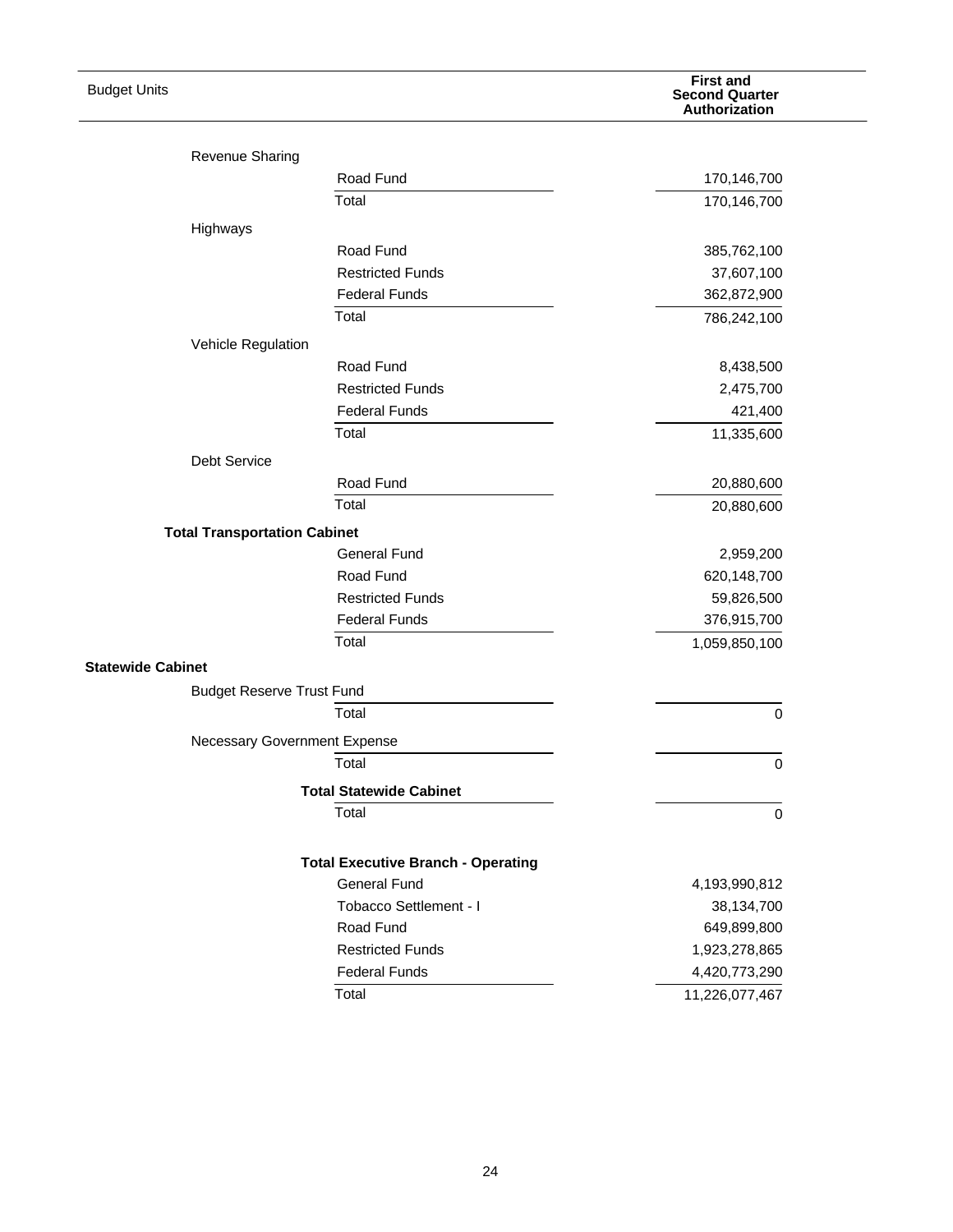# Public Services Continuation Plan Fiscal Year 2004 - 2005 **Capital**

| <b>General Government</b>                        | <b>First and Second</b><br><b>Quarter Authorization</b> |
|--------------------------------------------------|---------------------------------------------------------|
| <b>Veterans' Affairs</b>                         |                                                         |
| New State Veterans Cemetery - Central Kentucky   |                                                         |
| Reauthorization                                  |                                                         |
| New State Veterans Cemetery - Northern Kentucky  |                                                         |
| Reauthorization                                  |                                                         |
| Maintenance Pool                                 |                                                         |
| Investment Income                                | 50,000                                                  |
| <b>Veterans' Affairs Summary</b>                 | 50,000                                                  |
| <b>Investment Income</b>                         | 50,000                                                  |
| <b>Treasury</b>                                  |                                                         |
| Continue Lease-Purchase of Checksealer Equipment |                                                         |
| Reauthorization with Additional Funding          |                                                         |
| <b>Capital Construction Surplus</b>              | 63,000                                                  |
| <b>Treasury Summary</b>                          | 63,000                                                  |
| <b>Capital Construction Surplus</b>              | 63,000                                                  |
| <b>Attorney General</b>                          |                                                         |
| Capital Complex East - Franklin County - Lease   |                                                         |
| <b>Attorney General Summary</b>                  |                                                         |

Jefferson County Commonwealth Atty. - Lease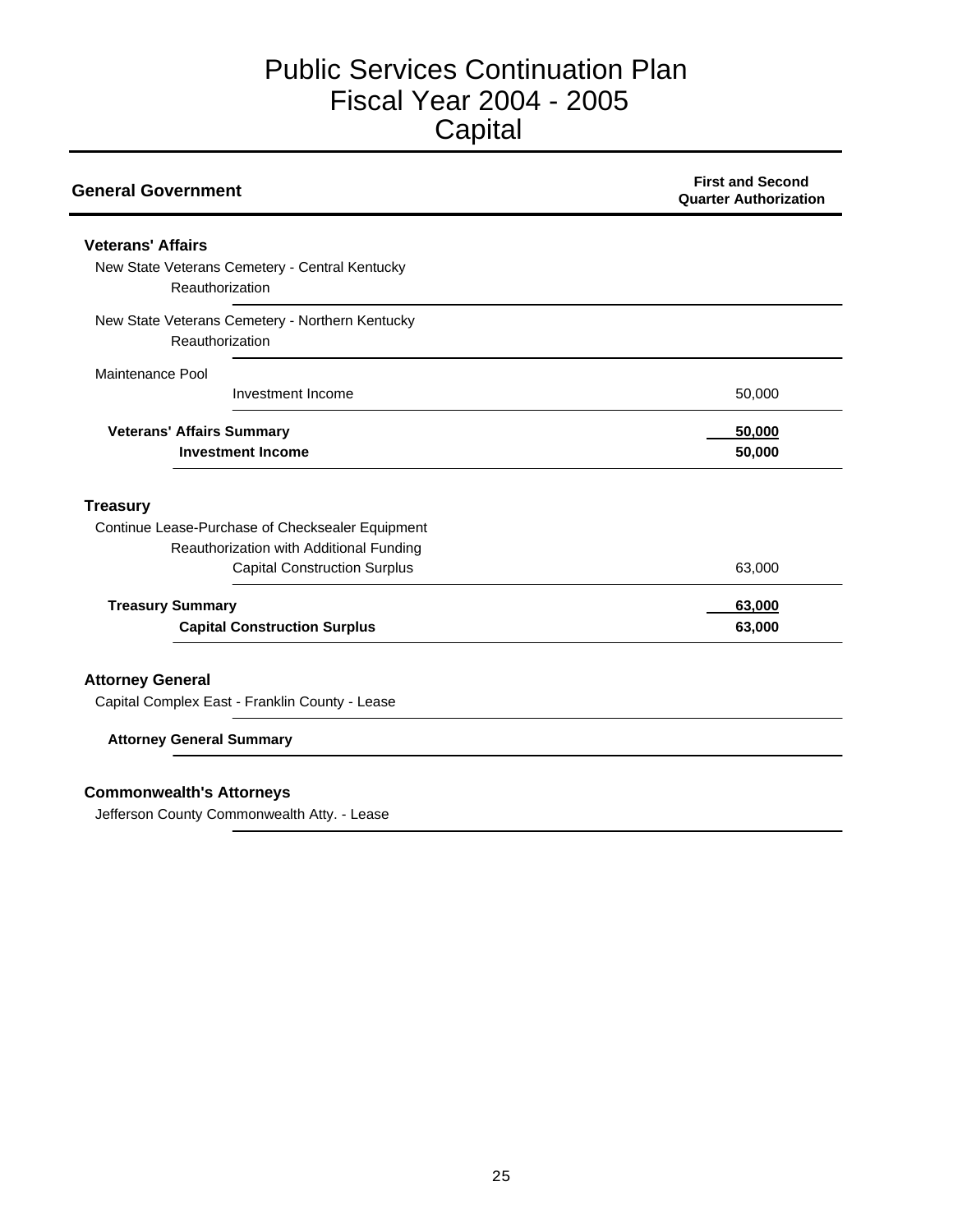**Commonwealth's Attorneys Summary**

## **Agriculture**

Franklin County Lease

| <b>Agriculture Summary</b> |  |  |  |
|----------------------------|--|--|--|
|                            |  |  |  |

# **Military Affairs**

| Extend Runway and Taxiway Capital City Airport         | 2,093,000 |  |
|--------------------------------------------------------|-----------|--|
| <b>Federal Fund</b>                                    | 1,901,000 |  |
| <b>Capital Construction Surplus</b>                    | 192,000   |  |
| <b>Construct CCA Perimeter Security Fencing</b>        | 447,000   |  |
| <b>Federal Fund</b>                                    | 402,000   |  |
| <b>Capital Construction Surplus</b>                    | 45,000    |  |
| Construct 30 New T-Hangars Capital City Airport        |           |  |
| Investment Income                                      | 1,350,000 |  |
| <b>Construct Aircraft Modification Building at BGS</b> | 2,000,000 |  |
| <b>Federal Fund</b>                                    | 1,500,000 |  |
| <b>Restricted Funds</b>                                | 500,000   |  |
| Runway Parallel Taxiway Pavement Overlay               |           |  |
| Reauthorization with Additional Funding                |           |  |
| <b>Federal Fund</b>                                    | 1,780,000 |  |
| Maintenance Pool                                       |           |  |
| Investment Income                                      | 430,000   |  |
| Maintenance Pool - Bluegrass Station                   |           |  |
| <b>Restricted Funds</b>                                | 2,500,000 |  |
| Hangar/Warehouse/Office Bldgs, Bluegrass Station       |           |  |
| <b>General Fund</b>                                    | 4,400,000 |  |
| Maintenance Pool - Air Transportation                  |           |  |
| Investment Income                                      | 450,000   |  |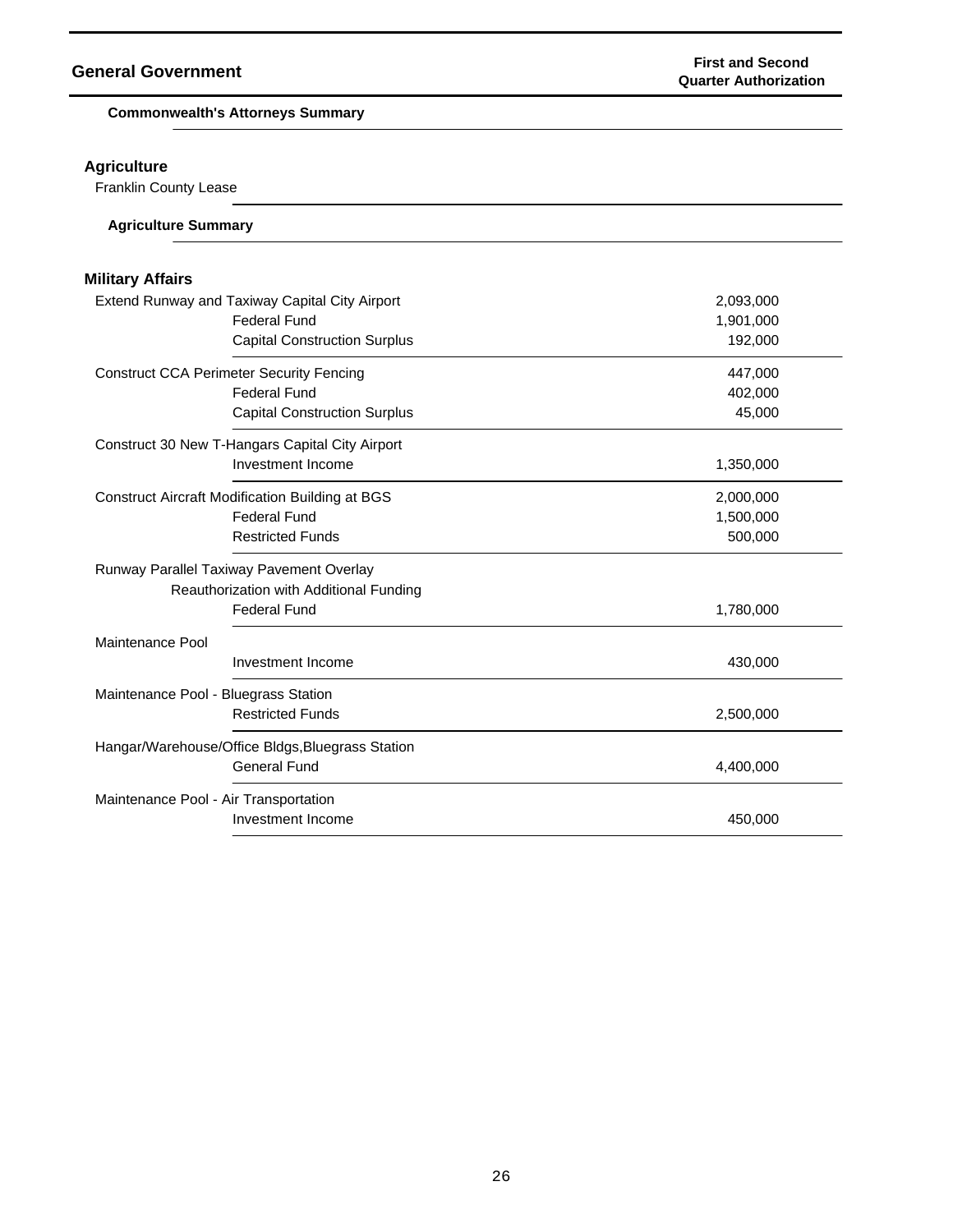| <b>General Government</b>                                         |                                              | <b>First and Second</b><br><b>Quarter Authorization</b> |
|-------------------------------------------------------------------|----------------------------------------------|---------------------------------------------------------|
| <b>Military Affairs Summary</b>                                   |                                              | 15,450,000                                              |
|                                                                   | <b>General Fund</b>                          | 4,400,000                                               |
|                                                                   | <b>Restricted Funds</b>                      | 3,000,000                                               |
|                                                                   | <b>Federal Fund</b>                          | 5,583,000                                               |
|                                                                   | <b>Capital Construction Surplus</b>          | 237,000                                                 |
|                                                                   | <b>Investment Income</b>                     | 2,230,000                                               |
| <b>Kentucky Retirement Systems</b>                                |                                              |                                                         |
| Franklin County - Lease                                           |                                              |                                                         |
|                                                                   | Kentucky Retirement Systems Summary          |                                                         |
| <b>Kentucky River Authority</b><br>Ky. River Dam Maintenance Pool | <b>Restricted Funds</b>                      | 375,000                                                 |
|                                                                   | KRWSE-Dam 10 Real Estate, Dam 9 Final Design |                                                         |
|                                                                   | Reauthorization with Additional Funding      |                                                         |
|                                                                   | <b>Restricted Funds</b>                      | 727,000                                                 |
|                                                                   | <b>Kentucky River Authority Summary</b>      | 1,102,000                                               |
|                                                                   | <b>Restricted Funds</b>                      | 1,102,000                                               |
| <b>Board of Nursing</b><br>Jefferson County - Lease               |                                              |                                                         |
| <b>Board of Nursing Summary</b>                                   |                                              |                                                         |
| <b>General Government Summary</b>                                 |                                              | 16,665,000                                              |
|                                                                   | <b>General Fund</b>                          | 4,400,000                                               |
|                                                                   | <b>Restricted Funds</b>                      | 4,102,000                                               |
|                                                                   | <b>Federal Fund</b>                          | 5,583,000                                               |
|                                                                   | <b>Capital Construction Surplus</b>          | 300,000                                                 |
|                                                                   | <b>Investment Income</b>                     | 2,280,000                                               |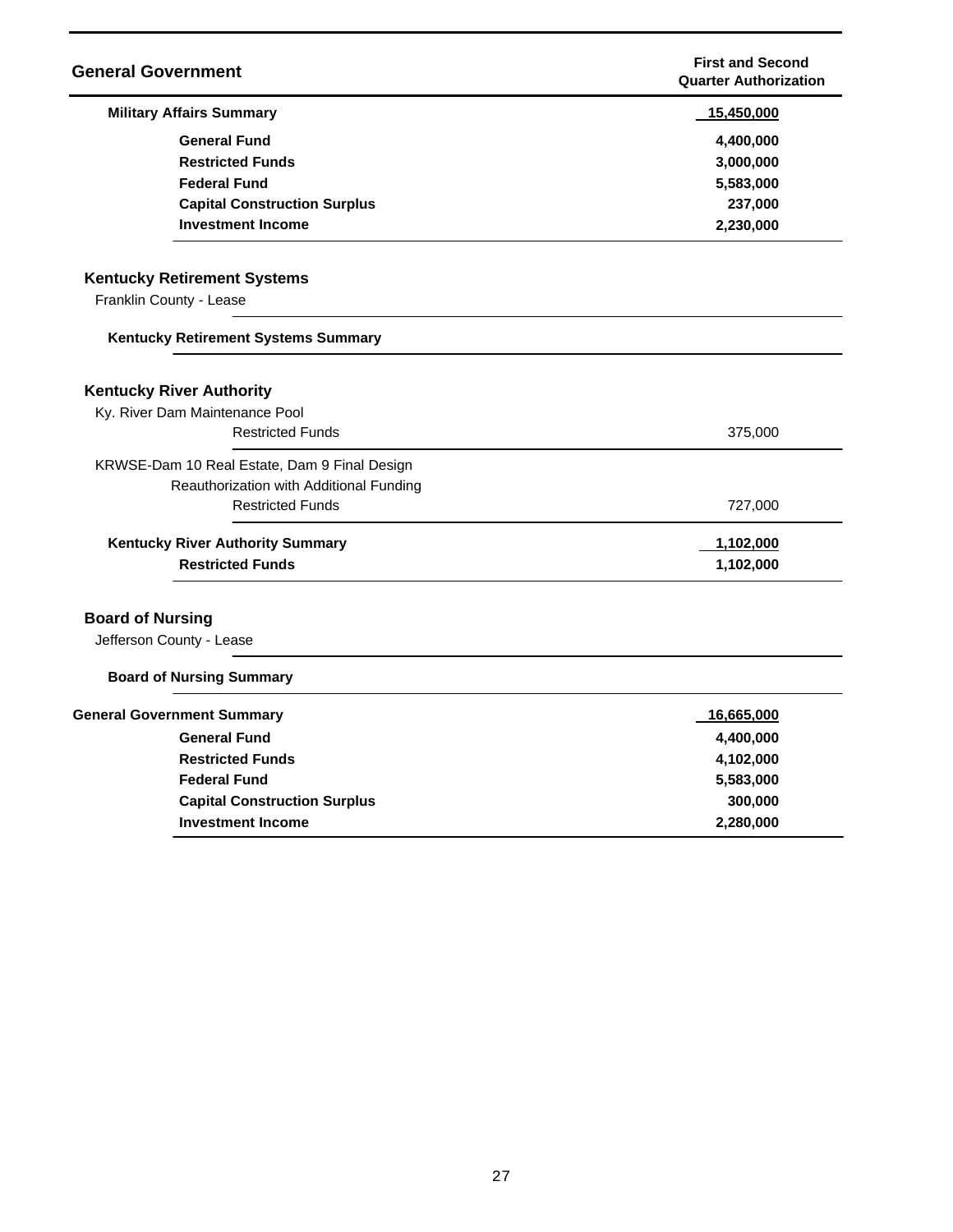| <b>Commerce</b>                                                                       | <b>First and Second</b><br><b>Quarter Authorization</b> |
|---------------------------------------------------------------------------------------|---------------------------------------------------------|
| <b>State Fair Board</b>                                                               |                                                         |
| Repave Parking Lots E, J and Ashton/Adair                                             |                                                         |
| <b>Restricted Funds</b>                                                               | 1,281,000                                               |
| Replace Paving from Gate 1 to Gate 2                                                  |                                                         |
| <b>Restricted Funds</b>                                                               | 900,000                                                 |
| <b>Renovate Existing Restrooms</b>                                                    |                                                         |
| <b>Restricted Funds</b>                                                               | 44,000                                                  |
| Renovate KICC Pedway System                                                           |                                                         |
| <b>Restricted Funds</b>                                                               | 50,000                                                  |
| Maintenance Pool                                                                      |                                                         |
| <b>Restricted Funds</b>                                                               | 1,000,000                                               |
| <b>State Fair Board Summary</b>                                                       | 3,275,000                                               |
| <b>Restricted Funds</b>                                                               | 3,275,000                                               |
| <b>Kentucky Horse Park Commission</b><br><b>Maintenance Pool</b><br>Investment Income | 290,000                                                 |
| Kentucky Horse Park Commission Summary                                                | 290,000                                                 |
| <b>Investment Income</b>                                                              | 290,000                                                 |
| Kentucky Center for the Arts<br>Maintenance Pool                                      |                                                         |
| Investment Income                                                                     | 126,000                                                 |
| Kentucky Center for the Arts Summary                                                  | 126,000                                                 |
| <b>Investment Income</b>                                                              | 126,000                                                 |
| <b>Kentucky Historical Society</b>                                                    |                                                         |
| KY History Center - Purchase Casework                                                 |                                                         |
| <b>Capital Construction Surplus</b>                                                   | 250,000                                                 |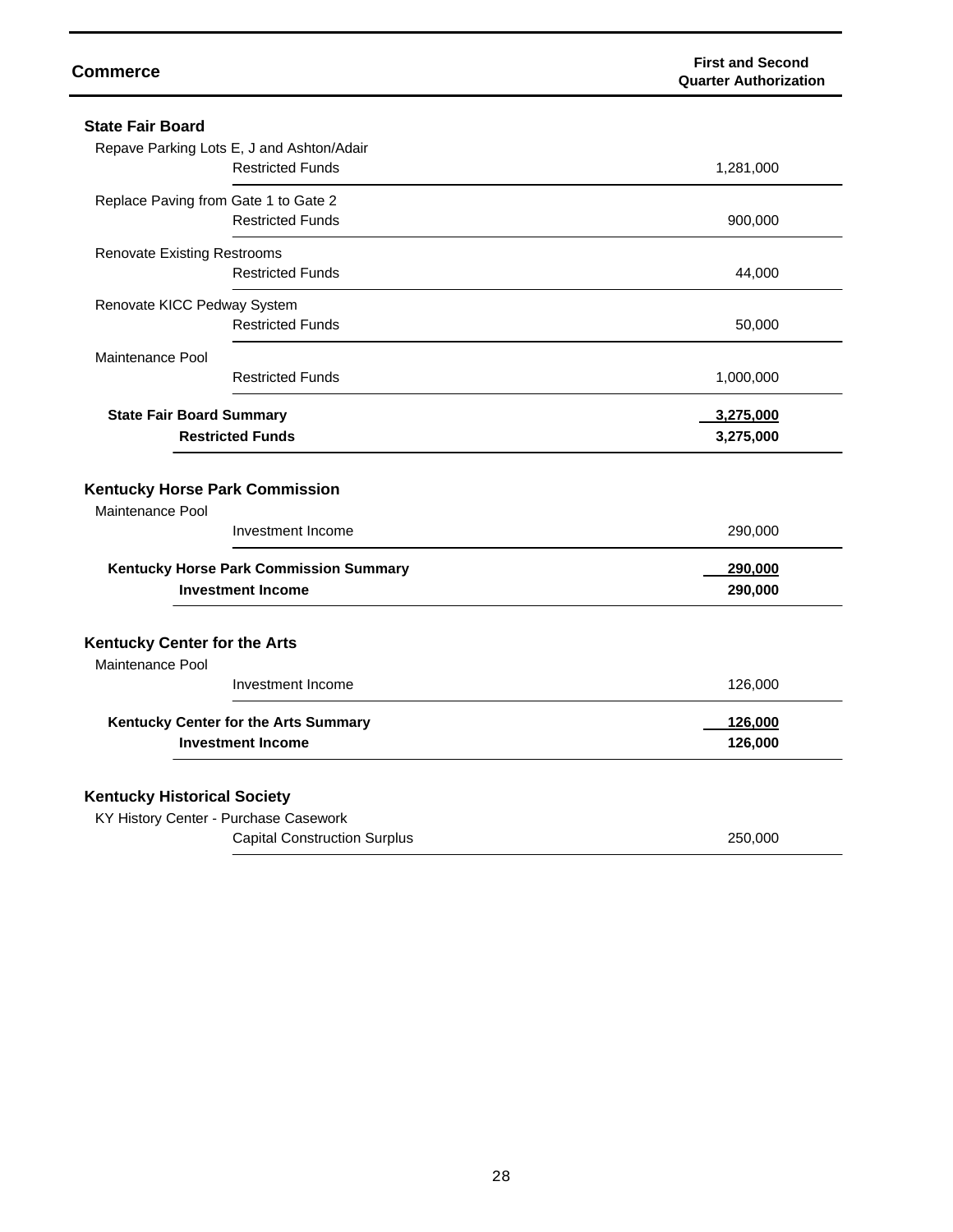| <b>Commerce</b>                                                                   | <b>First and Second</b><br><b>Quarter Authorization</b> |
|-----------------------------------------------------------------------------------|---------------------------------------------------------|
| <b>Kentucky Historical Society Summary</b><br><b>Capital Construction Surplus</b> | 250,000<br>250,000                                      |
| <b>Fish and Wildlife Resources</b>                                                |                                                         |
| Fees-in-Lieu-of Stream Mitigation Projects Pool                                   |                                                         |
| <b>Restricted Funds</b>                                                           | 5,000,000                                               |
| Maintenance Pool                                                                  |                                                         |
| <b>Restricted Funds</b>                                                           | 400,000                                                 |
| Land Acquistion Pool                                                              |                                                         |
| <b>Restricted Funds</b>                                                           | 700,000                                                 |
| Edmonson Co Environmental Study - Reallocation<br>Reauthorization                 |                                                         |
| Automated License Sales System Upgrade                                            |                                                         |
| <b>Restricted Funds</b>                                                           | 650,000                                                 |
| <b>Fish and Wildlife Resources Summary</b>                                        | 6,750,000                                               |
| <b>Restricted Funds</b>                                                           | 6,750,000                                               |
| <b>Parks</b>                                                                      |                                                         |
| Maintenance Pool                                                                  |                                                         |
| Investment Income                                                                 | 1,996,000                                               |
| <b>Parks Summary</b>                                                              | 1,996,000                                               |
| <b>Investment Income</b>                                                          | 1,996,000                                               |
| <b>Commerce Summary</b>                                                           | 12,687,000                                              |
| <b>Restricted Funds</b>                                                           | 10,025,000                                              |
| <b>Capital Construction Surplus</b>                                               | 250,000                                                 |
| <b>Investment Income</b>                                                          | 2,412,000                                               |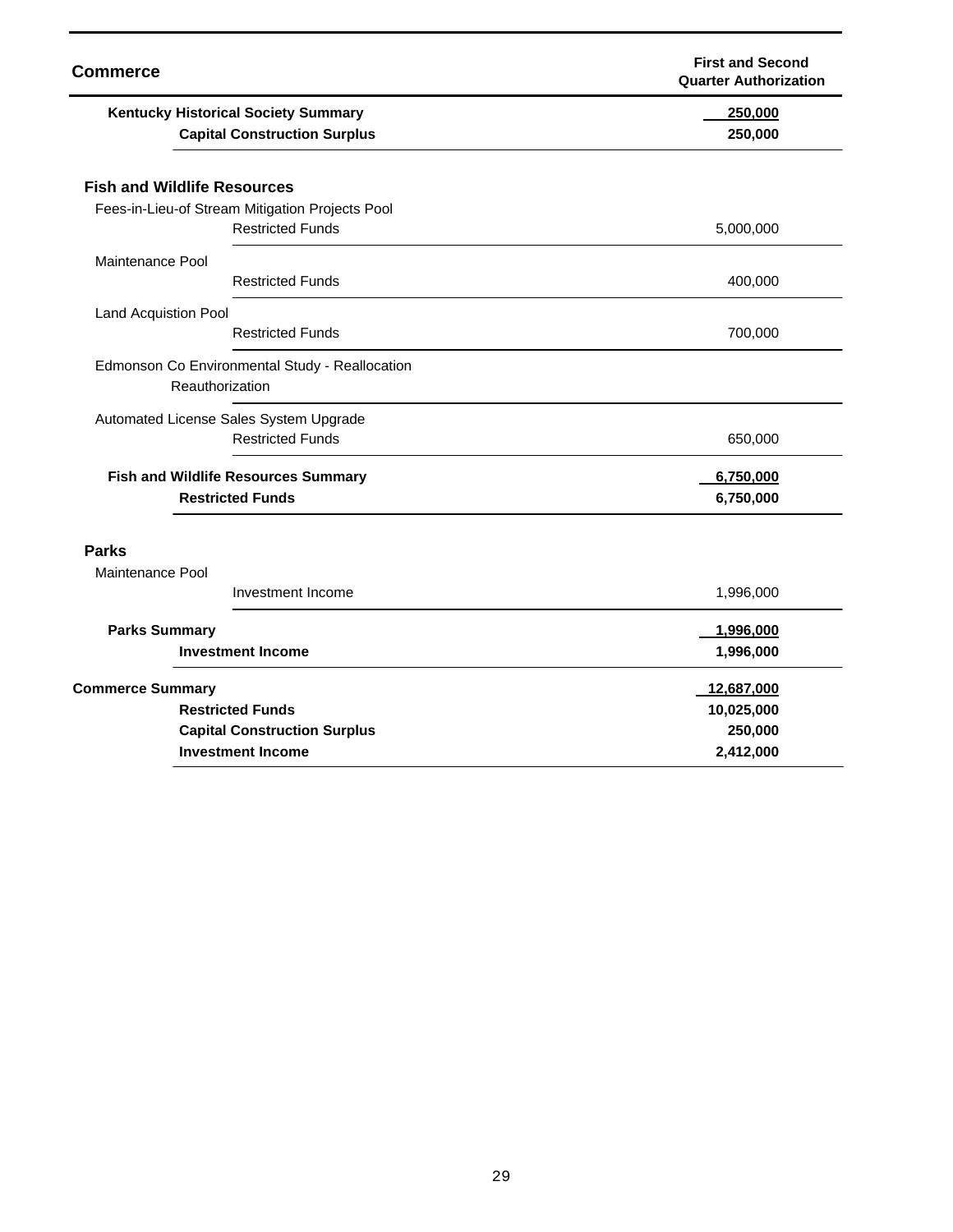| <b>Economic Development</b>                      | <b>First and Second</b><br><b>Quarter Authorization</b> |
|--------------------------------------------------|---------------------------------------------------------|
| <b>Secretary</b>                                 |                                                         |
| New Economy High-Tech Investment/Construct. Pool |                                                         |
| <b>Restricted Funds</b>                          | 7,950,000                                               |
| <b>Secretary Summary</b>                         | 7,950,000                                               |
| <b>Restricted Funds</b>                          | 7,950,000                                               |
| <b>Financial Incentives</b>                      |                                                         |
| Economic Development Program                     |                                                         |
| General Fund                                     | 2,500,000                                               |
| Purchase Regional Industrial Park                |                                                         |
| <b>Restricted Funds</b>                          | 2,250,000                                               |
| <b>Financial Incentives Summary</b>              | 4,750,000                                               |
| <b>General Fund</b>                              | 2,500,000                                               |
| <b>Restricted Funds</b>                          | 2,250,000                                               |
| <b>Economic Development Summary</b>              | <u>12,700,000</u>                                       |
| <b>General Fund</b>                              | 2,500,000                                               |
| <b>Restricted Funds</b>                          | 10,200,000                                              |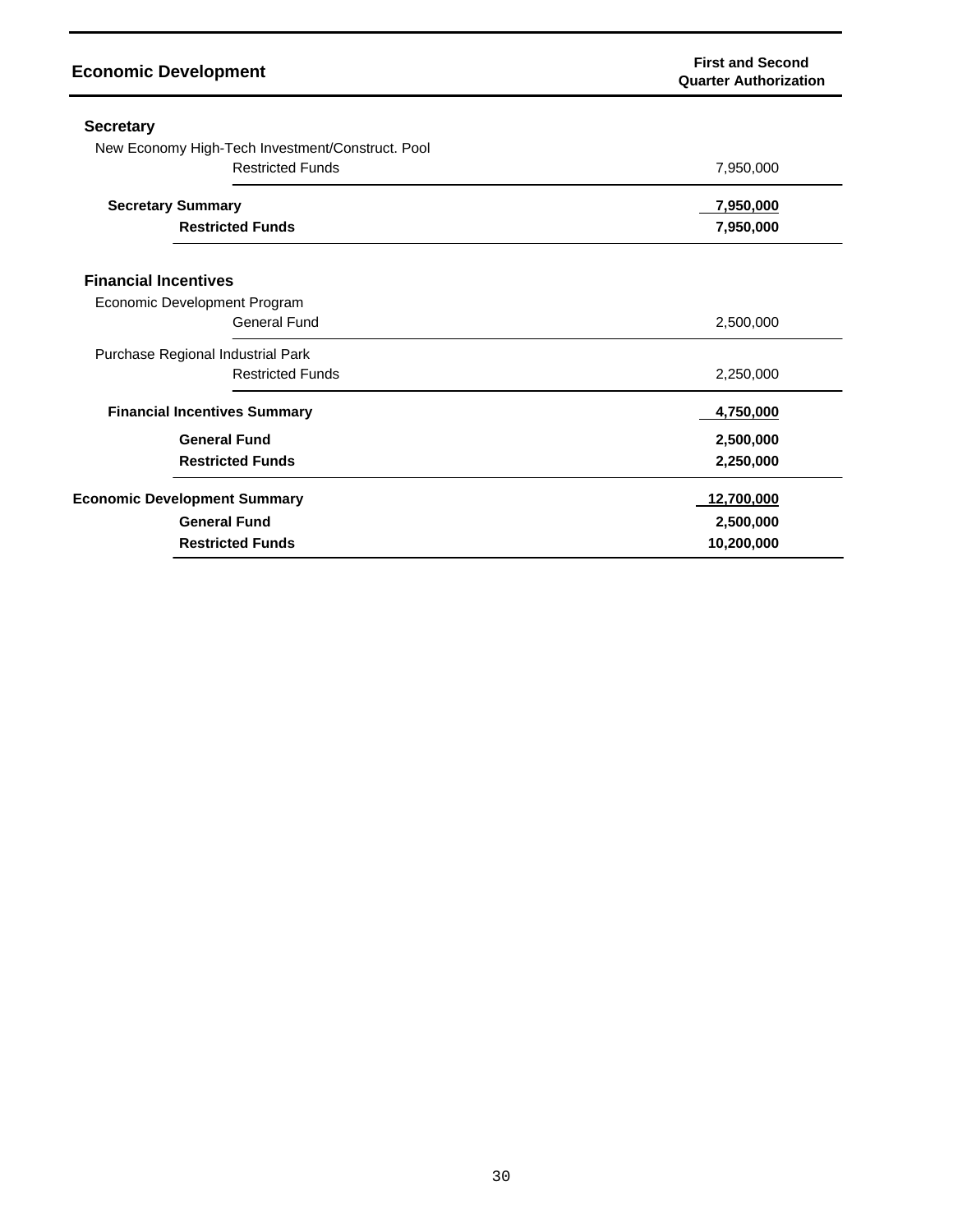# **Operations and Support Services**

Energy Performance Contract Project

| Maintenance Pool                                                           |                                                                    |                    |
|----------------------------------------------------------------------------|--------------------------------------------------------------------|--------------------|
|                                                                            | Investment Income                                                  | 338,000            |
| <b>Operations and Support Services Summary</b><br><b>Investment Income</b> |                                                                    | 338,000<br>338,000 |
|                                                                            | <b>Department of Education Summary</b><br><b>Investment Income</b> | 338,000<br>338,000 |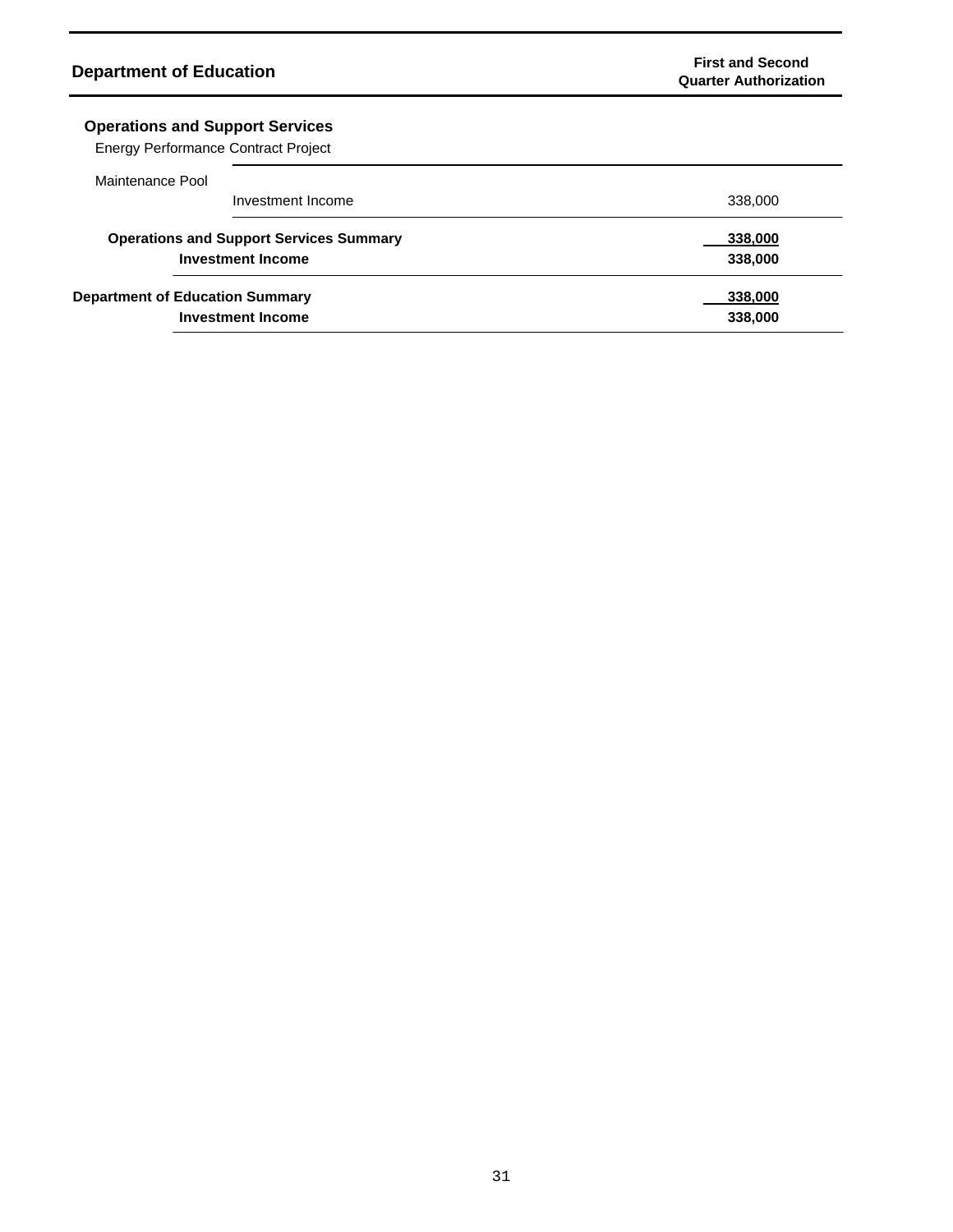| <b>Education Cabinet</b>                                                                      | <b>First and Second</b><br><b>Quarter Authorization</b> |
|-----------------------------------------------------------------------------------------------|---------------------------------------------------------|
| <b>Kentucky Educational Television</b>                                                        |                                                         |
| Replace Roof at Network Center                                                                |                                                         |
| Investment Income                                                                             | 1,000,000                                               |
| Maintenance Pool                                                                              |                                                         |
| Investment Income                                                                             | 50,000                                                  |
| <b>Kentucky Educational Television Summary</b>                                                | 1,050,000                                               |
| <b>Investment Income</b>                                                                      | 1,050,000                                               |
|                                                                                               |                                                         |
| <b>General Administration and Program Support</b><br><b>Guaranteed Energy Savings Project</b> |                                                         |
|                                                                                               |                                                         |
| <b>Maintenance Pool</b>                                                                       |                                                         |
| Investment Income                                                                             | 198,000                                                 |
| <b>General Administration and Program Support Summary</b>                                     | 198,000                                                 |
| <b>Investment Income</b>                                                                      | 198,000                                                 |
| <b>Vocational Rehabilitation</b>                                                              |                                                         |
| Replace Roof - Perkins Rehabilitation Center                                                  |                                                         |
| General Fund                                                                                  | 1,200,000                                               |
| Franklin County - Lease                                                                       |                                                         |
| Reauthorization                                                                               |                                                         |
| Fayette County - Lease                                                                        |                                                         |
| Reauthorization                                                                               |                                                         |
| <b>Vocational Rehabilitation Summary</b>                                                      | 1,200,000                                               |
| <b>General Fund</b>                                                                           | 1,200,000                                               |
| <b>Education Cabinet Summary</b>                                                              | <u>2,448,000</u>                                        |
| <b>General Fund</b>                                                                           | 1,200,000                                               |
| <b>Investment Income</b>                                                                      | 1,248,000                                               |

l,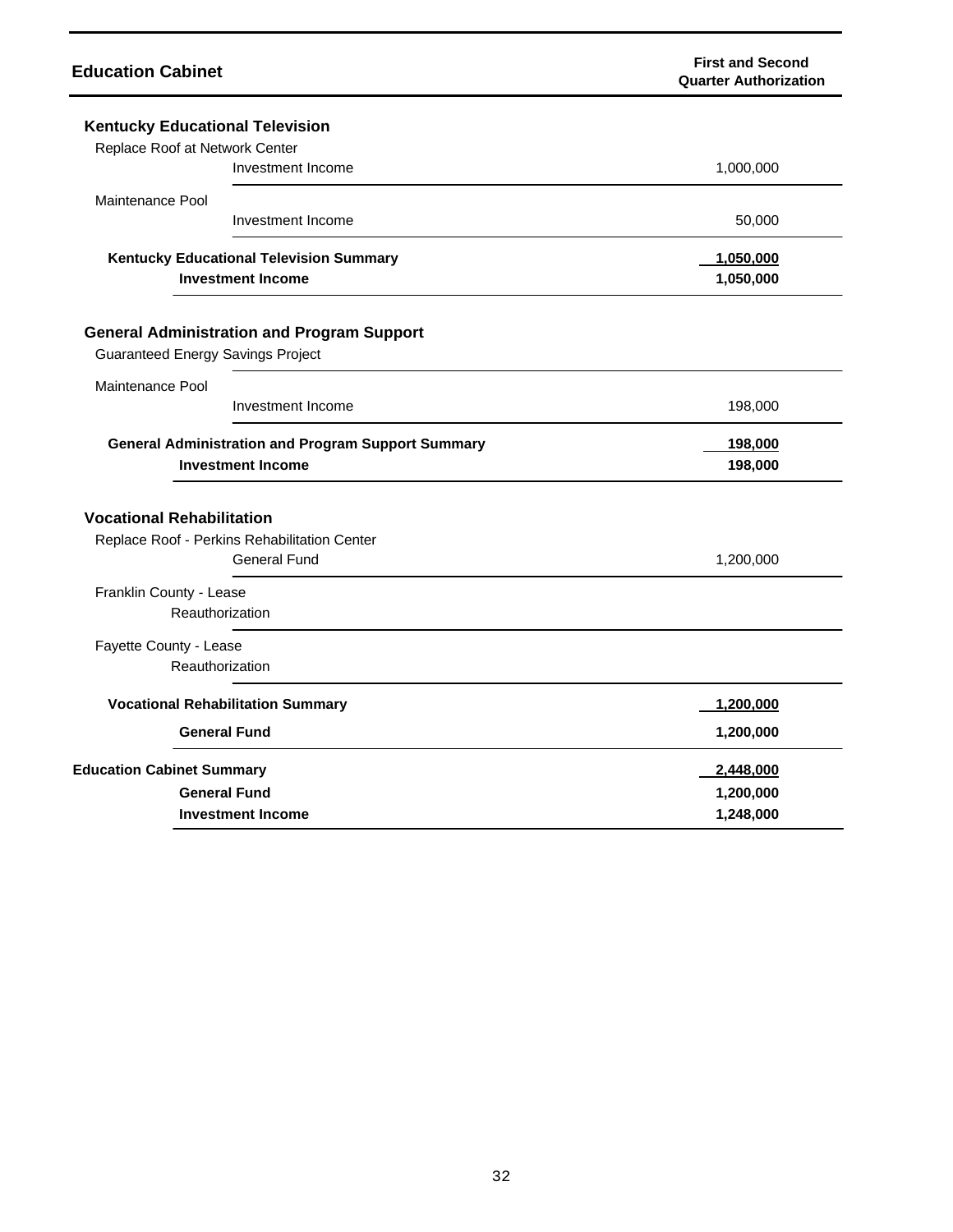| <b>Public Advocacy</b>                                                    |           |
|---------------------------------------------------------------------------|-----------|
| Franklin County - Lease                                                   |           |
| <b>Public Advocacy Summary</b>                                            |           |
| Labor                                                                     |           |
| Franklin County - Lease                                                   |           |
| Franklin County - Lease                                                   |           |
| <b>Labor Summary</b>                                                      |           |
| <b>Kentucky Nature Preserves Commission</b>                               |           |
| Kentucky Nature Preserves Acquisition Fund                                |           |
| Reauthorization with Additional Funding                                   |           |
| <b>Other Funds</b>                                                        | 300,000   |
| Kentucky Nature Preserves Commission Summary                              | 300,000   |
| <b>Other Funds</b>                                                        | 300,000   |
|                                                                           |           |
|                                                                           |           |
| <b>Environmental Protection</b>                                           |           |
| State-Funded Leaking Underground Storage Tanks<br><b>Restricted Funds</b> | 500,000   |
| State-Owned Dam Repair                                                    |           |
| Investment Income                                                         | 750,000   |
| Hazardous Waste Management Fund                                           |           |
| <b>Restricted Funds</b>                                                   | 1,050,000 |
| National Environmental Exchange Network Grant                             |           |
| <b>Federal Fund</b>                                                       | 150,000   |
| Franklin County - Lease (DoW Comm., Ash Bldg.)                            |           |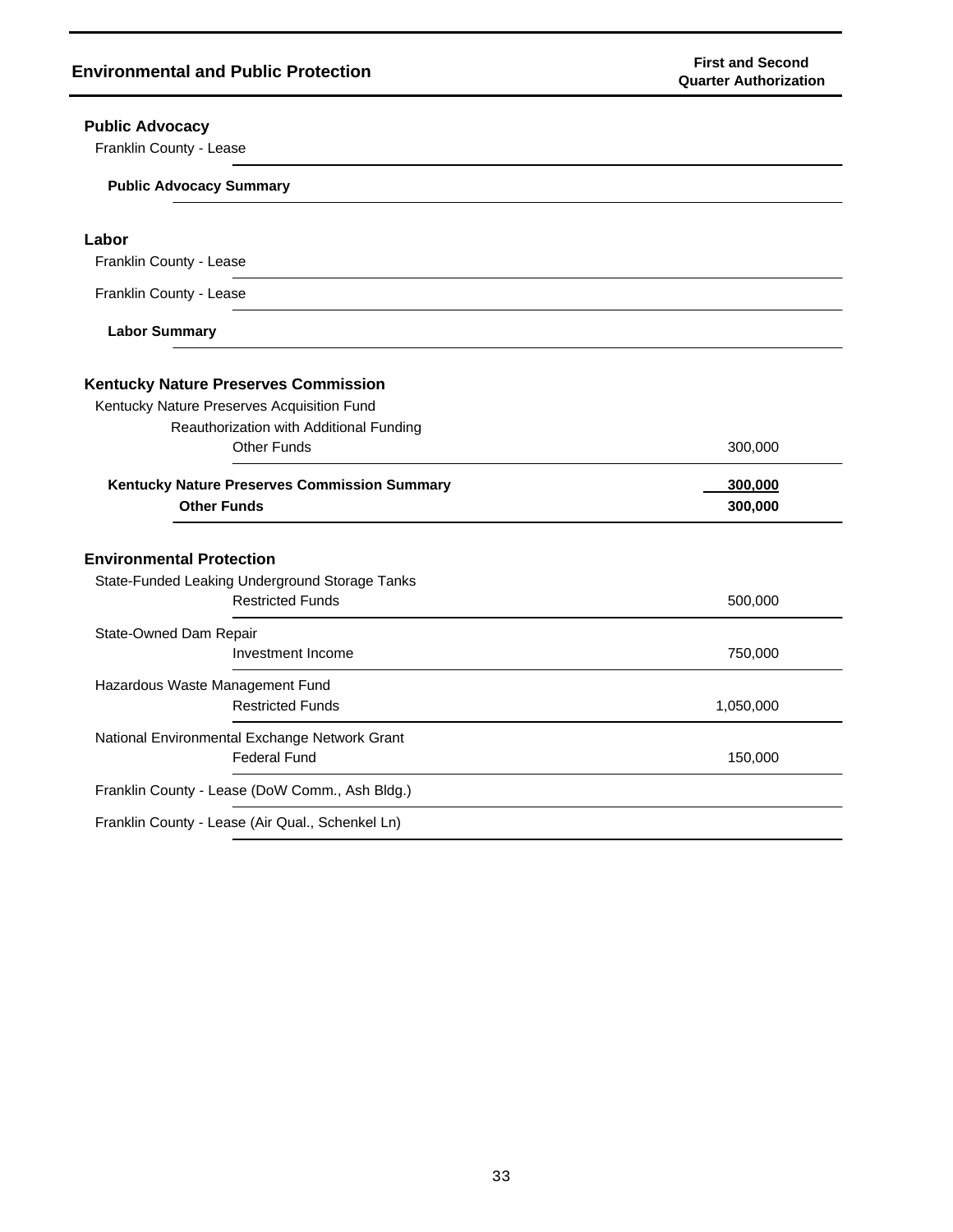| <b>Environmental and Public Protection</b>        | <b>First and Second</b><br><b>Quarter Authorization</b> |
|---------------------------------------------------|---------------------------------------------------------|
| <b>Environmental Protection Summary</b>           | 2,450,000                                               |
| <b>Restricted Funds</b>                           | 1,550,000                                               |
| <b>Federal Fund</b>                               | 150,000                                                 |
| <b>Investment Income</b>                          | 750,000                                                 |
| <b>Surface Mining Reclamation and Enforcement</b> |                                                         |
| Franklin County - Lease (SMRE, Hudson Hollow)     |                                                         |

#### **Surface Mining Reclamation and Enforcement Summary**

### **General Operations**

Franklin County - Lease

**General Operations Summary**

## **Housing, Buildings and Construction**

Franklin County Lease

**Housing, Buildings and Construction Summary**

### **General Administration and Program Support**

Maintenance Pool

| Investment Income                                         | 250,000   |
|-----------------------------------------------------------|-----------|
| Kentucky Heritage Land Conservation Fund                  | 4,000,000 |
| Reauthorization with Additional Funding                   |           |
| Federal Fund                                              | 1,000,000 |
| <b>Restricted Funds</b>                                   | 3,000,000 |
| Network Upgrade                                           |           |
| Investment Income                                         | 500,000   |
| <b>General Administration and Program Support Summary</b> | 4,750,000 |
| <b>Restricted Funds</b>                                   | 3,000,000 |
| <b>Federal Fund</b>                                       | 1,000,000 |
| <b>Investment Income</b>                                  | 750,000   |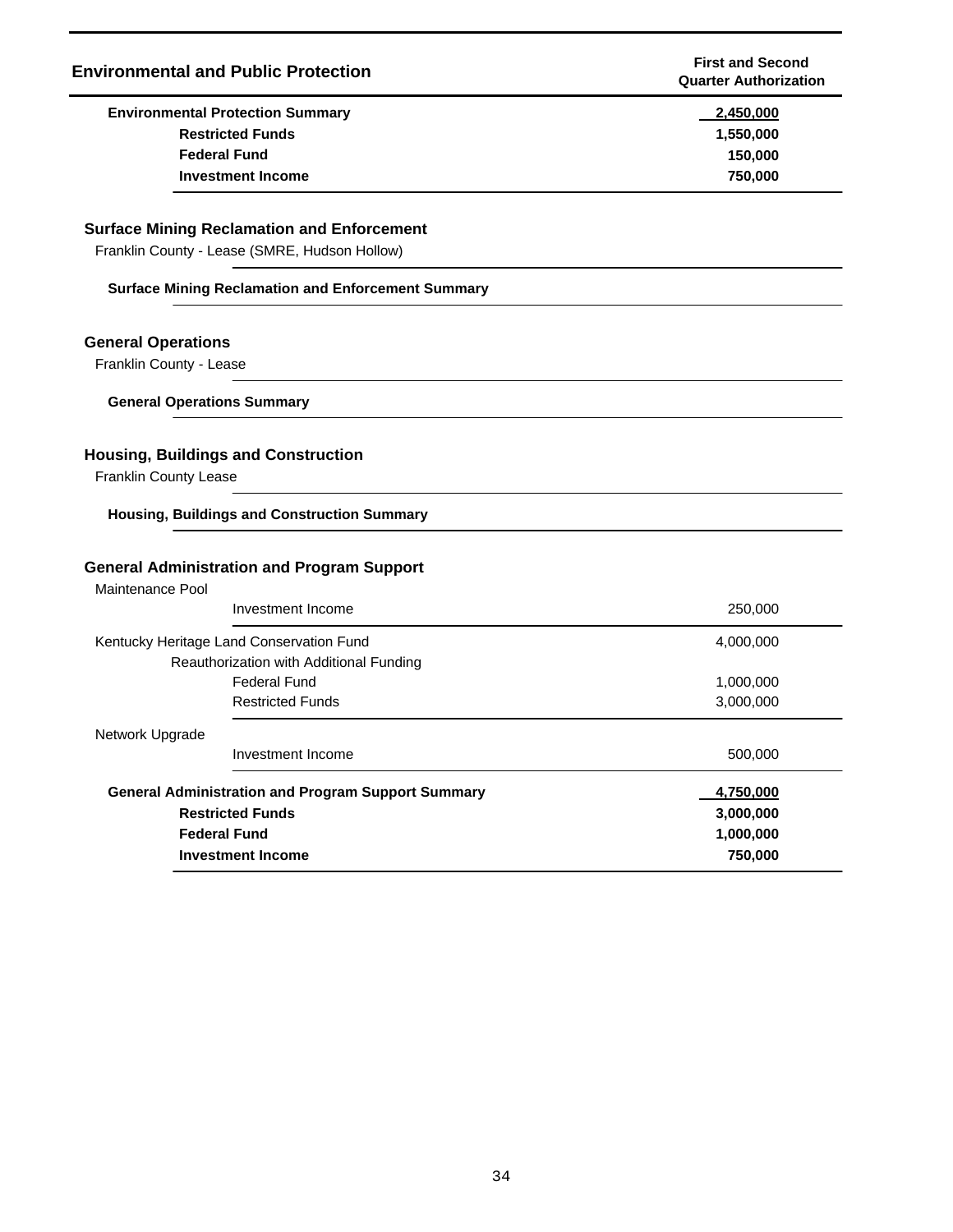| <b>Environmental and Public Protection</b>         | <b>First and Second</b><br><b>Quarter Authorization</b> |
|----------------------------------------------------|---------------------------------------------------------|
| <b>Environmental and Public Protection Summary</b> | 7,500,000                                               |
| <b>Restricted Funds</b>                            | 4,550,000                                               |
| <b>Federal Fund</b>                                | 1,150,000                                               |
| <b>Investment Income</b>                           | 1,500,000                                               |
| <b>Other Funds</b>                                 | 300,000                                                 |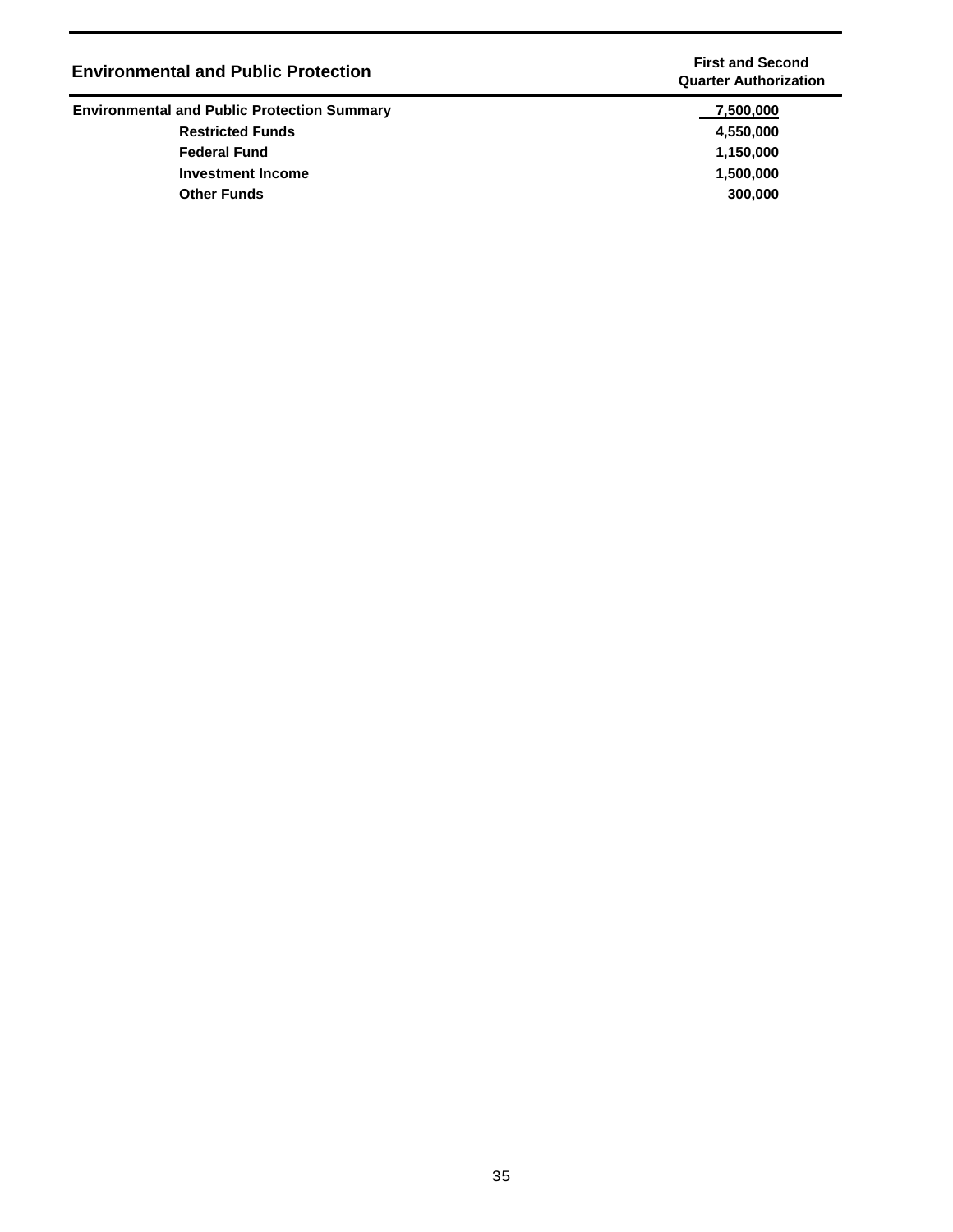| <b>Commonwealth Office of Technology</b>                                                                       |                                       |
|----------------------------------------------------------------------------------------------------------------|---------------------------------------|
| <b>UCJIS-Court Improvements (E-Warrants)</b><br><b>Federal Fund</b>                                            | 2,000,000                             |
| <b>Enterprise Infrastructure Security</b><br><b>Restricted Funds</b>                                           | 1,000,000                             |
| <b>Enterprise Storage Solution</b><br><b>Restricted Funds</b>                                                  | 1,000,000                             |
| Enterprise Tape Equipment/Media Solution<br><b>Restricted Funds</b>                                            | 1,200,000                             |
| <b>Enterprise Messaging</b>                                                                                    |                                       |
| Disaster Recovery Project<br><b>Federal Fund</b>                                                               | 5,146,000                             |
| Ky Information Highway Upgrade Expansion<br>Reauthorization with Additional Funding<br><b>Restricted Funds</b> | 3,500,000                             |
| Enterprise UNIX Server(s) Consolidation<br><b>Restricted Funds</b>                                             | 2,000,000                             |
| Statewide Digital Orthoimagery Basemap Updating<br><b>Federal Fund</b><br><b>Restricted Funds</b>              | 500,000<br>300,000<br>200,000         |
| Disk Storage Upgrade<br><b>Restricted Funds</b>                                                                | 800,000                               |
| Enterprise Server (z/OS) Upgrade/Replacement<br><b>Restricted Funds</b>                                        | 800,000                               |
| Franklin County - Lease                                                                                        |                                       |
| <b>Commonwealth Office of Technology Summary</b><br><b>Restricted Funds</b><br><b>Federal Fund</b>             | 17,946,000<br>10,500,000<br>7,446,000 |
| <b>General Administration</b><br>Two Inserting Machines - Postal Services<br><b>Restricted Funds</b>           | 300,000                               |
| Finance Genesco Building Lease                                                                                 |                                       |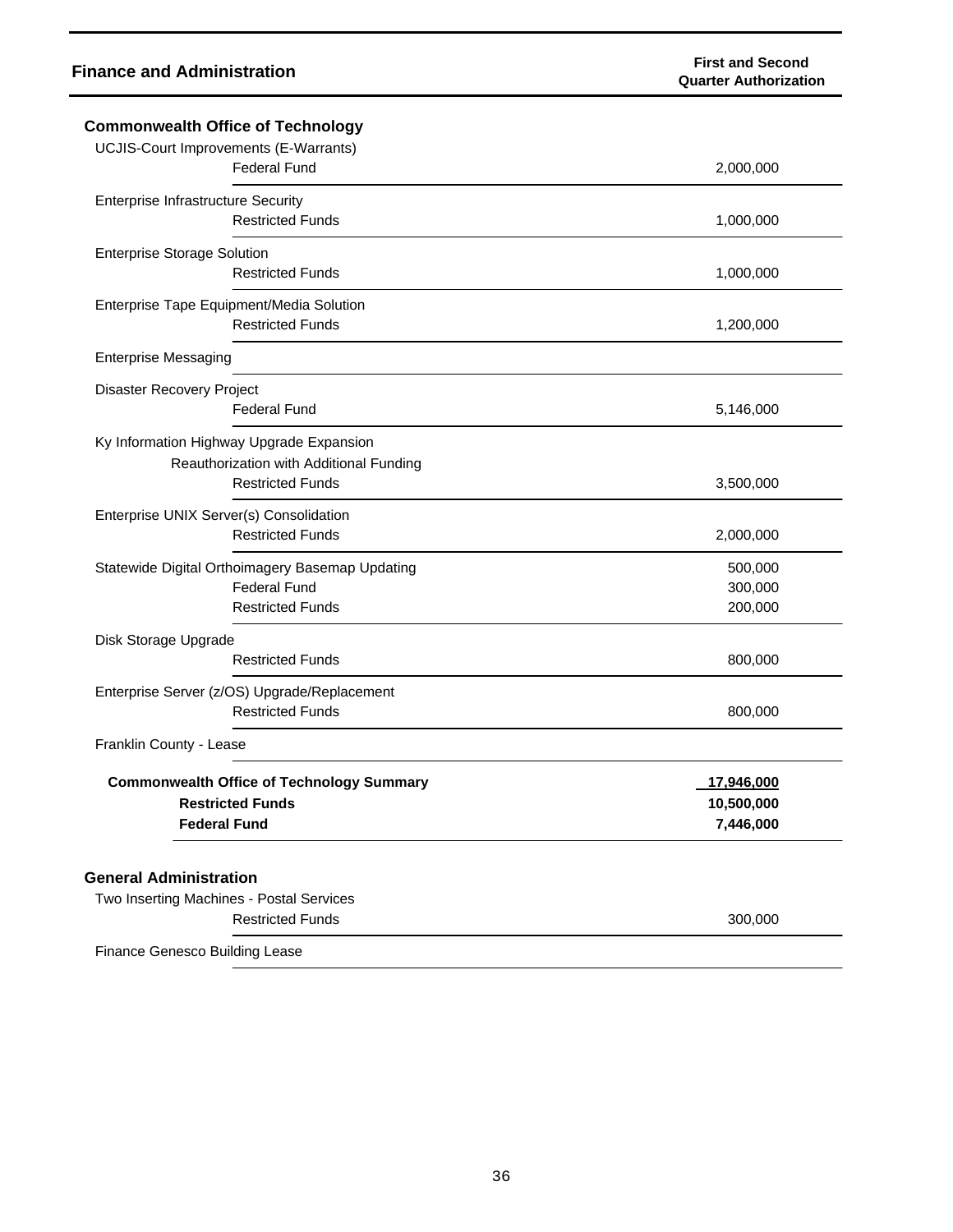| <b>Finance and Administration</b>                                                |                                                                                              | <b>First and Second</b><br><b>Quarter Authorization</b> |
|----------------------------------------------------------------------------------|----------------------------------------------------------------------------------------------|---------------------------------------------------------|
| <b>General Administration Summary</b><br><b>Restricted Funds</b>                 |                                                                                              | 300,000<br>300,000                                      |
| <b>Facilities and Support Services</b><br>Acquire Land/Demolish Bldgs.-Statewide | Reauthorization with Additional Funding<br>Investment Income                                 | 975,000                                                 |
| Guaranteed Energy Performance Projects Pool                                      |                                                                                              |                                                         |
| Deferred Maintenance Fund                                                        | Investment Income                                                                            | 500,000                                                 |
|                                                                                  | Capital Const. & Equip Purchase Contingency Fund<br><b>General Fund</b><br>Investment Income | 6,400,000<br>5,000,000<br>1,400,000                     |
|                                                                                  | Emergency Repair, Maintenance & Replacement Fund<br><b>General Fund</b><br>Investment Income | 5,000,000<br>2,500,000<br>2,500,000                     |
| Maintenance Pool                                                                 | Investment Income<br><b>Restricted Funds</b>                                                 | 2,000,000<br>1,876,000<br>124,000                       |
|                                                                                  | <b>Facilities and Support Services Summary</b>                                               | 14,875,000                                              |
| <b>General Fund</b><br><b>Restricted Funds</b><br><b>Investment Income</b>       |                                                                                              | 7,500,000<br>124,000<br>7,251,000                       |
| <b>Revenue</b>                                                                   |                                                                                              |                                                         |
| Streamlined Sales Tax Simplification System                                      | <b>General Fund</b>                                                                          | 1,000,000                                               |
| Collection System Interface Phase I                                              | Investment Income                                                                            | 1,500,000                                               |
| Franklin County Lease - Perimeter Park<br>Reauthorization                        |                                                                                              |                                                         |
| Franklin County Lease - 200 Fair Oaks<br>Reauthorization                         |                                                                                              |                                                         |
| Franklin County Lease - 100 Fair Oaks<br>Reauthorization                         |                                                                                              |                                                         |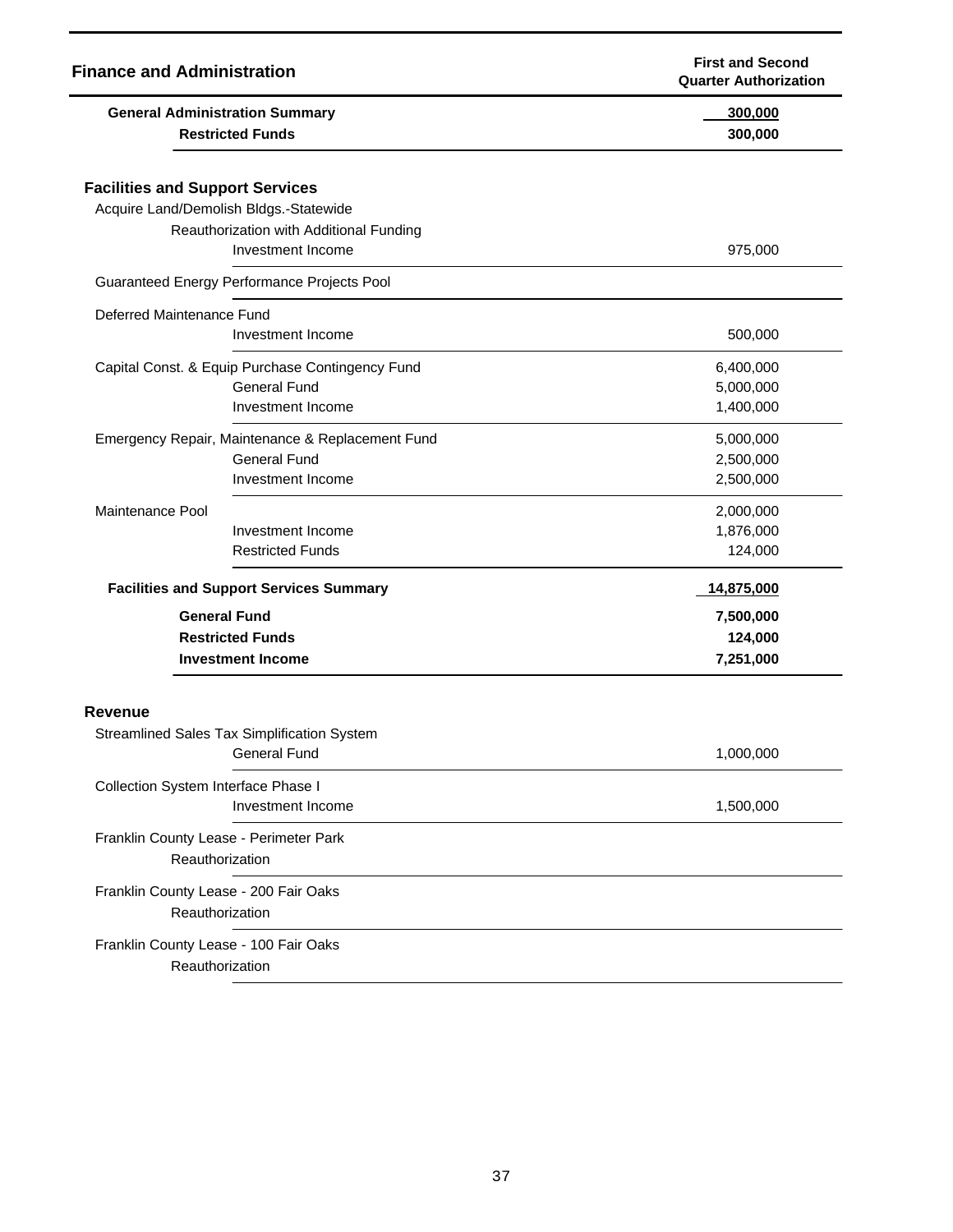| <b>Finance and Administration</b>                                      | <b>First and Second</b><br><b>Quarter Authorization</b> |
|------------------------------------------------------------------------|---------------------------------------------------------|
| <b>Revenue Summary</b>                                                 | 2,500,000                                               |
| <b>General Fund</b><br><b>Investment Income</b>                        | 1,000,000<br>1,500,000                                  |
| <b>Kentucky Lottery Corporation</b>                                    |                                                         |
| Contingency on Property Next to New Headquarters                       |                                                         |
| Reauthorization with Additional Funding                                |                                                         |
| <b>Other Funds</b>                                                     | 3,750,000                                               |
| Sales and Quota System                                                 |                                                         |
| <b>Other Funds</b>                                                     | 500,000                                                 |
| Potential Buyout of On-line Gaming System                              |                                                         |
| <b>Other Funds</b>                                                     | 12,250,000                                              |
| Network Storage and Associated Infrastructure                          |                                                         |
| <b>Other Funds</b>                                                     | 500,000                                                 |
| iSeries System Upgrades                                                |                                                         |
| <b>Other Funds</b>                                                     | 1,500,000                                               |
| Data Processing, Telecomm, and related equipment<br><b>Other Funds</b> | 3,000,000                                               |
|                                                                        |                                                         |
| <b>Kentucky Lottery Corporation Summary</b><br><b>Other Funds</b>      | 21,500,000<br>21,500,000                                |
|                                                                        |                                                         |
| <b>Office of the Controller</b>                                        |                                                         |
| Management Administrative Reporting Sys. Upgrade                       | 7,000,000                                               |
| Investment Income                                                      | 3,500,000                                               |
| <b>Restricted Funds</b>                                                | 3,500,000                                               |
| <b>Office of the Controller Summary</b>                                | 7,000,000                                               |
| <b>Restricted Funds</b>                                                | 3,500,000                                               |
| <b>Investment Income</b>                                               | 3,500,000                                               |
| <b>Finance and Administration Summary</b>                              | 64,121,000                                              |
| <b>General Fund</b>                                                    | 8,500,000                                               |
| <b>Restricted Funds</b>                                                | 14,424,000                                              |
| <b>Federal Fund</b>                                                    | 7,446,000                                               |
| <b>Investment Income</b>                                               | 12,251,000                                              |
| <b>Other Funds</b>                                                     | 21,500,000                                              |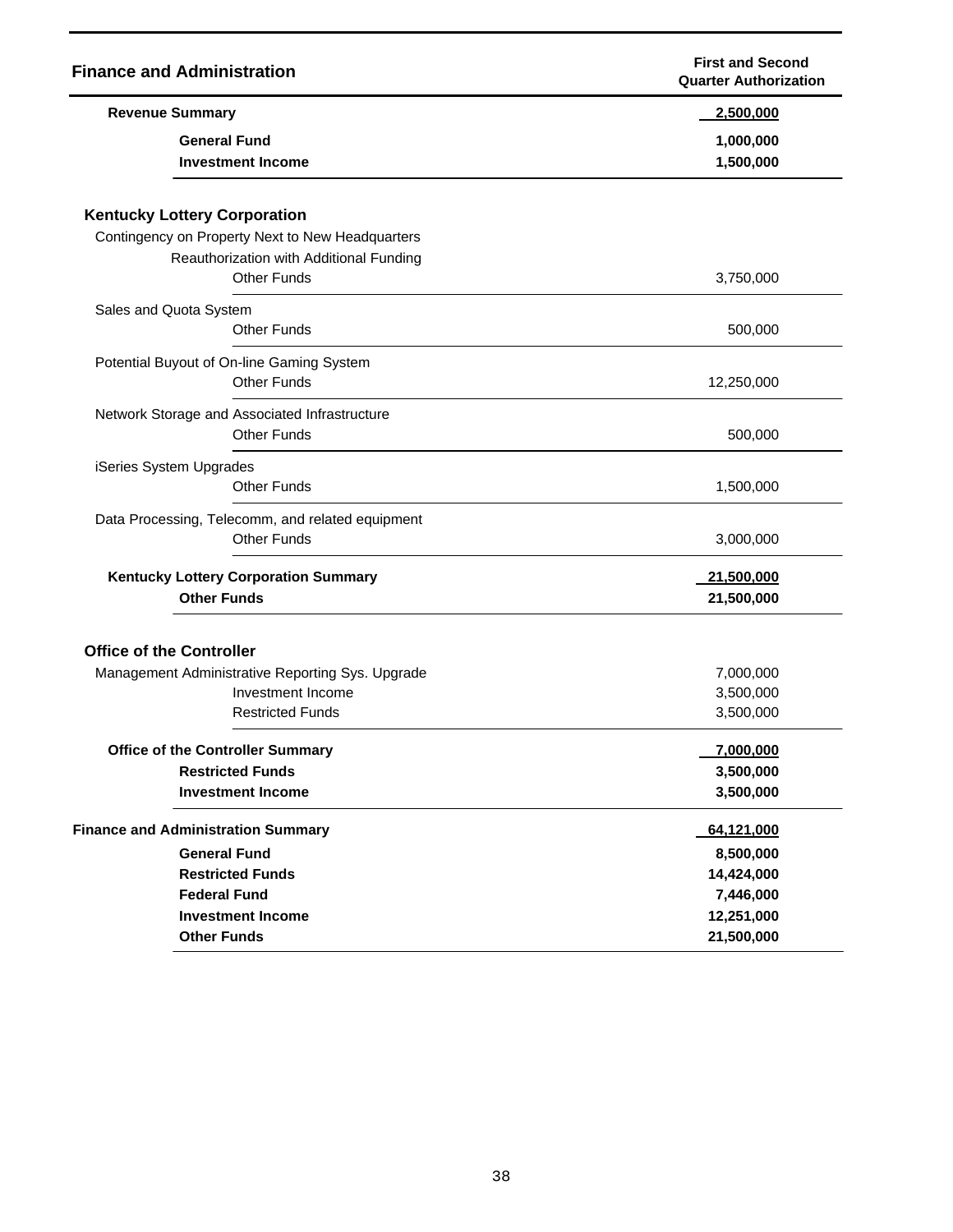| <b>Health and Family Services</b>       |                                                                                                                            | <b>First and Second</b><br><b>Quarter Authorization</b> |
|-----------------------------------------|----------------------------------------------------------------------------------------------------------------------------|---------------------------------------------------------|
| <b>Public Health</b>                    |                                                                                                                            |                                                         |
|                                         | Purchase Laboratory Equipment-Tandem Mass Sp-DPH                                                                           |                                                         |
|                                         | <b>Capital Construction Surplus</b>                                                                                        | 330,000                                                 |
| Replace Laboratory Equipment-DPH        |                                                                                                                            |                                                         |
|                                         | Investment Income                                                                                                          | 350,000                                                 |
| <b>Public Health Summary</b>            |                                                                                                                            | 680,000                                                 |
|                                         | <b>Capital Construction Surplus</b>                                                                                        | 330,000                                                 |
|                                         | <b>Investment Income</b>                                                                                                   | 350,000                                                 |
| <b>Mental Health/Mental Retardation</b> |                                                                                                                            |                                                         |
| Maintenance Pool                        |                                                                                                                            |                                                         |
|                                         | Investment Income                                                                                                          | 650,000                                                 |
| <b>Chiller Pool</b>                     |                                                                                                                            |                                                         |
|                                         | Investment Income                                                                                                          | 225,000                                                 |
| Miscellaneous Roof Pool-Statewide       |                                                                                                                            |                                                         |
|                                         | Investment Income                                                                                                          | 350,000                                                 |
| Franklin County - Lease (Fair Oaks)     |                                                                                                                            |                                                         |
| MH/MR VA Hospital Lease                 |                                                                                                                            |                                                         |
|                                         | <b>Mental Health/Mental Retardation Summary</b>                                                                            | 1,225,000                                               |
| <b>Investment Income</b>                |                                                                                                                            | 1,225,000                                               |
|                                         | <b>General Administration and Program Support</b><br>Safeguarding Children At Risk (TWIST Re-Write)<br><b>Federal Fund</b> | 264,000                                                 |
| Server Refresh Phase I                  |                                                                                                                            | 498,400                                                 |
|                                         | <b>Federal Fund</b>                                                                                                        | 249,200                                                 |
|                                         | Investment Income                                                                                                          | 249,200                                                 |
| Network Infrastructure Upgrade          |                                                                                                                            | 1,563,000                                               |
|                                         | <b>Federal Fund</b>                                                                                                        | 781,500                                                 |
|                                         | Investment Income                                                                                                          | 781,500                                                 |
|                                         | Child Support Enforcement (KASES II)                                                                                       |                                                         |
|                                         | <b>Federal Fund</b>                                                                                                        | 3,960,000                                               |
|                                         | Support for Health and Welfare Services (KAMES)                                                                            | 2,000,000                                               |
|                                         | <b>Federal Fund</b>                                                                                                        | 1,000,000                                               |
|                                         | <b>General Fund</b>                                                                                                        | 1,000,000                                               |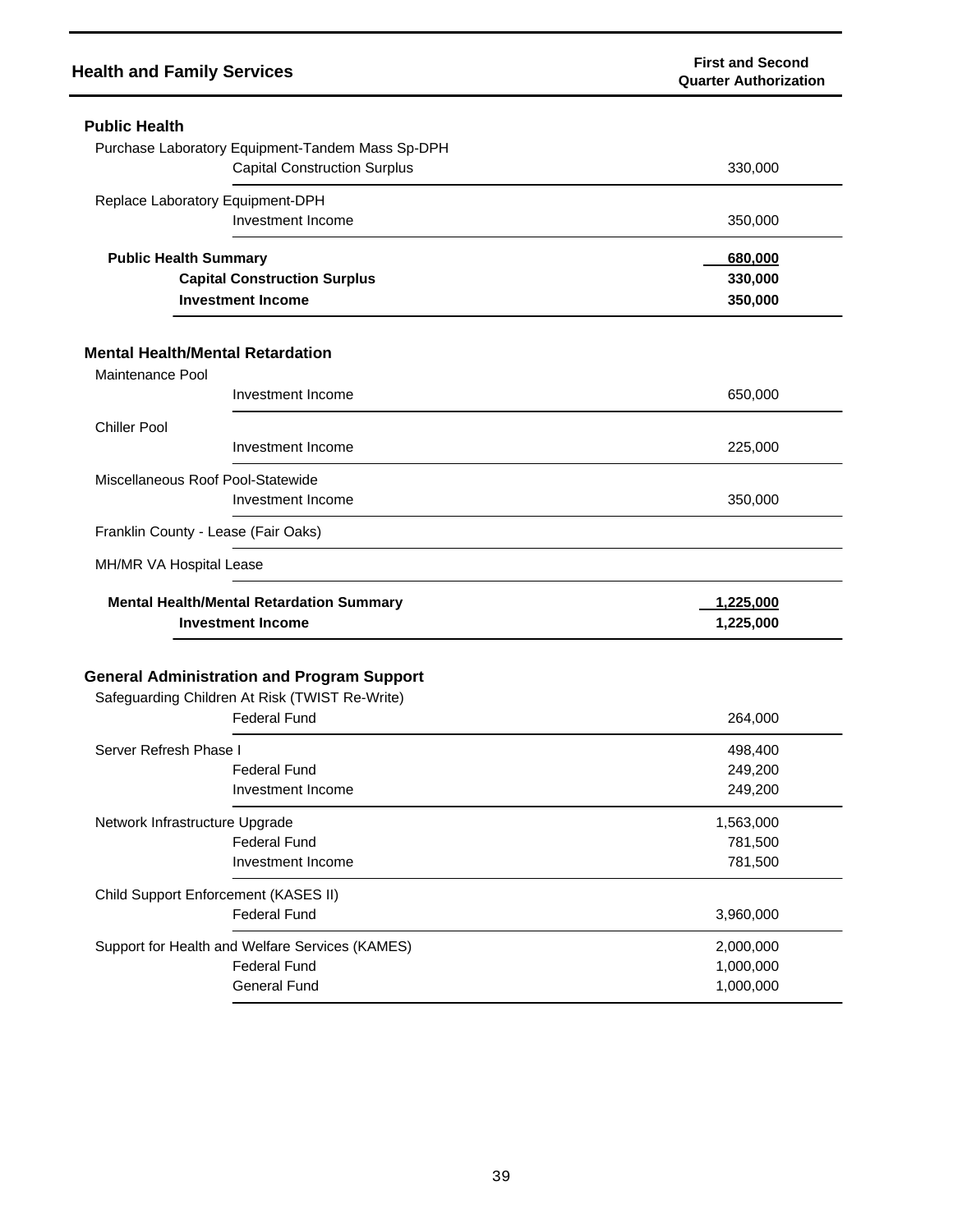# **Health and Family Services**<br> **Health and Family Services First and Second**<br> **Example 20** and the international property of the set of the set of the set of the set of the set of the set of the set of the set of the set

| <b>General Administration and Program Support</b><br>Lease - Boone County |            |
|---------------------------------------------------------------------------|------------|
| Lease - Boyd County                                                       |            |
| Lease - Campbell County                                                   |            |
| Lease - Fayette County                                                    |            |
| Lease - Fayette County                                                    |            |
| Lease - Franklin County                                                   |            |
| Lease - Franklin County                                                   |            |
| Lease - Hardin County                                                     |            |
| Lease - Harlan County                                                     |            |
| Lease - Henderson County                                                  |            |
| Lease - Jefferson County                                                  |            |
| Lease - Johnson County                                                    |            |
| Lease - Kenton County                                                     |            |
| Lease - Kenton County                                                     |            |
| Lease - Franklin County                                                   |            |
| Lease - Perry County                                                      |            |
| Lease - Shelby County                                                     |            |
| Lease - Warren County                                                     |            |
| <b>General Administration and Program Support Summary</b>                 | 8,285,400  |
| <b>General Fund</b>                                                       | 1,000,000  |
| <b>Federal Fund</b>                                                       | 6,254,700  |
| <b>Investment Income</b>                                                  | 1,030,700  |
| <b>Health and Family Services Summary</b>                                 | 10,190,400 |
| <b>General Fund</b>                                                       | 1,000,000  |
| <b>Federal Fund</b>                                                       | 6,254,700  |
| <b>Capital Construction Surplus</b>                                       | 330,000    |
| <b>Investment Income</b>                                                  | 2,605,700  |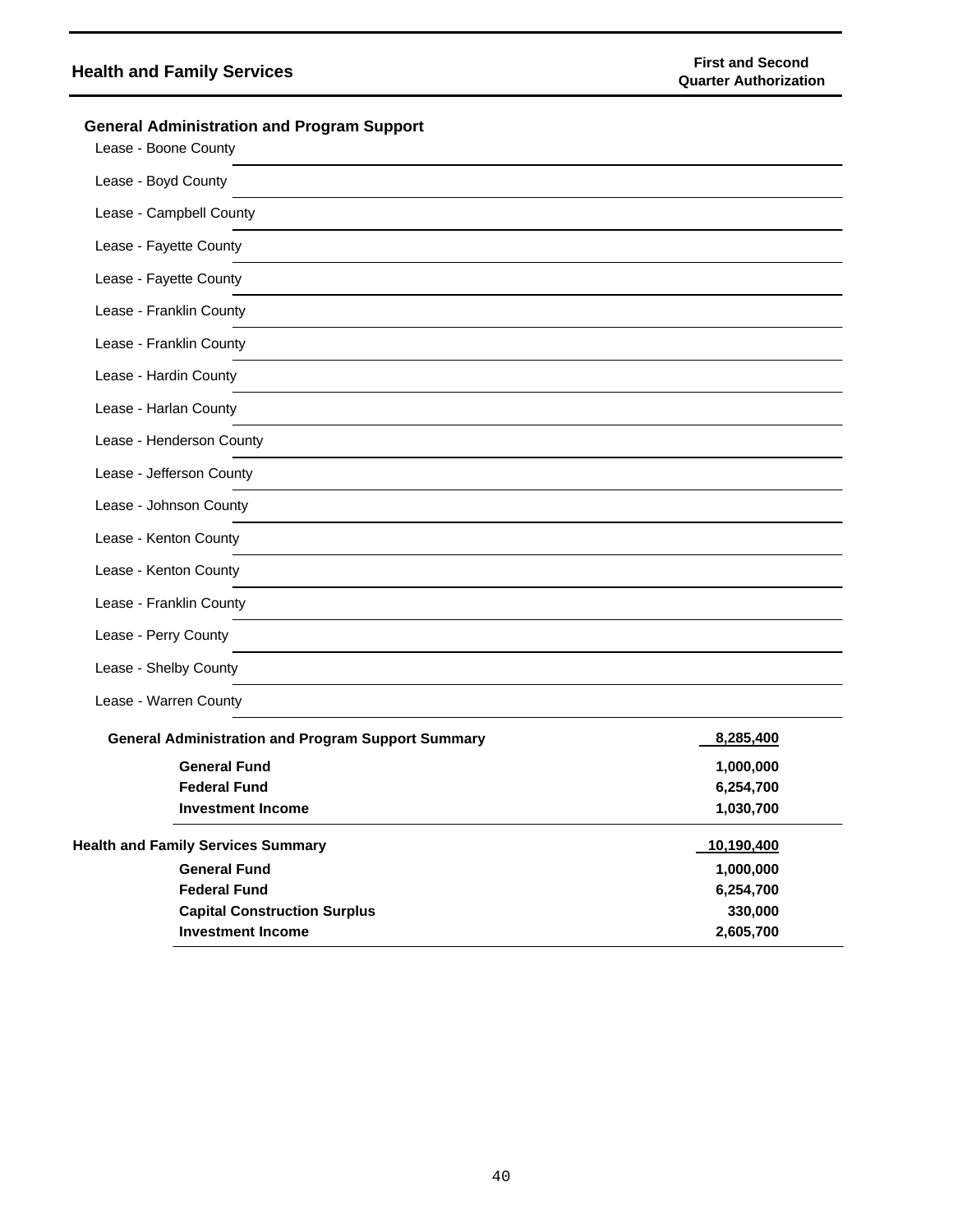| <b>Justice and Public Safety</b>            | <b>First and Second</b><br><b>Quarter Authorization</b> |
|---------------------------------------------|---------------------------------------------------------|
| <b>State Police</b>                         |                                                         |
| Maintenance Pool                            |                                                         |
| Investment Income                           | 150,000                                                 |
| <b>State Police Summary</b>                 | 150,000                                                 |
| <b>Investment Income</b>                    | 150,000                                                 |
| Juvenile Justice                            |                                                         |
| Maintenance Pool                            |                                                         |
| Investment Income                           | 450,000                                                 |
| Juvenile Justice Summary                    | 450,000                                                 |
| <b>Investment Income</b>                    | 450,000                                                 |
| <b>Corrections Management</b>               |                                                         |
| Perform Energy Perf. Contracting-Various II |                                                         |
| Maintenance Pool                            |                                                         |
| Investment Income                           | 1,336,000                                               |
| <b>Corrections Management Summary</b>       | 1,336,000                                               |
| <b>Investment Income</b>                    | 1,336,000                                               |
| <b>Justice and Public Safety Summary</b>    | 1,936,000                                               |
| <b>Investment Income</b>                    | 1,936,000                                               |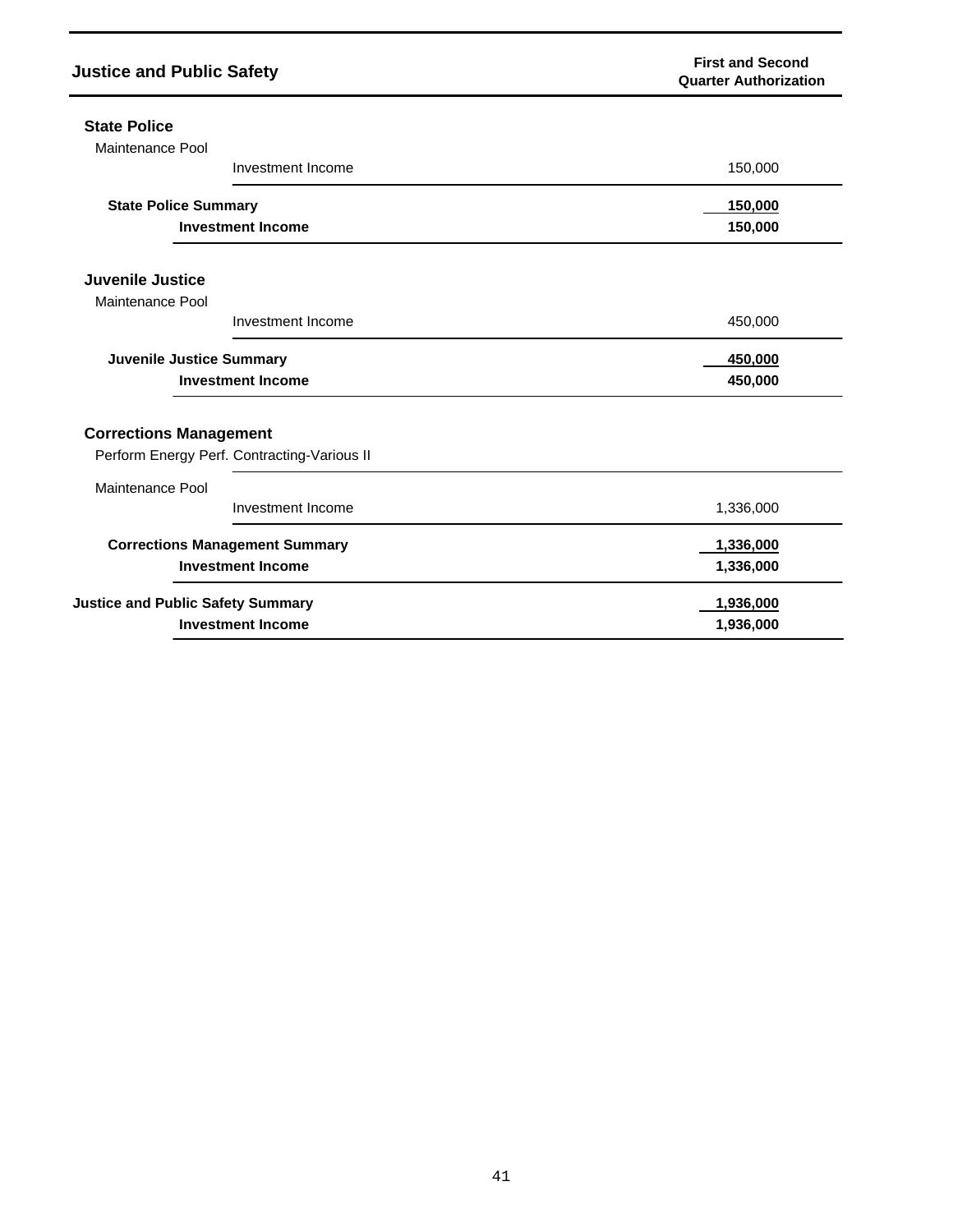| <b>Personnel Cabinet</b>             | <b>First and Second</b><br><b>Quarter Authorization</b> |
|--------------------------------------|---------------------------------------------------------|
| <b>General Operations</b>            |                                                         |
| On-line Health Insurance Application |                                                         |
| <b>Restricted Funds</b>              | 1,250,000                                               |
| Lease - Franklin County              |                                                         |
| <b>General Operations Summary</b>    | 1,250,000                                               |
| <b>Restricted Funds</b>              | 1,250,000                                               |
| <b>Personnel Cabinet Summary</b>     | 1,250,000                                               |
| <b>Restricted Funds</b>              | 1,250,000                                               |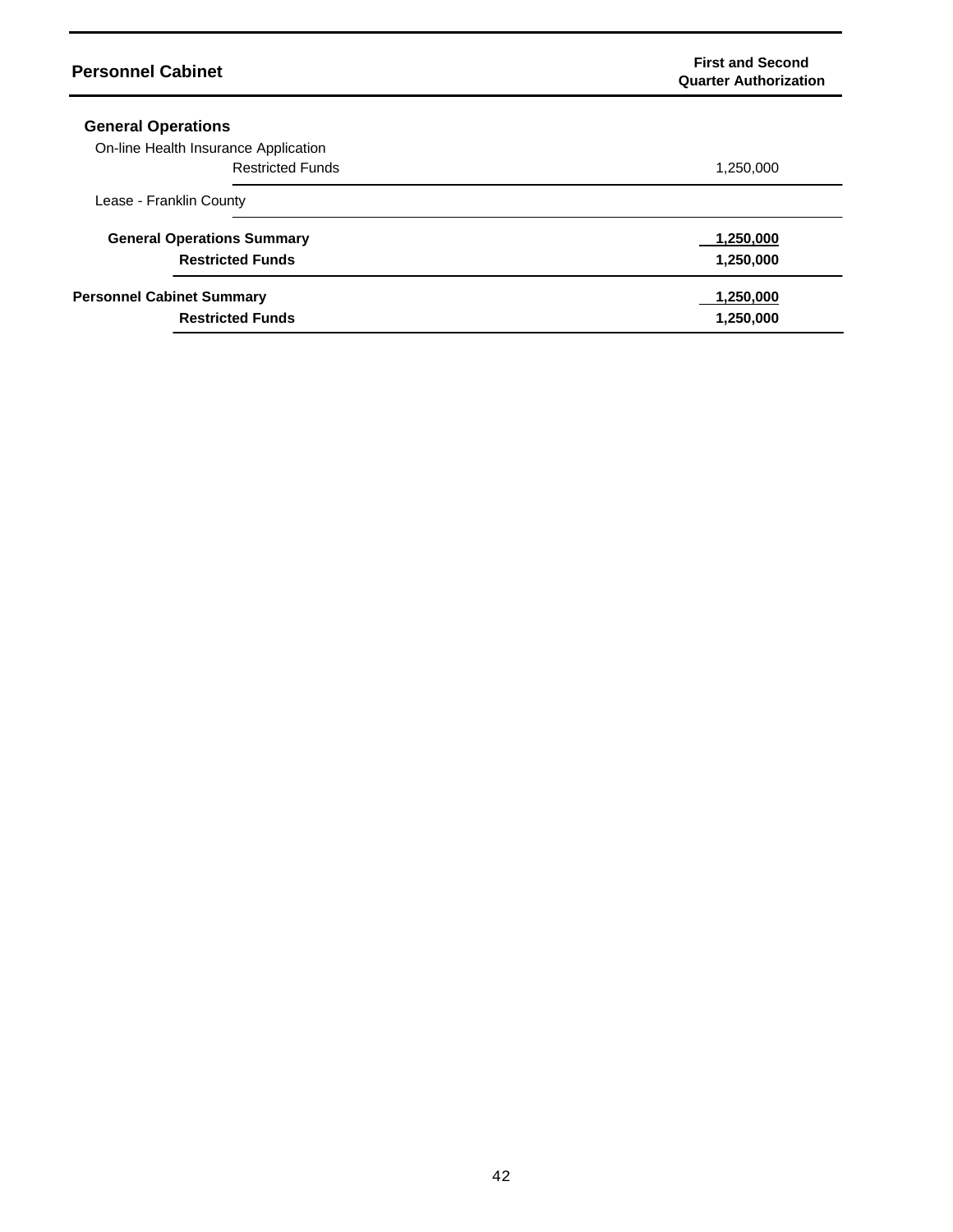| <b>Postsecondary Education</b>                                                                 | <b>First and Second</b><br><b>Quarter Authorization</b> |
|------------------------------------------------------------------------------------------------|---------------------------------------------------------|
| Kentucky Higher Education Student Loan Corporation<br>Upgrade IBM Iseries-Based Equipment      |                                                         |
| <b>Restricted Funds</b>                                                                        | 700,000                                                 |
| Kentucky Higher Education Student Loan Corporation Summary<br><b>Restricted Funds</b>          | 700,000<br>700,000                                      |
| Kentucky Higher Education Assistance Authority<br>Purchase Inserter<br><b>Restricted Funds</b> | 140,000                                                 |
| Franklin County - Lease                                                                        |                                                         |
| Kentucky Higher Education Assistance Authority Summary<br><b>Restricted Funds</b>              | 140,000<br>140,000                                      |
| <b>Council on Postsecondary Education</b><br>Franklin County Lease                             |                                                         |
| <b>Council on Postsecondary Education Summary</b>                                              |                                                         |
| <b>Eastern Kentucky University</b><br>Renovate Watts Property (Elmwood)<br>Reauthorization     |                                                         |
| Renovate Residence Hall<br><b>Restricted Funds</b>                                             | 7,500,000                                               |
| <b>Expand and Renovate Presnell Building</b><br>Reauthorization                                |                                                         |
| Construct E & G Life Safety Begley Elevator<br>Reauthorization                                 |                                                         |
| Purchase of Property<br><b>Restricted Funds</b>                                                | 3,000,000                                               |
| <b>Construct New Intramural Fields</b><br><b>Restricted Funds</b>                              | 2,300,000                                               |
| Renovate Student Health Center<br><b>Restricted Funds</b>                                      | 2,072,000                                               |
| <b>Expand Indoor Tennis Facility</b><br><b>Restricted Funds</b>                                | 1,000,000                                               |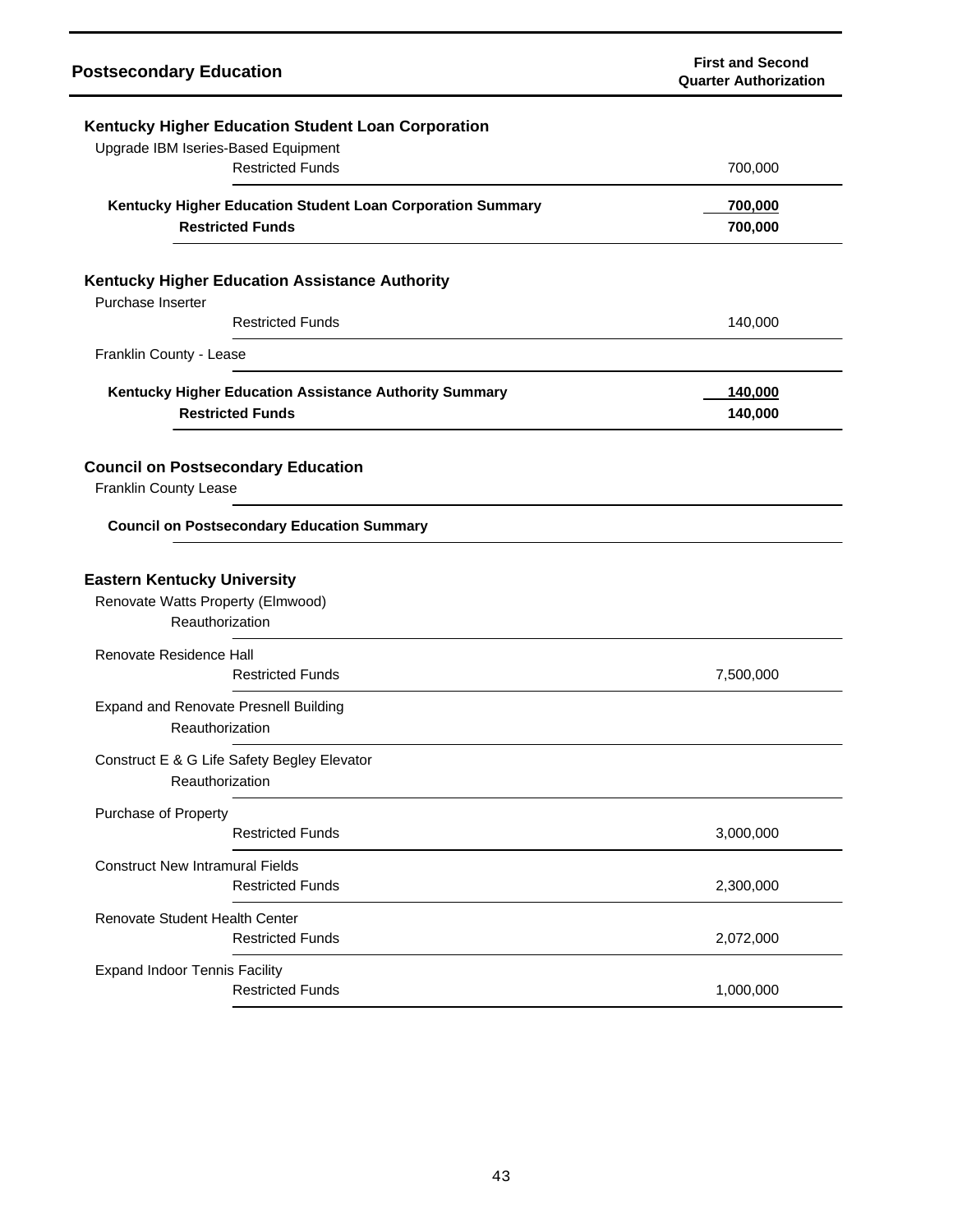| <b>Eastern Kentucky University</b>                                                                            |                          |
|---------------------------------------------------------------------------------------------------------------|--------------------------|
| <b>Guaranteed Energy Savings Project</b><br>Reauthorization                                                   |                          |
| Purchase Fourier Trans. Nuc. Mag. Res. Spectrom.<br><b>Restricted Funds</b>                                   | 135,000                  |
| Upgrade Academic Computing<br><b>Restricted Funds</b>                                                         | 2,300,000                |
| Upgrade Administrative Computing System<br><b>Restricted Funds</b>                                            | 1,650,000                |
| Expand, Upgrade Campus Data Network<br><b>Restricted Funds</b>                                                | 7,212,000                |
| Purchase Networked Education System Component<br><b>Restricted Funds</b>                                      | 3,450,000                |
| <b>Eastern Kentucky University Summary</b><br><b>Restricted Funds</b>                                         | 30,619,000<br>30,619,000 |
| <b>Kentucky State University</b><br><b>Bradford Hall Stuctural Repair</b><br><b>Restricted Funds</b>          | 900,000                  |
| Hill Student Center 3rd Floor Build-out<br>Reauthorization with Additional Funding<br><b>Restricted Funds</b> | 600,000                  |
| <b>Add New Chiller</b><br>Reauthorization with Additional Funding<br><b>Restricted Funds</b>                  | 2,392,000                |
| Softball Field<br><b>Restricted Funds</b>                                                                     | 500,000                  |
| Alumni Stadium Structural Repair<br><b>Restricted Funds</b>                                                   | 400,000                  |
| Roof Repairs & Replacement Exum/Combs/ Bell Gym<br><b>Restricted Funds</b>                                    | 450,000                  |
| Extend Fiber Network to South Campus<br>Reauthorization with Additional Funding<br><b>Restricted Funds</b>    | 839,000                  |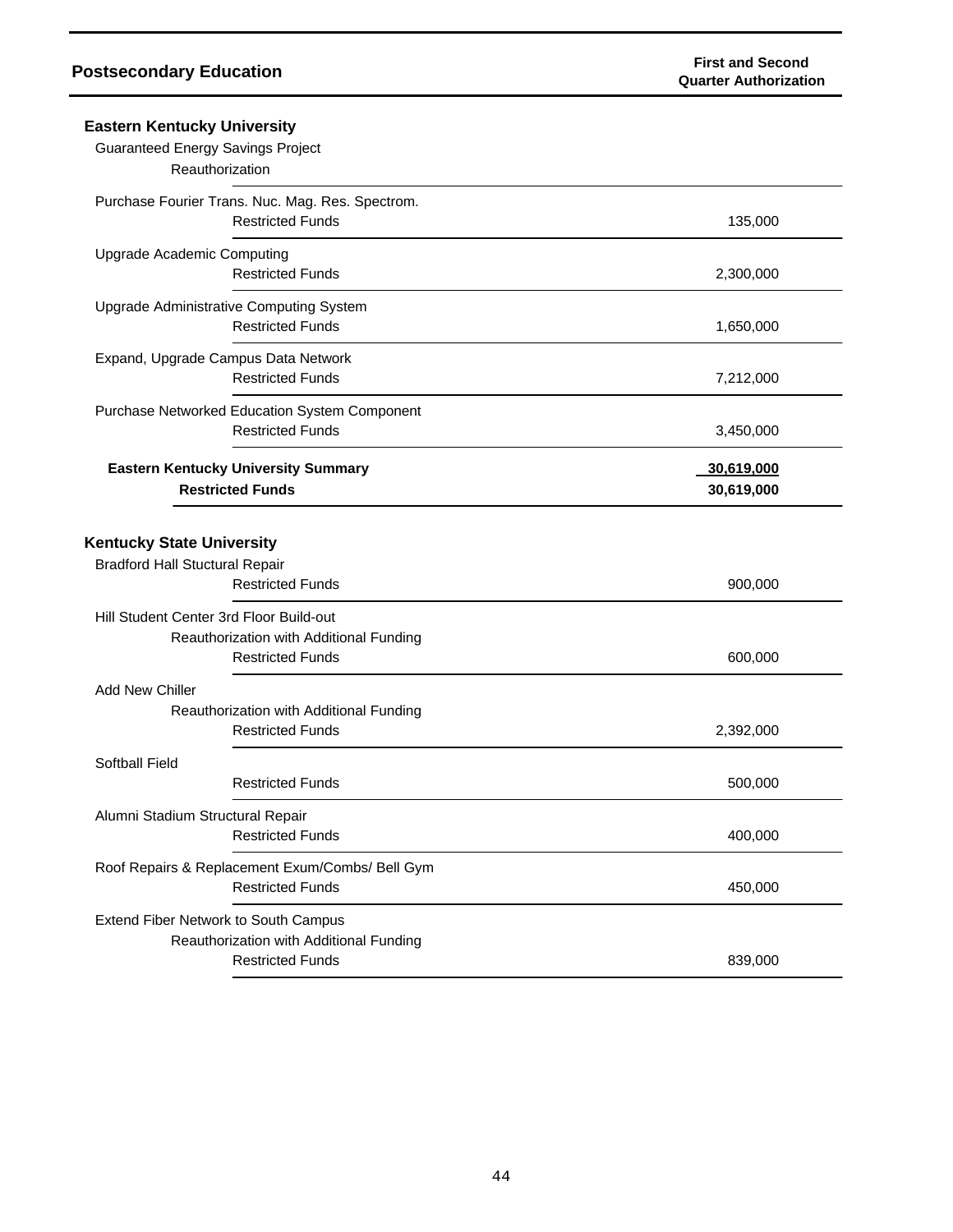| <b>Kentucky State University</b>                   |            |
|----------------------------------------------------|------------|
| Expand Business Wing & Renovate Bradford Hall      |            |
| <b>Restricted Funds</b>                            | 8,400,000  |
| <b>Construct New Residence Hall</b>                |            |
| <b>Restricted Funds</b>                            | 20,000,000 |
| <b>Guaranteed Energy Savings Project</b>           |            |
| Telecommunication Equipment (PBX)                  |            |
| <b>Restricted Funds</b>                            | 1,352,000  |
| Implement Smart Card Technology                    |            |
| Reauthorization with Additional Funding            |            |
| <b>Restricted Funds</b>                            | 1,165,000  |
| Kentucky State University Summary                  | 36,998,000 |
| <b>Restricted Funds</b>                            | 36,998,000 |
|                                                    |            |
| <b>Morehead State University</b>                   |            |
| <b>Expand Student Wellness Center</b>              |            |
| Reauthorization with Additional Funding            |            |
| <b>Restricted Funds</b>                            | 300,000    |
| Acquire Land Related to Master Plan                |            |
| <b>Restricted Funds</b>                            | 2,000,000  |
| <b>Construct Parking Structure</b>                 |            |
| Reauthorization with Additional Funding            |            |
| <b>Restricted Funds</b>                            | 500,000    |
| Construct MSU-NASA Space Science Center            |            |
| <b>Federal Fund</b>                                | 5,000,000  |
| Comply with ADA - E&G                              |            |
| Reauthorization with Additional Funding            |            |
| <b>Restricted Funds</b>                            | 500,000    |
| Comply with ADA - Auxiliary                        |            |
| Reauthorization                                    |            |
| <b>Reconstruct Central Campus</b>                  |            |
| Reauthorization                                    |            |
| <b>Construct Family Housing Complexes Phase II</b> |            |
| Reauthorization with Additional Funding            |            |
| <b>Restricted Funds</b>                            | 700,000    |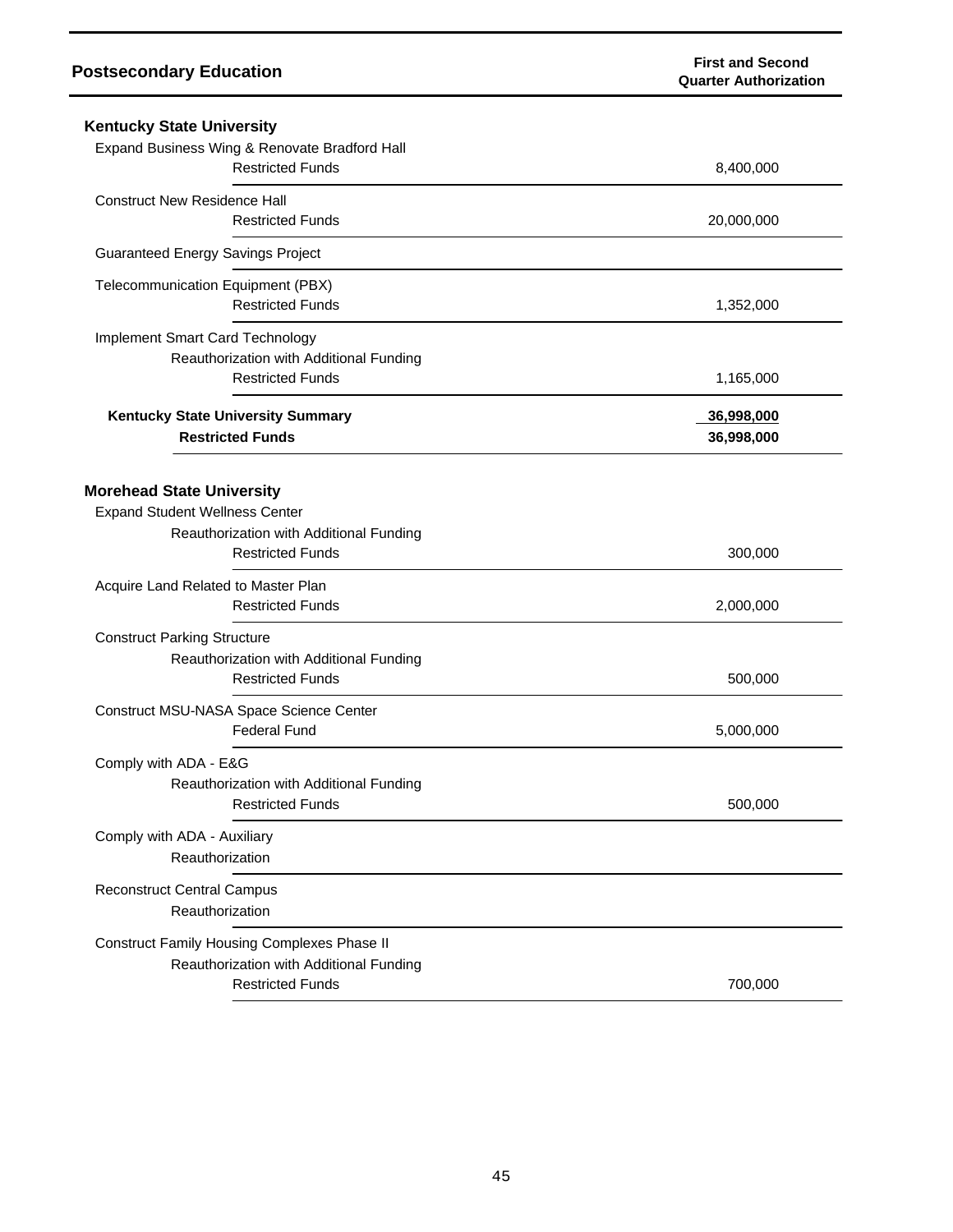| <b>Morehead State University</b>                                                      |                                                                     |                                        |  |
|---------------------------------------------------------------------------------------|---------------------------------------------------------------------|----------------------------------------|--|
| Replace Steam Line                                                                    | <b>Restricted Funds</b>                                             | 500,000                                |  |
| Replace Boiler Tubes                                                                  | <b>Restricted Funds</b>                                             | 800,000                                |  |
| Replace Bag House                                                                     | <b>Restricted Funds</b>                                             | 2,000,000                              |  |
| Ky Geodetic Infrastructure Phase I                                                    | <b>Federal Fund</b>                                                 | 5,000,000                              |  |
| Major Item of Equipment Pool                                                          | <b>Restricted Funds</b>                                             | 4,023,000                              |  |
| Upgrade Instruct. PCs/LANS/Peripherals<br>Reauthorization                             |                                                                     |                                        |  |
| <b>Expand Compressed Video Resources</b>                                              | Reauthorization with Additional Funding<br><b>Restricted Funds</b>  | 309,000                                |  |
| <b>Enhance Distance Learning Systems</b><br>Reauthorization                           |                                                                     |                                        |  |
| Reauthorization                                                                       | Enhance Network/Infrastructure Resources                            |                                        |  |
| <b>Enhance Library Automation Resources</b><br>Reauthorization                        |                                                                     |                                        |  |
| Upgrade Administrative Office Systems<br>Reauthorization                              |                                                                     |                                        |  |
| <b>Federal Fund</b>                                                                   | <b>Morehead State University Summary</b><br><b>Restricted Funds</b> | 21,632,000<br>11,632,000<br>10,000,000 |  |
| <b>Murray State University</b><br><b>Construct New Dormitories</b><br>Reauthorization |                                                                     |                                        |  |
| Remove Elizabeth Hall Asbestos Ceiling<br>Reauthorization                             |                                                                     |                                        |  |
| Reauthorization                                                                       | Upgrade College Courts Electrical System                            |                                        |  |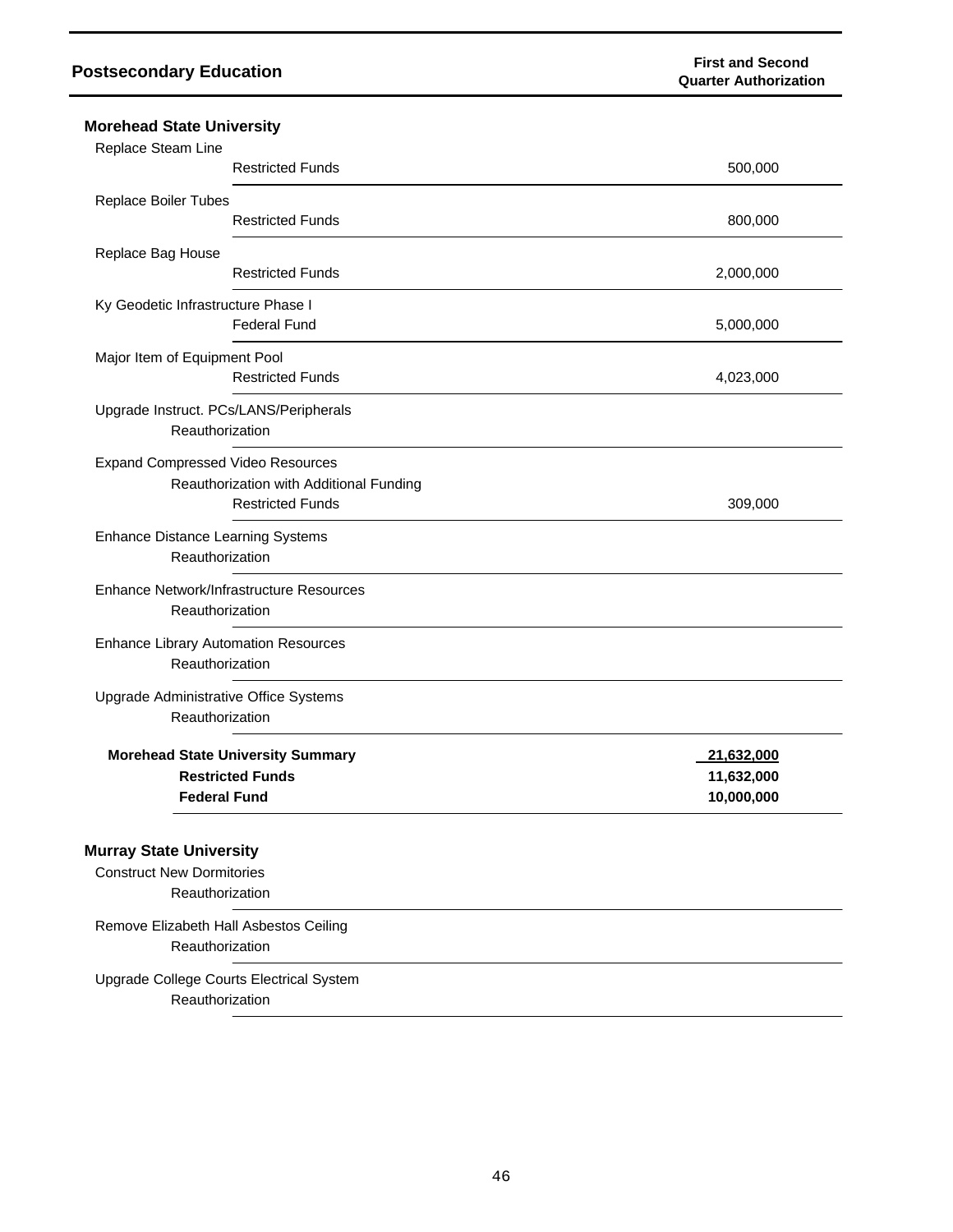| <b>Murray State University</b><br>Renovate College Courts Interiors (12 Buildings)<br>Reauthorization                   |           |
|-------------------------------------------------------------------------------------------------------------------------|-----------|
| Upgrade Campus Electrical Distribution System<br>Reauthorization                                                        |           |
| Repair Winslow Cafeteria Exterior<br>Reauthorization with Additional Funding<br><b>Restricted Funds</b>                 | 500,000   |
| Replace Clark Hall<br>Reauthorization                                                                                   |           |
| Replace Franklin Hall<br>Reauthorization                                                                                |           |
| Replace Campus Communications Infrastructure<br>Reauthorization<br><b>Restricted Funds</b>                              | 2,500,000 |
| Acquire Land<br><b>Restricted Funds</b>                                                                                 | 499,800   |
| <b>Construct Public Safety Building</b><br><b>Restricted Funds</b>                                                      | 1,500,000 |
| Replace Richmond Hall Water Piping/Fixtures/Etc<br>Reauthorization with Additional Funding<br><b>Restricted Funds</b>   | 400,000   |
| Replace Regents Hall Domestic Water Piping<br>Reauthorization                                                           |           |
| Replace Springer Hall Water Piping, Fixtures, Etc<br>Reauthorization with Additional Funding<br><b>Restricted Funds</b> | 450,000   |
| Install 350 Ton Chiller - Reg Special Events Ctr<br>Reauthorization with Additional Funding<br><b>Restricted Funds</b>  | 180,000   |
| Renovate College Courts<br>Reauthorization                                                                              |           |
| <b>Guaranteed Energy Savings Project</b><br>Reauthorization                                                             |           |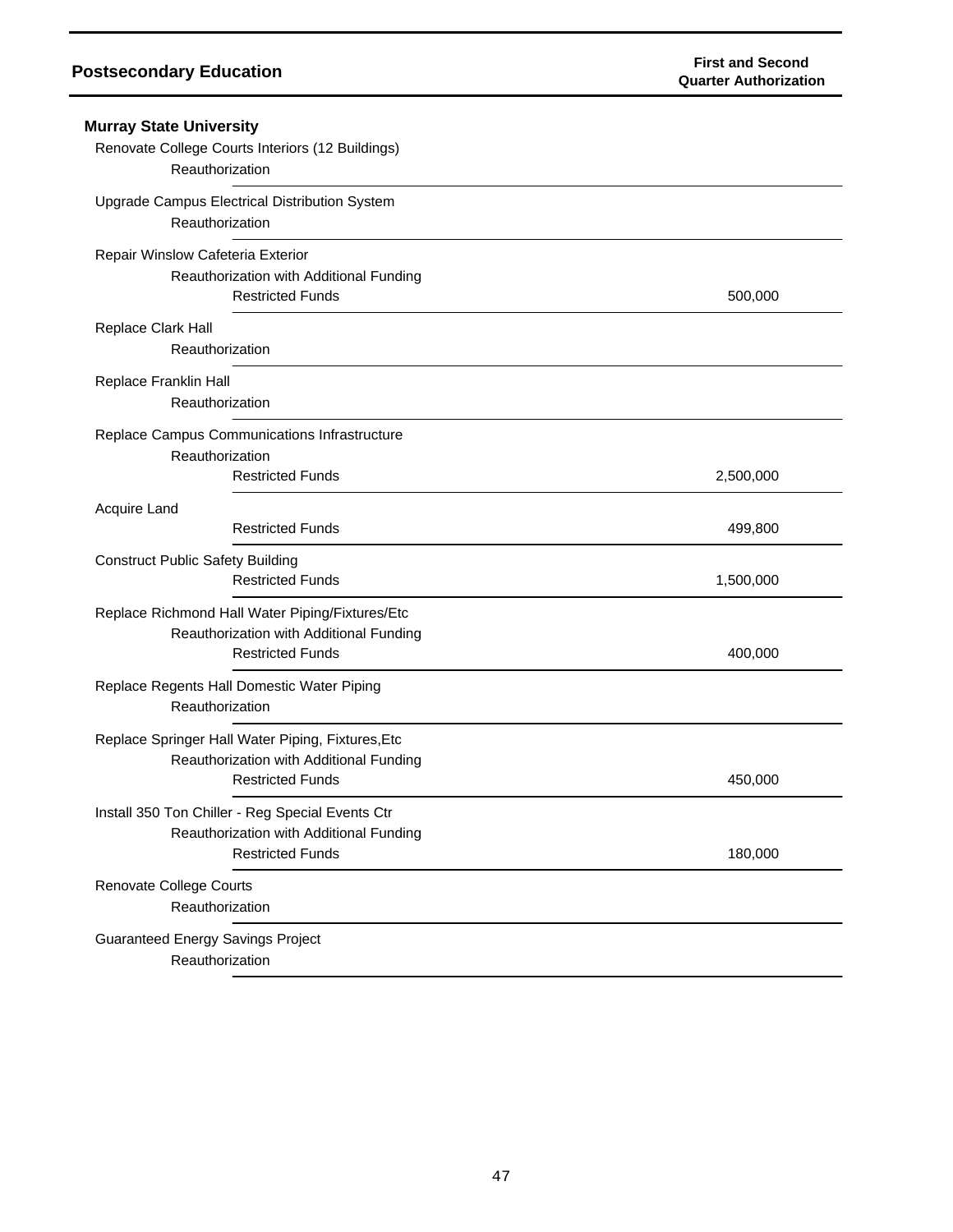| <b>Murray State University</b>                                                                                          |                    |
|-------------------------------------------------------------------------------------------------------------------------|--------------------|
| Repair Stewart Stadium - Structural<br><b>Restricted Funds</b>                                                          | 2,000,000          |
| Replace Clark Hall Water Piping, Fixtures, Etc<br>Reauthorization with Additional Funding<br><b>Restricted Funds</b>    | 400,000            |
| Replace Franklin Hall Water Piping, Fixtures, Etc<br>Reauthorization with Additional Funding<br><b>Restricted Funds</b> | 400,000            |
| Remove Hester Hall Asbestos Ceilings<br>Reauthorization                                                                 |                    |
| Install Baseball Field & Stadium Sidewalk Lights<br>Reauthorization                                                     |                    |
| Replace Richmond Hall<br>Reauthorization                                                                                |                    |
| Replace Breathitt Veterinary Center Incinerator<br><b>Restricted Funds</b>                                              | 1,500,000          |
| Purchase BVC Electron Microscope-Scanning Type<br><b>Restricted Funds</b>                                               | 300,000            |
| Establish Centralized Technology Refresh Program<br><b>Restricted Funds</b>                                             | 2,600,000          |
| Replace Student Writing and Design Lab Computers<br><b>Restricted Funds</b>                                             | 414,000            |
| Upgrade Campus Network to Gigabit Ethernet Syst<br>Reauthorization with Additional Funding<br><b>Restricted Funds</b>   | 469,000            |
| Replace Telephone Switching System<br>Reauthorization with Additional Funding                                           |                    |
| <b>Restricted Funds</b><br>Install Online Centralized Data Access Warehouse<br><b>Restricted Funds</b>                  | 525,000<br>520,000 |
|                                                                                                                         |                    |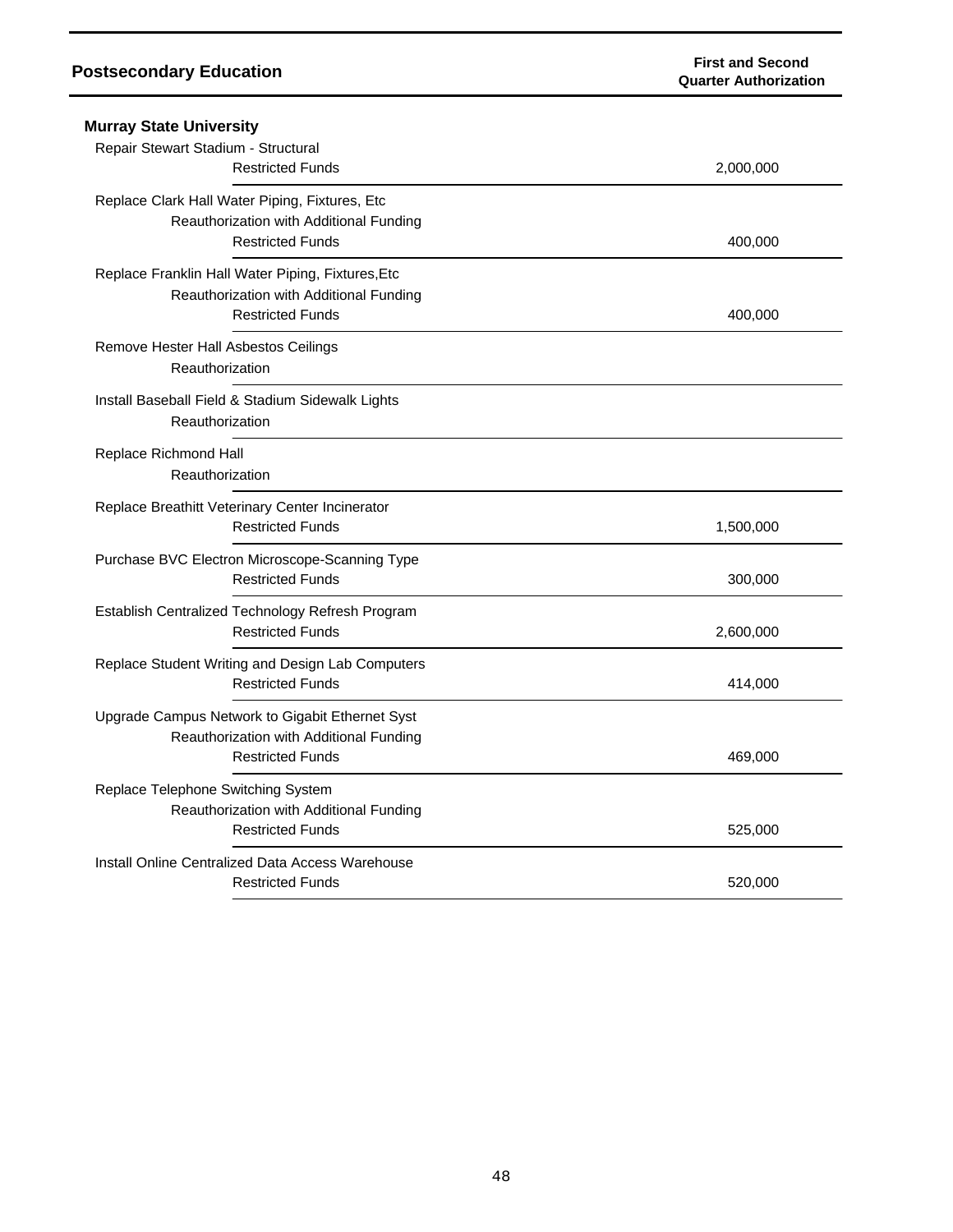| <b>Postsecondary Education</b>                                    | <b>First and Second</b><br><b>Quarter Authorization</b> |
|-------------------------------------------------------------------|---------------------------------------------------------|
| <b>Murray State University Summary</b><br><b>Restricted Funds</b> | 15,157,800<br>15,157,800                                |
| <b>Northern Kentucky University</b>                               |                                                         |
| <b>Land Acquisition</b>                                           |                                                         |
| <b>Restricted Funds</b>                                           | 3,000,000                                               |
| <b>Construct New Parking Deck Phase II</b>                        |                                                         |
| <b>Restricted Funds</b>                                           | 9,700,000                                               |
| <b>Construct Alumni Center</b>                                    |                                                         |
| <b>Restricted Funds</b>                                           | 5,100,000                                               |
| <b>Reconstruct Central Plaza</b>                                  |                                                         |
| <b>Restricted Funds</b>                                           | 3,500,000                                               |
| Renovate/Expand Landrum Hall - Design                             |                                                         |
| <b>Restricted Funds</b>                                           | 700,000                                                 |
| Replace Power Distribution Infrastructure                         |                                                         |
| <b>Restricted Funds</b>                                           | 3,000,000                                               |
| Initiate Phase II Master Plan                                     |                                                         |
| <b>Restricted Funds</b>                                           | 2,200,000                                               |
| Upgrade AS&T Instructional Space                                  |                                                         |
| <b>Restricted Funds</b>                                           | 3,100,000                                               |
| Repair Structure of Landrum Hall/Phase II                         |                                                         |
| <b>Restricted Funds</b>                                           | 900,000                                                 |
| <b>Construct New Student Union</b>                                |                                                         |
| <b>Restricted Funds</b>                                           | 32,800,000                                              |
| Replace Air Handlers                                              |                                                         |
| <b>Restricted Funds</b>                                           | 875,000                                                 |
| Replace Elevators Landrum Hall/Lucas Admin Ctr                    |                                                         |
| <b>Restricted Funds</b>                                           | 900,000                                                 |
| <b>Construct Sports Complex</b>                                   |                                                         |
| <b>Restricted Funds</b>                                           | 12,000,000                                              |
| <b>Expand Regents Hall</b>                                        |                                                         |
| <b>Restricted Funds</b>                                           | 1,300,000                                               |
| Improve Lake Area                                                 |                                                         |
| Reauthorization with Additional Funding                           |                                                         |
| <b>Restricted Funds</b>                                           | 500,000                                                 |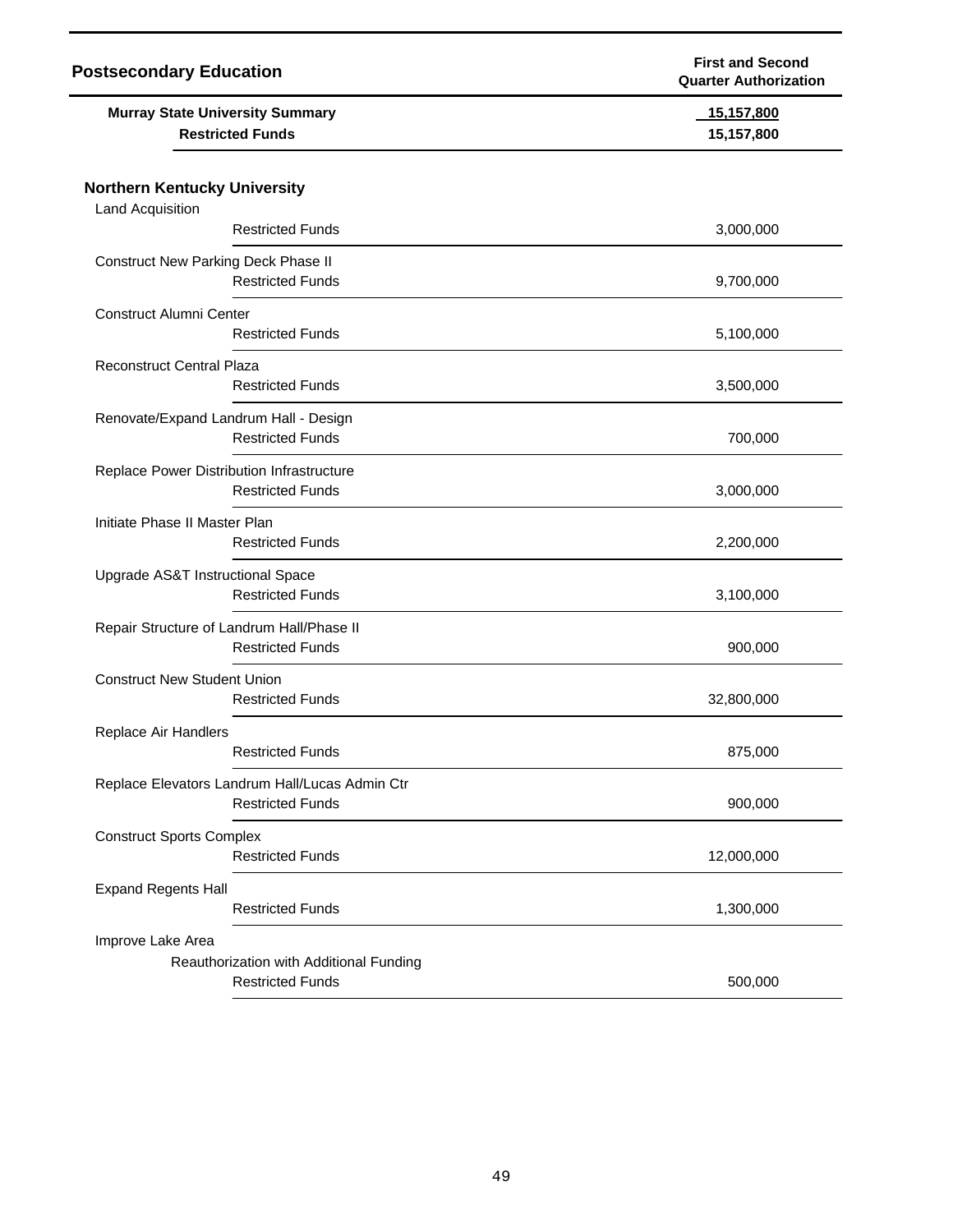| <b>Northern Kentucky University</b><br>Purchase Direct Image Platesetter                      |                          |  |
|-----------------------------------------------------------------------------------------------|--------------------------|--|
| <b>Restricted Funds</b>                                                                       | 150,000                  |  |
| Purchase Coach Bus                                                                            |                          |  |
| <b>Restricted Funds</b>                                                                       | 400,000                  |  |
| Enhance Information Technology Infrastructure<br>Reauthorization                              |                          |  |
| Enhance Instructional Information Technology<br><b>Restricted Funds</b>                       | 3,600,000                |  |
| Replace Administrative Application System<br><b>Restricted Funds</b>                          | 6,160,000                |  |
| Lease Office Space                                                                            |                          |  |
| Lease-Metropolitan Educ/Training Service Ctr                                                  |                          |  |
| Northern Kentucky University Summary<br><b>Restricted Funds</b>                               | 89,885,000<br>89,885,000 |  |
| <b>University of Kentucky</b><br>Renovate 3rd Floor Little Library<br><b>Restricted Funds</b> | 2,200,000                |  |
| Install Chilled Water Pipe to South Campus<br><b>Restricted Funds</b>                         | 5,000,000                |  |
| Renovate Imaging Center, I                                                                    |                          |  |
| <b>Restricted Funds</b>                                                                       | 530,000                  |  |
| Renovate Research Labs in Med Center, III<br><b>Restricted Funds</b>                          | 1,000,000                |  |
| Renovate Imaging Center, II<br><b>Restricted Funds</b>                                        | 530,000                  |  |
| Renovate Research Labs in Medical Center, IV<br><b>Restricted Funds</b>                       | 1,250,000                |  |
| Renovate Teaching Space in Med Plaza<br><b>Restricted Funds</b>                               | 500,000                  |  |
| Renovate Foundation Offices in MRISC Bldg<br><b>Restricted Funds</b>                          | 500,000                  |  |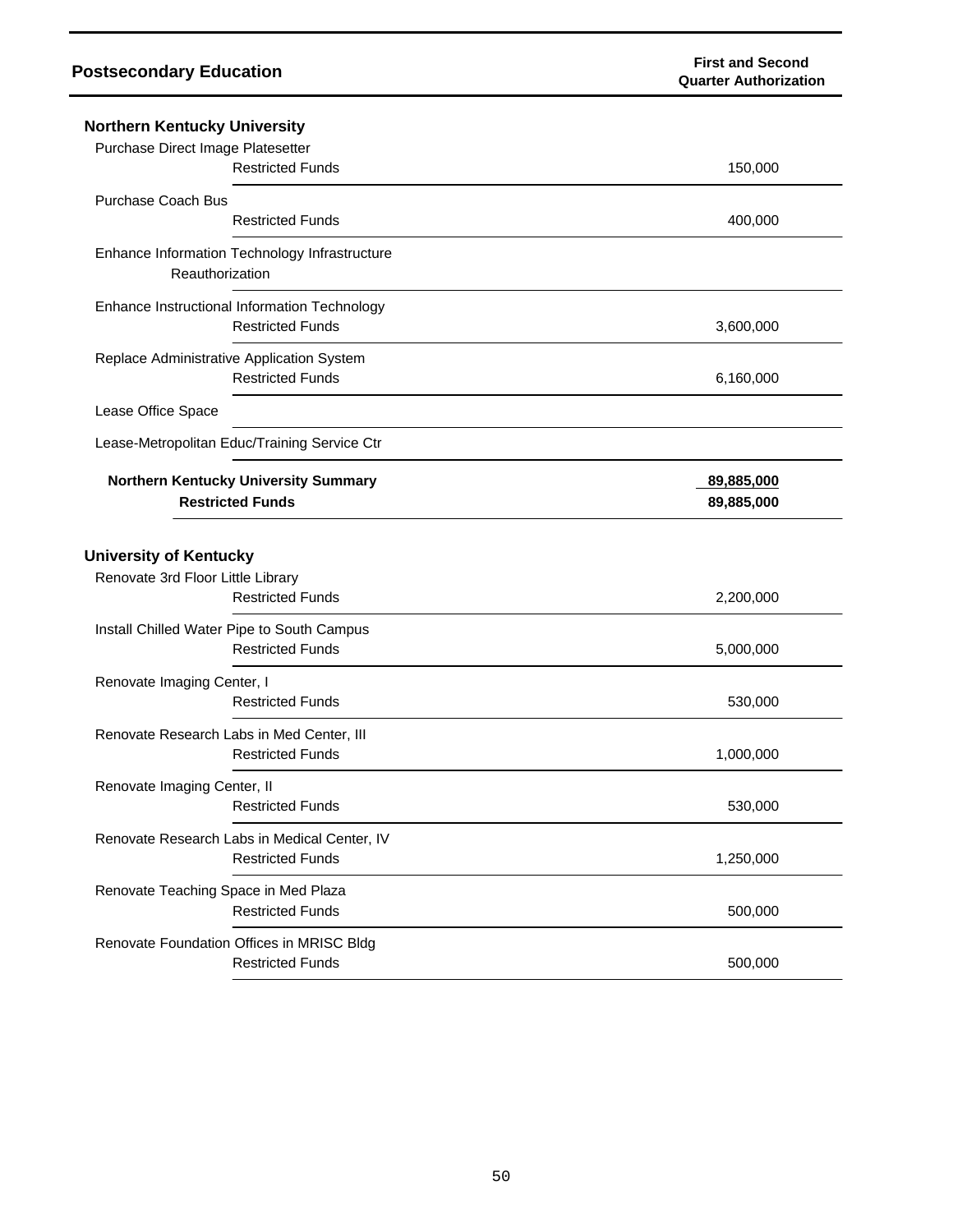| <b>University of Kentucky</b>                                |            |
|--------------------------------------------------------------|------------|
| Expand Grehan Journalism Building<br><b>Restricted Funds</b> | 12,740,000 |
| Renovate Breast Clinic in MRISC Bldg                         |            |
| <b>Restricted Funds</b>                                      | 520,000    |
| Renovate King Library South - 1930 section                   |            |
| <b>Restricted Funds</b>                                      | 17,901,000 |
| Expand Ophthalmology Clinic in Med Plaza                     |            |
| <b>Restricted Funds</b>                                      | 582,000    |
| Renovate Faculty Office Space in Med Center                  |            |
| <b>Restricted Funds</b>                                      | 500,000    |
| Fit-Up 4th Floor in BBSRB                                    | 9,921,000  |
| <b>Federal Fund</b>                                          | 7,735,000  |
| <b>Restricted Funds</b>                                      | 2,186,000  |
| Add Centralized Emergency Generator                          |            |
| <b>Restricted Funds</b>                                      | 5,034,000  |
| Expand Plant, Soil & Envir. Sci. Facil. - Design             |            |
| <b>Restricted Funds</b>                                      | 1,500,000  |
| Renovate School of Public Health Building                    |            |
| <b>Restricted Funds</b>                                      | 3,751,000  |
| <b>Construct Multi-Care Clinic Building</b>                  |            |
| <b>Restricted Funds</b>                                      | 20,500,000 |
| Renovate Photography Space in Nursing Buiding                |            |
| <b>Restricted Funds</b>                                      | 650,000    |
| Replace Steam Line Lime Tunnel - POT Tunnel                  |            |
| <b>Restricted Funds</b>                                      | 730,000    |
| Construct Horticultural Research and Education F             |            |
| <b>Restricted Funds</b>                                      | 1,600,000  |
| Renovate Vivarium in Combs Building                          | 600,000    |
| <b>Federal Fund</b>                                          | 300,000    |
| <b>Restricted Funds</b>                                      | 300,000    |
| Install Chilled Water Additions General Campus               |            |
| <b>Restricted Funds</b>                                      | 1,000,000  |
| Expand Chemistry-Physics Building - Design                   |            |
| <b>Restricted Funds</b>                                      | 5,500,000  |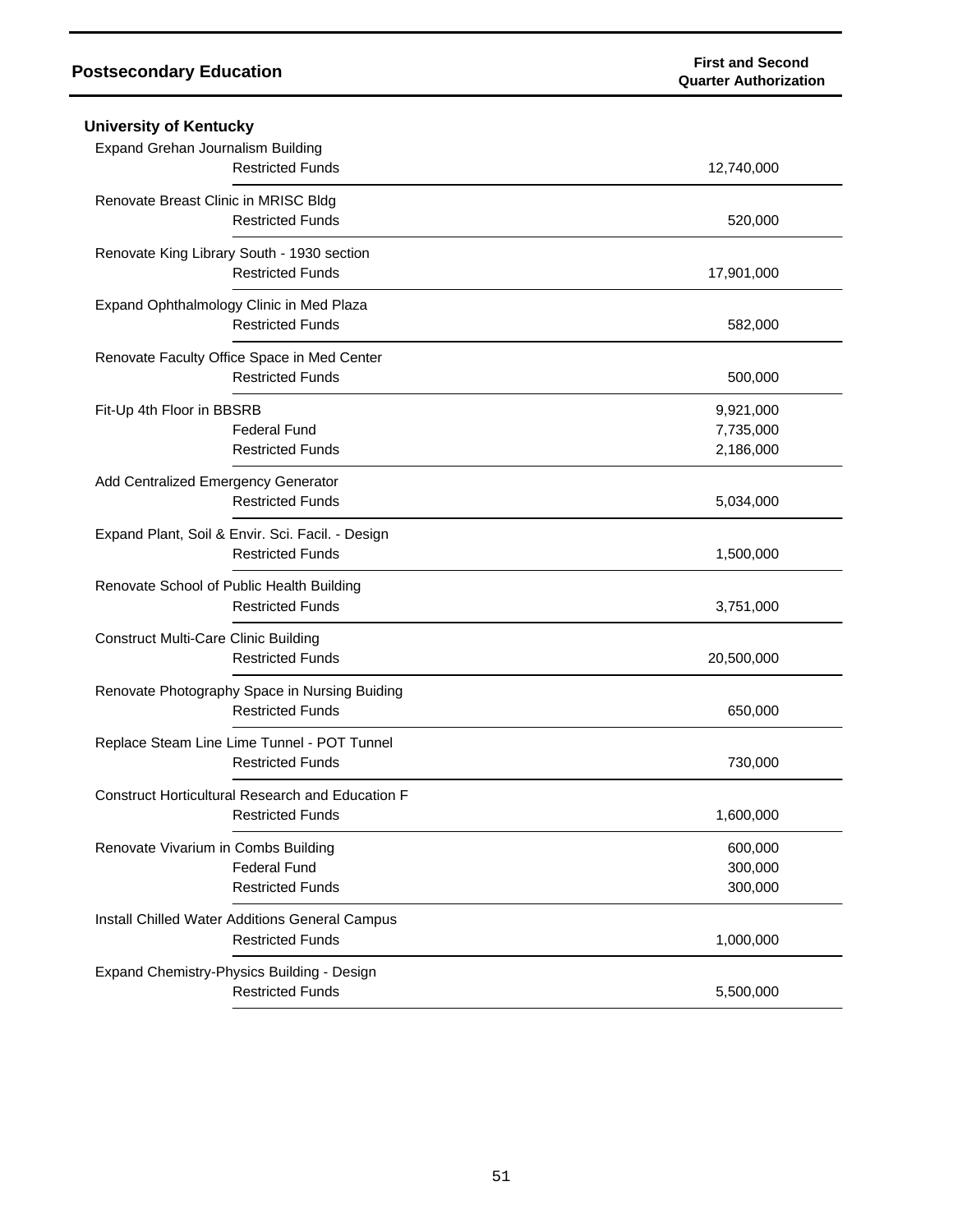## **Postsecondary Education**

| <b>First and Second</b>      |
|------------------------------|
| <b>Quarter Authorization</b> |

| <b>University of Kentucky</b>                     |            |
|---------------------------------------------------|------------|
| Lease Purchase Apartment Complex                  |            |
| <b>Restricted Funds</b>                           | 11,000,000 |
| <b>Construct New Housing</b>                      |            |
| <b>Restricted Funds</b>                           | 49,991,000 |
| Upgrade the Vivarium in Sanders Brown Building    | 4,000,000  |
| <b>Federal Fund</b>                               | 2,000,000  |
| <b>Restricted Funds</b>                           | 2,000,000  |
| Construct UK Paducah Engineering Research Center  |            |
| <b>Restricted Funds</b>                           | 1,000,000  |
| Construct Regional BL3/BL4 Facility               |            |
| <b>Federal Fund</b>                               | 50,000,000 |
| <b>Contract Energy Performance General Campus</b> |            |
| Reauthorization                                   |            |
| Renovate Imaging Center in Ky Clinic              |            |
| <b>Restricted Funds</b>                           | 2,000,000  |
| Expand West Kentucky Research and Education Ctr   |            |
| <b>Restricted Funds</b>                           | 4,000,000  |
| <b>Expand CAER Laboratories</b>                   |            |
| <b>Restricted Funds</b>                           | 3,833,000  |
| Upgrade HVAC - CAER Ph. III - Life Safety         |            |
| <b>Restricted Funds</b>                           | 475,000    |
| Upgrade Pilot-scale Mineral Process Facility      |            |
| <b>Restricted Funds</b>                           | 500,000    |
| <b>Construct University Conference Center</b>     |            |
| <b>Restricted Funds</b>                           | 19,605,000 |
| Install Emergency Generator in Computing Facilit  |            |
| <b>Restricted Funds</b>                           | 425,000    |
| Upgrade Fume Hoods Research #3 - Life Safety      |            |
| <b>Restricted Funds</b>                           | 4,825,000  |
| Upgrade Elevator Controls in Nursing Building     |            |
| <b>Restricted Funds</b>                           | 600,000    |
| Repair Blacktop Phase I General Campus            |            |
| <b>Restricted Funds</b>                           | 750,000    |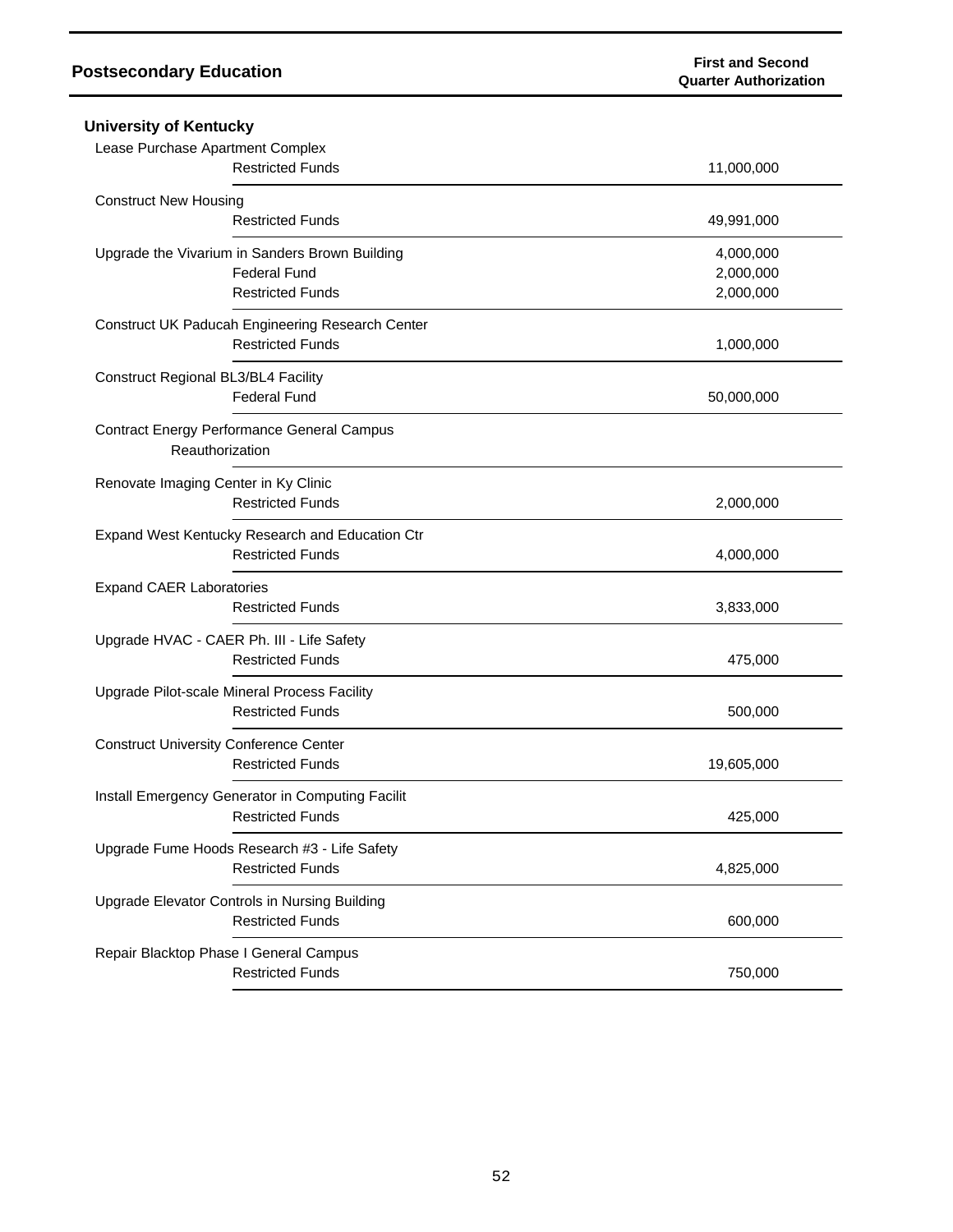| <b>University of Kentucky</b>                                                  |            |  |
|--------------------------------------------------------------------------------|------------|--|
| Repair Concrete Phase I General Campus<br><b>Restricted Funds</b>              | 750,000    |  |
| Renovate Sections of Funkhouser<br><b>Restricted Funds</b>                     | 4,923,000  |  |
| Addition to Lafferty Hall<br><b>Restricted Funds</b>                           | 5,195,000  |  |
| Replace Fine Arts HVAC<br><b>Restricted Funds</b>                              | 3,000,000  |  |
| Replace Holmes Elevator<br><b>Restricted Funds</b>                             | 641,000    |  |
| Replace Law Building Marble Facade<br><b>Restricted Funds</b>                  | 838,000    |  |
| Improve Accessibility Project Pool<br><b>Restricted Funds</b>                  | 437,000    |  |
| Replace McVey Hall HVAC<br><b>Restricted Funds</b>                             | 3,000,000  |  |
| <b>Construct Parking Structure - Central Campus</b><br><b>Restricted Funds</b> | 17,000,000 |  |
| Replace Steam Line Kastle - Chem/Phys Pit 28<br><b>Restricted Funds</b>        | 740,000    |  |
| <b>Renovate Central Computing Facility</b><br><b>Restricted Funds</b>          | 2,360,000  |  |
| Replace Steam Line Main Gate Pit-Anderson Pit<br><b>Restricted Funds</b>       | 1,530,000  |  |
| Replace Steam Line MC Htg - Hosp Drive Pit 2<br><b>Restricted Funds</b>        | 1,180,000  |  |
| <b>Upgrade Electrical Substation</b><br><b>Restricted Funds</b>                | 4,000,000  |  |
| Replace Steam Line Lime Tunnel - Main Gate Pit<br><b>Restricted Funds</b>      | 1,690,000  |  |
| Lab Security Systems Project Pool<br><b>Restricted Funds</b>                   | 500,000    |  |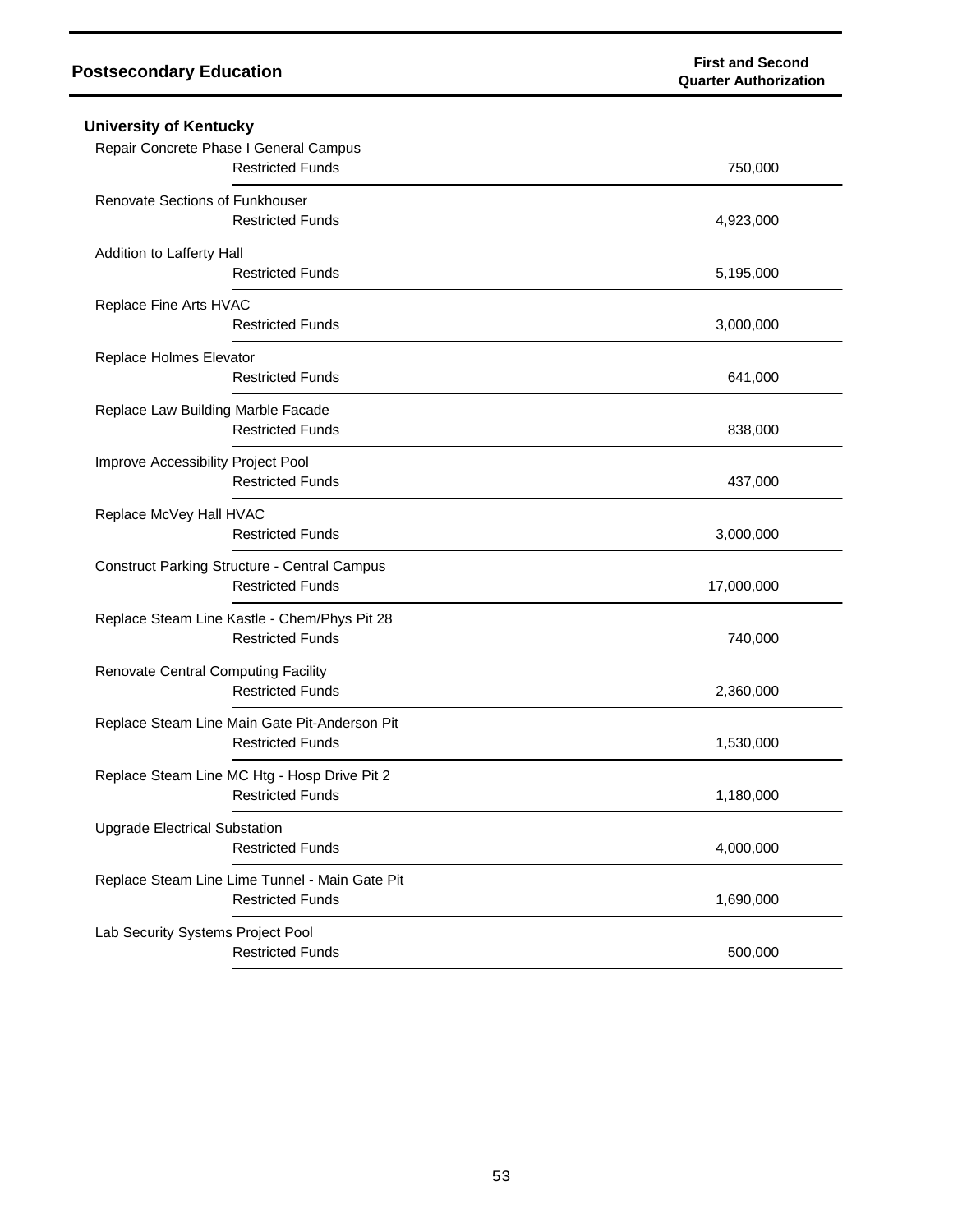| <b>University of Kentucky</b>                                          |            |
|------------------------------------------------------------------------|------------|
| Renovate DLAR General Offices in Med Center<br><b>Restricted Funds</b> | 400,000    |
| Replace Mathews Building HVAC                                          |            |
| <b>Restricted Funds</b>                                                | 1,000,000  |
| Expand & Upgrade Livestock Disease Diag. Center                        |            |
| <b>Restricted Funds</b>                                                | 8,500,000  |
| Construct Law School Building - Design                                 |            |
| <b>Restricted Funds</b>                                                | 4,000,000  |
| Renovate Erikson Hall                                                  |            |
| <b>Restricted Funds</b>                                                | 6,001,000  |
| Renovate Slone Building                                                |            |
| <b>Restricted Funds</b>                                                | 7,993,000  |
| <b>Install Commons Elevator</b>                                        |            |
| <b>Restricted Funds</b>                                                | 400,000    |
| Renovate Bradley Hall                                                  |            |
| <b>Restricted Funds</b>                                                | 5,216,000  |
| Renovate Taylor Education Building                                     |            |
| <b>Restricted Funds</b>                                                | 17,864,000 |
| Upgrade Electric & Lighting in Guignol Theatre                         |            |
| <b>Restricted Funds</b>                                                | 890,000    |
| <b>Construct Medical Center Education Building</b>                     |            |
| <b>Restricted Funds</b>                                                | 27,000,000 |
| Expand Animal Science Research Center - Phase II                       |            |
| <b>Restricted Funds</b>                                                | 23,184,000 |
| Purchase/Renovate Facility for College of Design                       |            |
| <b>Restricted Funds</b>                                                | 16,528,000 |
| Construct Gluck Equine Res Ctr-Phase II                                |            |
| <b>Restricted Funds</b>                                                | 29,835,000 |
| <b>Renovate Running Track</b>                                          |            |
| <b>Restricted Funds</b>                                                | 2,500,000  |
| <b>Replace Cooling Plant Chillers</b>                                  |            |
| <b>Restricted Funds</b>                                                | 6,000,000  |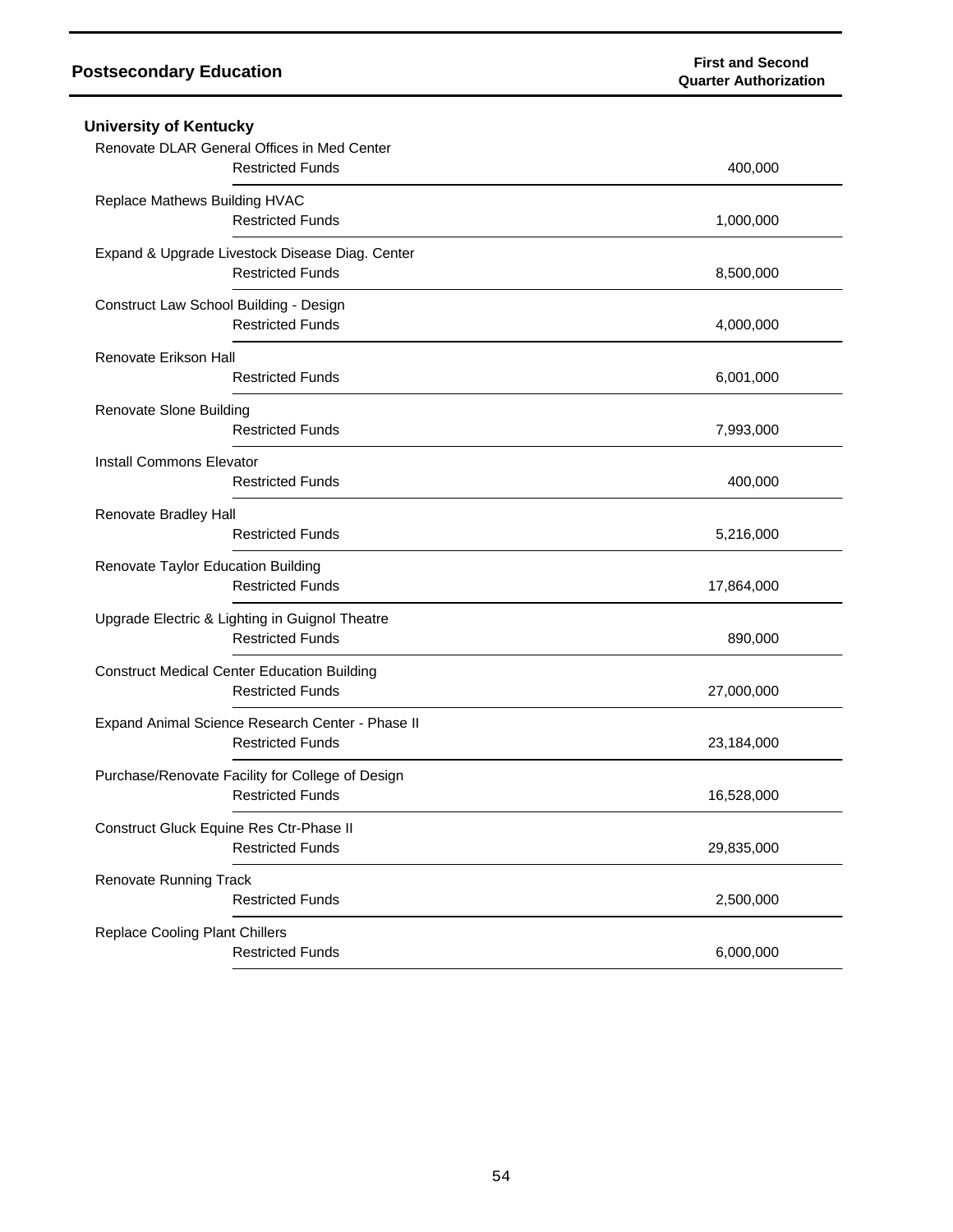| <b>University of Kentucky</b>                                           |                        |
|-------------------------------------------------------------------------|------------------------|
| Renovate Barker Hall<br><b>Restricted Funds</b>                         | 5,060,000              |
|                                                                         |                        |
| Improve Storm Sewer Funkhouser<br><b>Restricted Funds</b>               | 1,103,000              |
| Renovate Facade - Agriculture Building North<br><b>Restricted Funds</b> | 4,000,000              |
|                                                                         |                        |
| Replace Central Fire Alarm System<br><b>Restricted Funds</b>            | 2,500,000              |
| Replace Central Facilities Management System<br><b>Restricted Funds</b> | 3,000,000              |
| <b>Expand Erikson Hall</b><br><b>Restricted Funds</b>                   | 18,741,000             |
| Renovate COHR Space in the Dental Building<br><b>Restricted Funds</b>   | 1,875,000              |
| Renovate Bowman Hall                                                    |                        |
| <b>Restricted Funds</b>                                                 | 8,221,000              |
| <b>Construct Student Health Facility</b>                                |                        |
| <b>Restricted Funds</b>                                                 | 21,801,000             |
| Upgrade Pharm. Fume Hood I-Life Safety                                  |                        |
| <b>Restricted Funds</b>                                                 | 4,300,000              |
| Renovate Research Labs in Med Center, I<br><b>Restricted Funds</b>      | 750,000                |
|                                                                         |                        |
| Renovate Research Labs in Med Center, II<br><b>Restricted Funds</b>     | 900,000                |
| Renovate Education Space in Med Science                                 |                        |
| <b>Restricted Funds</b>                                                 | 2,300,000              |
| Renovate Labs in the Pharmacy Building                                  | 4,000,000              |
| <b>Federal Fund</b><br><b>Restricted Funds</b>                          | 2,000,000<br>2,000,000 |
|                                                                         |                        |
| Construct Gatton Building Complex - Design<br><b>Restricted Funds</b>   | 4,500,000              |
| Upgrade Communication Infrastructure, II                                |                        |
| <b>Restricted Funds</b>                                                 | 450,000                |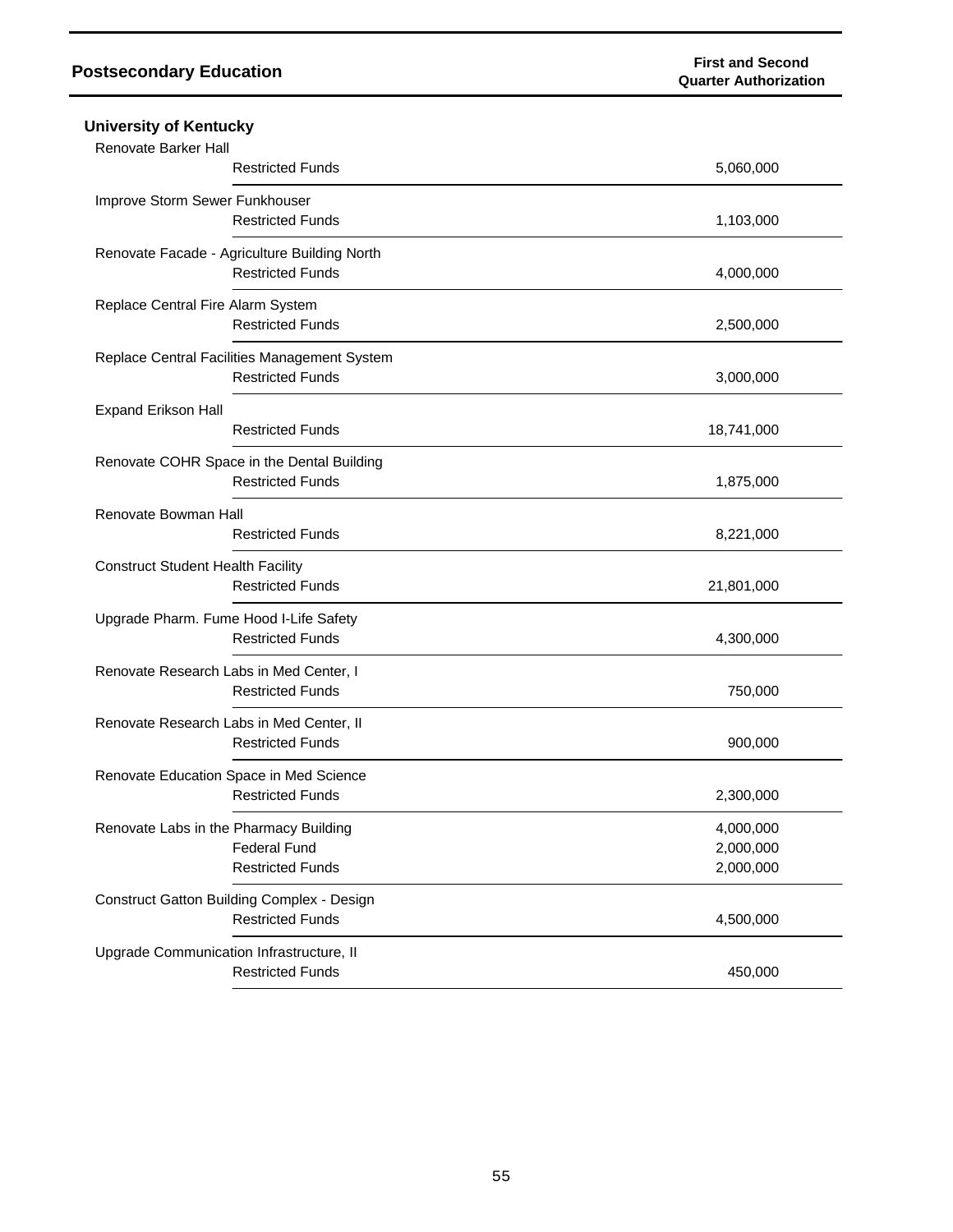| <b>University of Kentucky</b>                            |                                                                             |            |
|----------------------------------------------------------|-----------------------------------------------------------------------------|------------|
|                                                          | Construct Early Childhood Development Family Ctr<br><b>Restricted Funds</b> | 9,956,000  |
| Expand Patient Parking in Structure #3                   | <b>Restricted Funds</b>                                                     | 7,000,000  |
|                                                          | Fit-up Education Space in Health Science Bldg<br><b>Restricted Funds</b>    | 1,000,000  |
| Renovate Research Space Med Center, I<br>Reauthorization | <b>Restricted Funds</b>                                                     | 1,500,000  |
| Install HVAC in Keeneland Hall                           | <b>Restricted Funds</b>                                                     | 5,109,000  |
| Renovate Kastle Hall                                     | <b>Restricted Funds</b>                                                     | 8,269,000  |
|                                                          | Upgrade Sound and Lighting for Singletary Center<br><b>Restricted Funds</b> | 680,000    |
|                                                          | Construct Digital Technologies Building - Design<br><b>Restricted Funds</b> | 3,000,000  |
| Replace Master Clock and Bell System                     | <b>Restricted Funds</b>                                                     | 1,500,000  |
| Renovate Med Center Library                              | <b>Restricted Funds</b>                                                     | 5,500,000  |
| Replace Steam and Condensate Pipe                        | <b>Restricted Funds</b>                                                     | 5,000,000  |
| Abate Asbestos LC II - Life Safety                       | <b>Restricted Funds</b>                                                     | 500,000    |
| Improve IAQ - Phase I - Life Safety                      | <b>Restricted Funds</b>                                                     | 500,000    |
| <b>Construct Environmental Institute</b>                 | <b>Restricted Funds</b>                                                     | 14,287,000 |
|                                                          | Expand KGS Well Sample & Core Repository<br><b>Restricted Funds</b>         | 3,759,000  |
| Acquire Land                                             | <b>Restricted Funds</b>                                                     | 15,000,000 |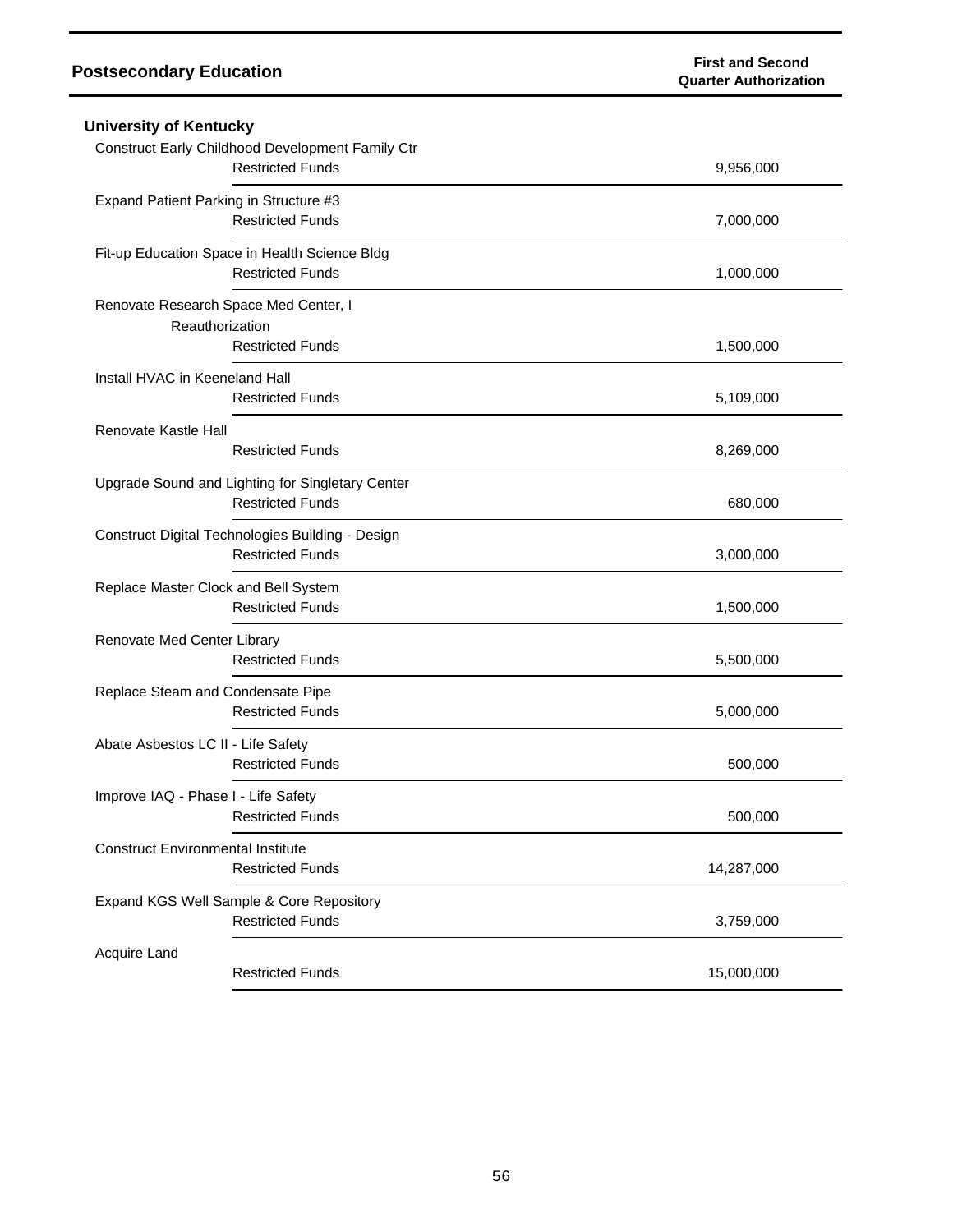| <b>University of Kentucky</b>                                                                        |                                       |
|------------------------------------------------------------------------------------------------------|---------------------------------------|
| <b>Construct Parking Structure - North Campus</b><br><b>Restricted Funds</b>                         | 25,248,000                            |
| Expand/Renovate Art Museum in Singletary Center<br><b>Restricted Funds</b>                           | 10,075,000                            |
| <b>Install Pollution Controls</b><br><b>Restricted Funds</b>                                         | 1,740,000                             |
| Renovate Reynolds Building<br><b>Restricted Funds</b>                                                | 12,310,000                            |
| Renovate Commonwealth Stadium Concrete<br><b>Restricted Funds</b>                                    | 2,500,000                             |
| Renovate Koinonia House<br><b>Restricted Funds</b>                                                   | 1,950,000                             |
| Renovate Practice Instruction Space in Pharmacy<br><b>Restricted Funds</b>                           | 3,200,000                             |
| <b>Construct KY Transportation Center Building</b><br><b>Federal Fund</b><br><b>Restricted Funds</b> | 23,199,000<br>2,500,000<br>20,699,000 |
| Renovate Outpatient Clinic in Kentucky Clinic<br><b>Restricted Funds</b>                             | 2,237,000                             |
| Renov. Graduate Edu. & Research Space in Nursing<br><b>Restricted Funds</b>                          | 1,600,000                             |
| <b>Construct New Alumni Center</b><br><b>Restricted Funds</b>                                        | 15,250,000                            |
| Replace High Voltage Wiring<br><b>Restricted Funds</b>                                               | 775,000                               |
| Install Chilled Water Pipe-Clg 2 to Pit<br><b>Restricted Funds</b>                                   | 1,500,000                             |
| Install Cooling Secondary Pumping<br><b>Restricted Funds</b>                                         | 2,500,000                             |
| Install Medical Center Chilled Water Loop<br><b>Restricted Funds</b>                                 | 700,000                               |
| <b>Replace Chemistry Physics Ductwork</b><br><b>Restricted Funds</b>                                 | 2,000,000                             |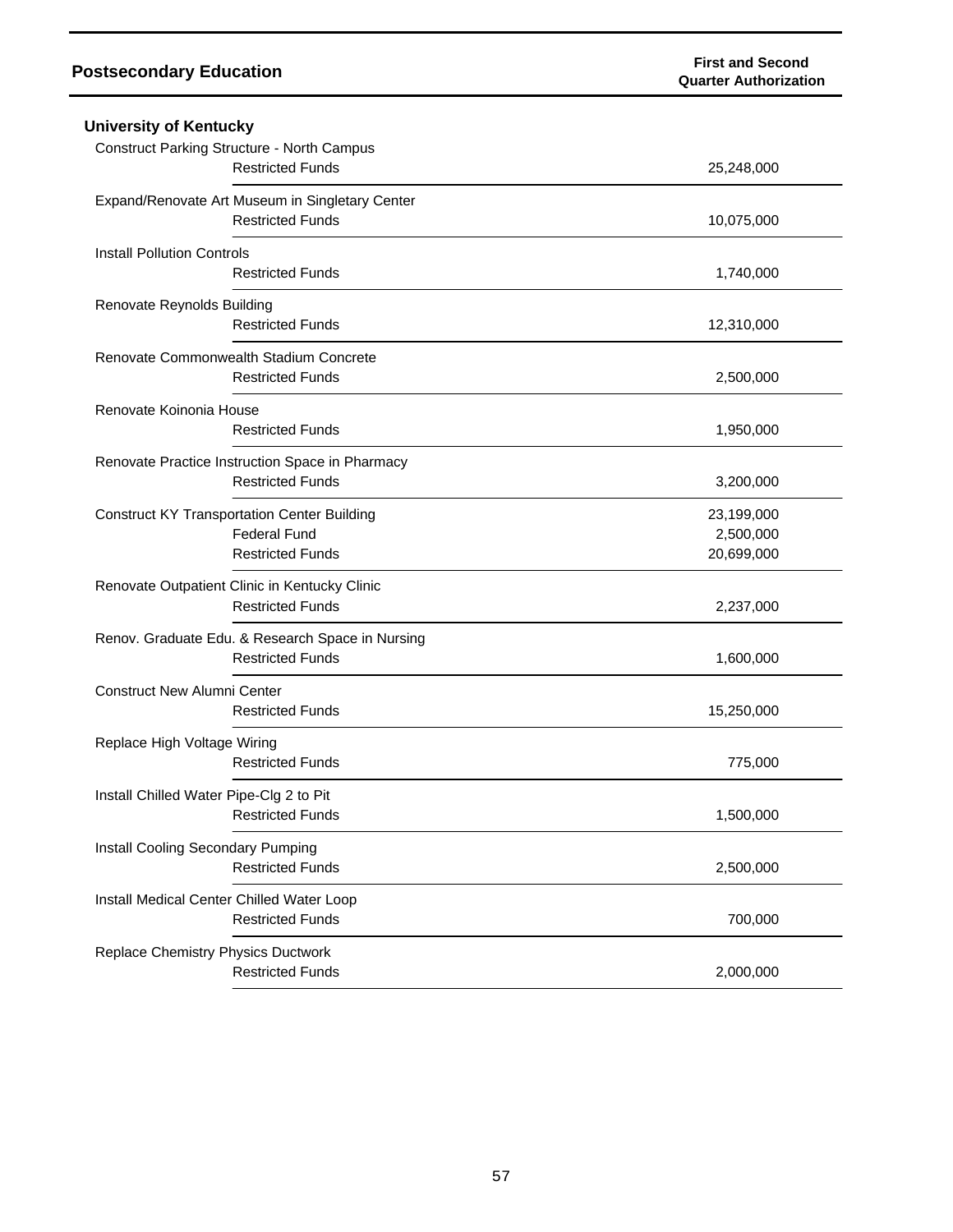| <b>University of Kentucky</b>                    |            |
|--------------------------------------------------|------------|
| Install Steam Line BBSRB - Old Main Gate Pit     |            |
| <b>Restricted Funds</b>                          | 4,130,000  |
| Renovate Vivarium in Central DLAR Facility       | 2,000,000  |
| <b>Federal Fund</b>                              | 1,000,000  |
| <b>Restricted Funds</b>                          | 1,000,000  |
| Improve Life Safety Project Pool                 |            |
| <b>Restricted Funds</b>                          | 5,290,000  |
| Replace Nutter Football Field                    |            |
| <b>Restricted Funds</b>                          | 2,000,000  |
| Improve Central Heating Plant                    |            |
| <b>Restricted Funds</b>                          | 4,000,000  |
| Replace HVAC Kastle Hall                         |            |
| <b>Restricted Funds</b>                          | 3,000,000  |
| Replace HVAC Slone Building                      |            |
| <b>Restricted Funds</b>                          | 2,320,000  |
| Lease Purchase Fire Suppression Upgrade          |            |
| <b>Restricted Funds</b>                          | 850,000    |
| Lease Purchase UPS System                        |            |
| <b>Restricted Funds</b>                          | 800,000    |
| Lease Purchase UPS Upgrade for Communications    |            |
| <b>Restricted Funds</b>                          | 800,000    |
| Replace Air Handling Units Central Computing Fac |            |
| <b>Restricted Funds</b>                          | 510,000    |
| Renovate Animal Facility in Tobacco & Health Bld |            |
| <b>Restricted Funds</b>                          | 1,500,000  |
| Renovate Safety & Security Building              |            |
| <b>Restricted Funds</b>                          | 1,645,000  |
| <b>Expand Plant Capacity Infrastructure</b>      |            |
| <b>Restricted Funds</b>                          | 23,000,000 |
| Renovate Substation #2                           |            |
| <b>Restricted Funds</b>                          | 2,780,000  |
| Replace Three Elevators MI King South            |            |
| <b>Restricted Funds</b>                          | 975,000    |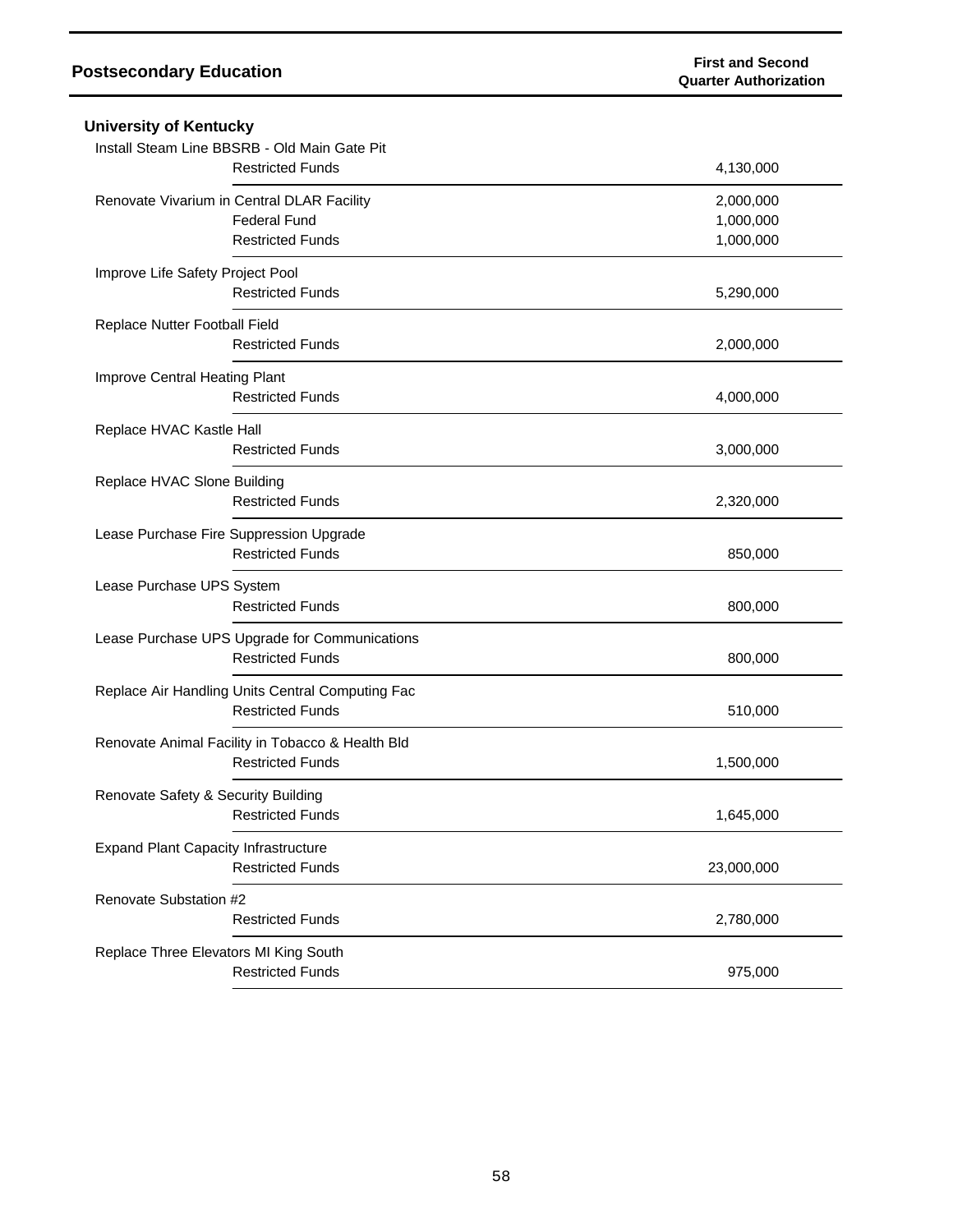| <b>Postsecondary Education</b>                                                     | <b>First and Second</b><br><b>Quarter Authorization</b> |
|------------------------------------------------------------------------------------|---------------------------------------------------------|
| <b>University of Kentucky</b>                                                      |                                                         |
| Upgrade Fume Hoods TH Morgan - Life Safety<br><b>Restricted Funds</b>              | 2,738,000                                               |
| <b>Expand Surgical Services - Hospital</b><br><b>Restricted Funds</b>              | 3,531,000                                               |
| Construct Physicians Svcs Facilities - Hospital<br><b>Restricted Funds</b>         | 2,000,000                                               |
| Construct Cancer Urgent Treatment Fac - Hospital<br><b>Restricted Funds</b>        | 10,562,000                                              |
| Upgrade Surgical Suite - Hospital<br><b>Restricted Funds</b>                       | 2,600,000                                               |
| <b>Construct Radiation Medicine Facility - Hospital</b><br><b>Restricted Funds</b> | 6,047,000                                               |
| <b>Expand Operating Room Suites - Hospital</b><br><b>Restricted Funds</b>          | 3,547,000                                               |
| Construct Radiation Med Facility II - Hospital<br><b>Restricted Funds</b>          | 2,548,000                                               |
| Upgrade Operating Room Suites II - Hospital<br><b>Restricted Funds</b>             | 12,162,000                                              |
| Construct Cancer Hospice Fac - Hospital<br><b>Restricted Funds</b>                 | 4,000,000                                               |
| Construct Cancer Education Fac - Hospital<br><b>Restricted Funds</b>               | 2,000,000                                               |
| Construct Remote Cancer Clinic - Hospital<br><b>Restricted Funds</b>               | 12,500,000                                              |
| Replace AHU I - Roach<br><b>Restricted Funds</b>                                   | 1,000,000                                               |
| Upgrade Information Systems Svcs - Hospital<br><b>Restricted Funds</b>             | 3,467,000                                               |
| Renovate Dietetics - Hospital<br><b>Restricted Funds</b>                           | 6,000,000                                               |
| Expand Data Systems III - Hospital<br><b>Restricted Funds</b>                      | 700,000                                                 |
|                                                                                    |                                                         |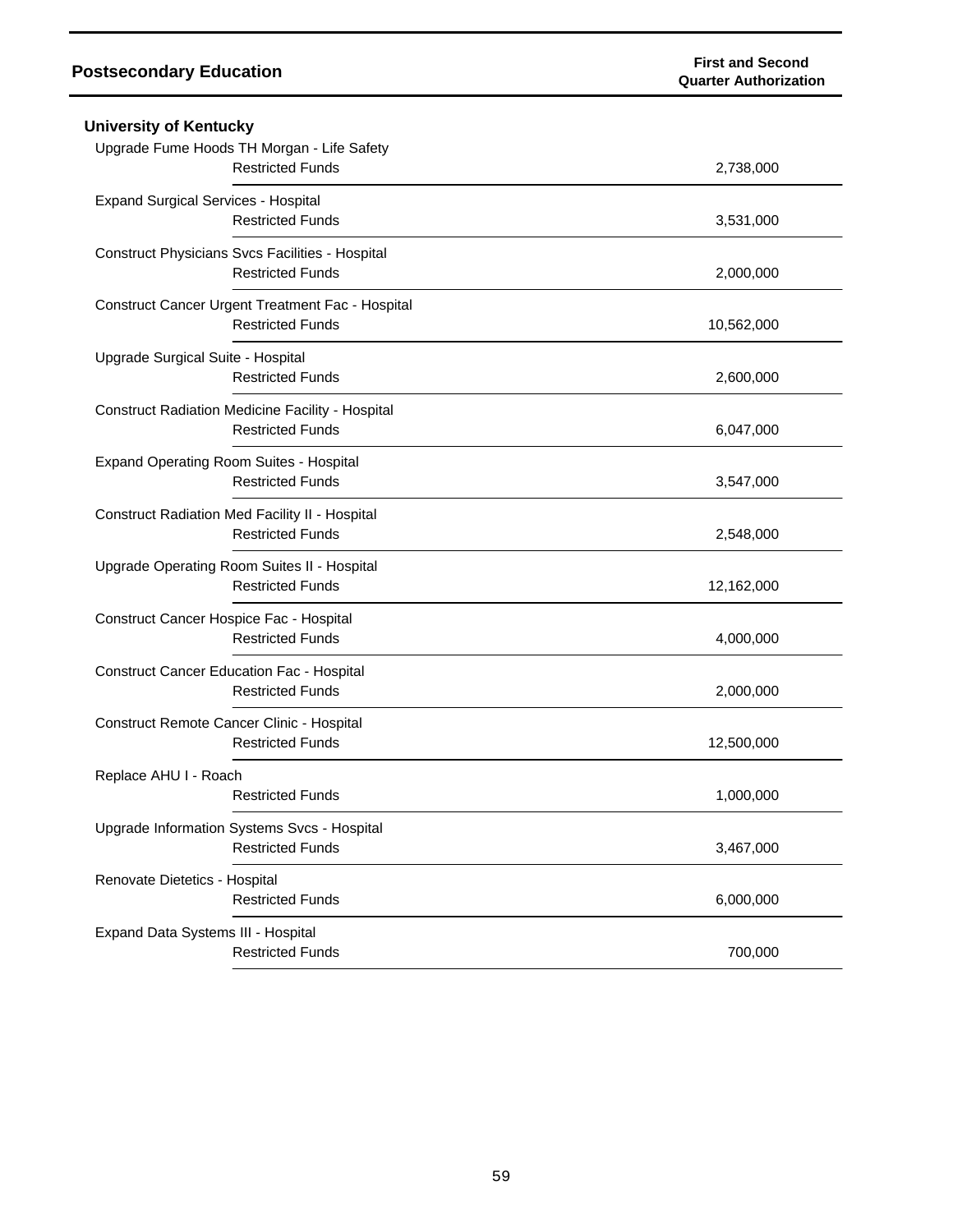| <b>University of Kentucky</b>                                           |            |
|-------------------------------------------------------------------------|------------|
| Renovate Medical Records Suite I - Hospital<br><b>Restricted Funds</b>  | 566,000    |
| <b>Energy Performance Contracting</b>                                   |            |
| Construct Cancer Infusion Suites - Hospital<br><b>Restricted Funds</b>  | 5,590,000  |
| Construct Primary Care Ctr II - Hospital<br><b>Restricted Funds</b>     | 13,017,000 |
| Modify Nursing Unit XI - Hospital<br><b>Restricted Funds</b>            | 1,160,000  |
| Modify Nursing Unit XII - Hospital<br><b>Restricted Funds</b>           | 3,936,000  |
| Upgrade Diagnostic Services XI-Hospital<br><b>Restricted Funds</b>      | 1,500,000  |
| Construct Outpatient Svs III - Hospital<br><b>Restricted Funds</b>      | 8,004,000  |
| Upgrade Diagnostic Services XII-Hospital<br><b>Restricted Funds</b>     | 1,000,000  |
| Implement Land Use Plan IV - Hospital<br><b>Restricted Funds</b>        | 2,500,000  |
| Upgrade Transport Systems V - Hospital<br><b>Restricted Funds</b>       | 800,000    |
| Upgrade Support Services II - Hospital<br><b>Restricted Funds</b>       | 1,000,000  |
| Upgrade Cancer Ctr Radiologic Fac - Hospital<br><b>Restricted Funds</b> | 6,000,000  |
| Upgrade Utility Systems VI - Hospital<br><b>Restricted Funds</b>        | 1,500,000  |
| Replace AHU II - Roach<br><b>Restricted Funds</b>                       | 1,000,000  |
| Construct Bldg Connectors III - Hospital<br><b>Restricted Funds</b>     | 3,047,000  |
| Construct Outpt Diag/Treat Fac II - Hospital<br><b>Restricted Funds</b> | 17,545,000 |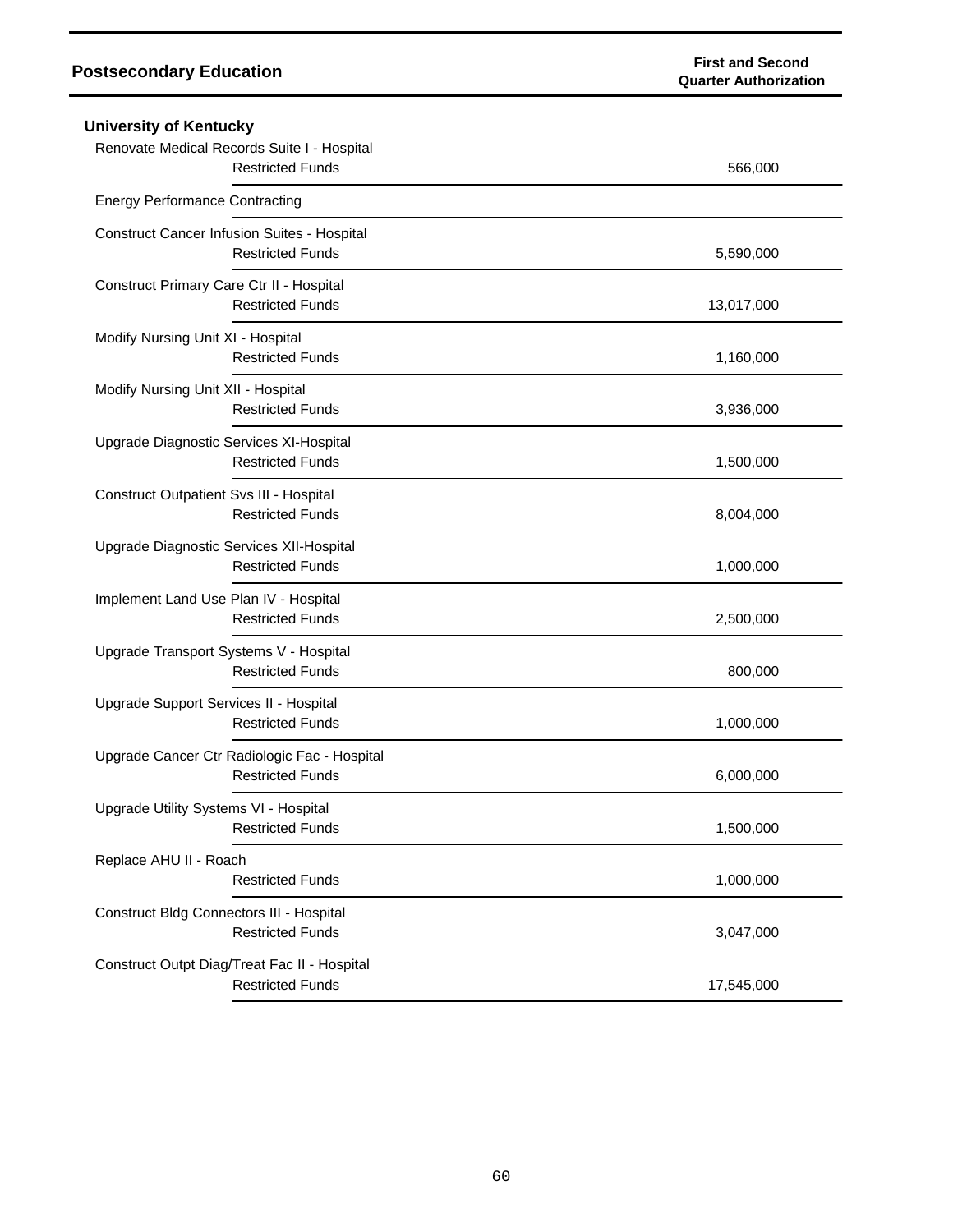| <b>University of Kentucky</b>                    |            |  |  |
|--------------------------------------------------|------------|--|--|
| Construct Outpt Care Fac II - Hospital           |            |  |  |
| <b>Restricted Funds</b>                          | 8,148,000  |  |  |
| Upgrade HVAC II - Hospital                       |            |  |  |
| <b>Restricted Funds</b>                          | 3,500,000  |  |  |
| Upgrade Communication Svs - Hospital             |            |  |  |
| <b>Restricted Funds</b>                          | 1,000,000  |  |  |
| Construct Business Facility II - Hospital        |            |  |  |
| <b>Restricted Funds</b>                          | 10,840,000 |  |  |
| Create Universal Nursing Unit - Hospital         |            |  |  |
| <b>Restricted Funds</b>                          | 964,000    |  |  |
| Construct Patient Bed Tower - Hospital           |            |  |  |
| <b>Restricted Funds</b>                          | 25,000,000 |  |  |
| Upgrade Diagnostic Radiology - Hospital          |            |  |  |
| <b>Restricted Funds</b>                          | 3,000,000  |  |  |
| Upgrade Nutrition Services II - Hospital         |            |  |  |
| <b>Restricted Funds</b>                          | 1,000,000  |  |  |
| Expand Parking Structure #4 - Hospital           |            |  |  |
| <b>Restricted Funds</b>                          | 3,620,000  |  |  |
| Upgrade Building/Site IV - Hospital              |            |  |  |
| <b>Restricted Funds</b>                          | 800,000    |  |  |
| Upgrade Outpatient Surgical Suite - Hospital     |            |  |  |
| <b>Restricted Funds</b>                          | 2,500,000  |  |  |
| Upgrade Emergency Services II - Hospital         |            |  |  |
| <b>Restricted Funds</b>                          | 12,000,000 |  |  |
| Construct Imaging Facility - Hospital            |            |  |  |
| <b>Restricted Funds</b>                          | 10,035,000 |  |  |
| Replace AHU I - Hospital                         |            |  |  |
| <b>Restricted Funds</b>                          | 15,553,000 |  |  |
| Construct Patient Care Fac II - Hospital         |            |  |  |
| <b>Restricted Funds</b>                          | 11,477,000 |  |  |
| Construct Bio-Medical Research Building - Design |            |  |  |
| <b>Restricted Funds</b>                          | 6,000,000  |  |  |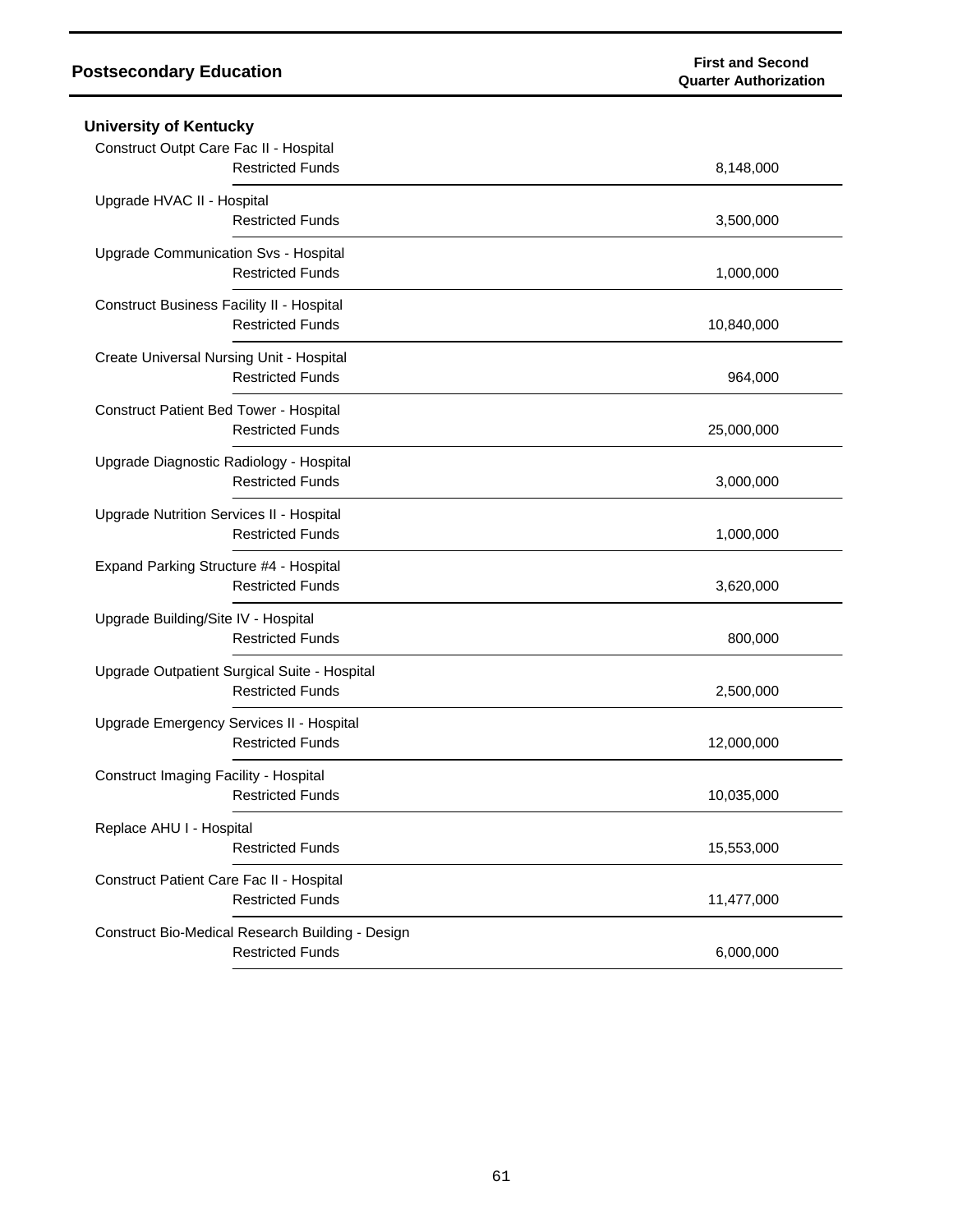| <b>University of Kentucky</b>                                            |            |
|--------------------------------------------------------------------------|------------|
| Memorial Coliseum Expansion<br><b>Restricted Funds</b>                   | 27,500,000 |
| Renovate Student Center Food Court<br><b>Restricted Funds</b>            | 1,643,000  |
| Renovate Central Facility Cafeteria<br><b>Restricted Funds</b>           | 1,585,000  |
| Renovate/Expand Boone Faculty Center<br><b>Restricted Funds</b>          | 2,500,000  |
| <b>Renovate Gillis Building</b><br><b>Restricted Funds</b>               | 950,000    |
| Renovate IRIS Project Facility<br><b>Restricted Funds</b>                | 1,035,000  |
| Renovate Football Practice Field<br><b>Restricted Funds</b>              | 2,250,000  |
| <b>Construct Baseball Clubhouse</b><br><b>Restricted Funds</b>           | 2,500,000  |
| Renovate Blazer Hall Cafeteria<br><b>Restricted Funds</b>                | 1,170,000  |
| Renovate First Floor Phase I-Hospital<br><b>Restricted Funds</b>         | 8,000,000  |
| Major Item of Equipment Pool<br><b>Restricted Funds</b>                  | 75,000,000 |
| Purchase Upgraded Integrated Library System<br><b>Restricted Funds</b>   | 700,000    |
| Purchase Patient Classification Equip.<br><b>Restricted Funds</b>        | 260,000    |
| Purchase Server/Workstation for Software<br><b>Restricted Funds</b>      | 400,000    |
| Purchase Network Infrastructure Restructuring<br><b>Restricted Funds</b> | 160,000    |
| Purchase GIS Remote Sensing Teaching Lab<br><b>Restricted Funds</b>      | 160,000    |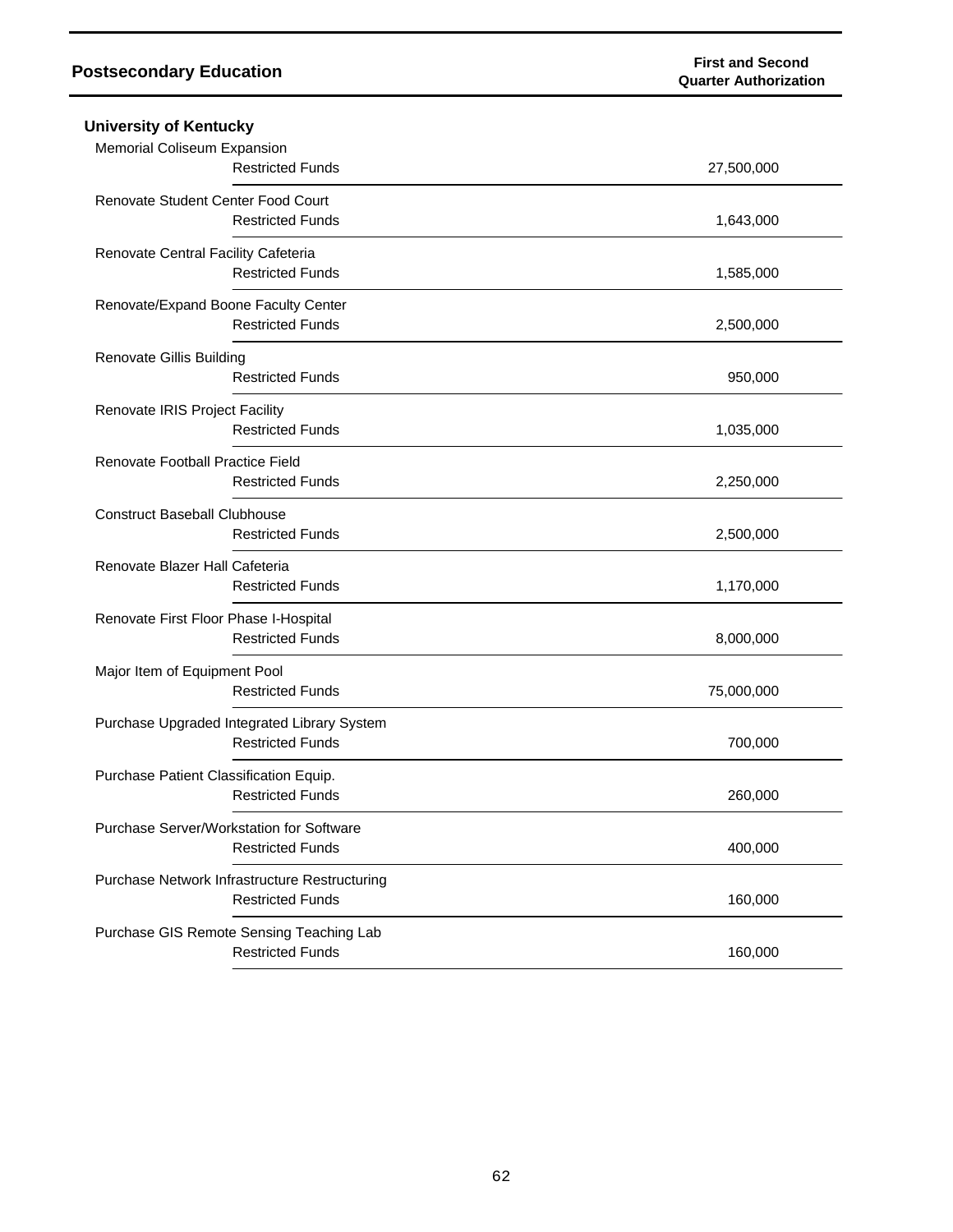| <b>University of Kentucky</b>              |                                                                            |            |
|--------------------------------------------|----------------------------------------------------------------------------|------------|
| Purchase Redundant Disk Server System      | <b>Restricted Funds</b>                                                    | 170,000    |
| Upgrade Network for Software               | <b>Restricted Funds</b>                                                    | 250,000    |
| Purchase Instructional Video Studio        | <b>Restricted Funds</b>                                                    | 250,000    |
| Purchase Compressed Video-Hazard           | <b>Restricted Funds</b>                                                    | 141,000    |
| Purchase Telemedicine Rural Health         | <b>Restricted Funds</b>                                                    | 416,000    |
| Lease Purchase Video Switch Expansion      | <b>Restricted Funds</b>                                                    | 250,000    |
| Lease Purchase Large Scale Computing       | <b>Restricted Funds</b>                                                    | 3,500,000  |
| Lease Purchase Unix Cluster                | <b>Restricted Funds</b>                                                    | 600,000    |
|                                            | Lease Purchase Campus Infrastructure Upgrade<br><b>Restricted Funds</b>    | 3,500,000  |
| Lease Purchase Data Warehouse              | <b>Restricted Funds</b>                                                    | 600,000    |
| Lease Purchase Tape Library                | <b>Restricted Funds</b>                                                    | 500,000    |
|                                            | Lease Purchase Telephone Switch Convergence<br><b>Restricted Funds</b>     | 12,000,000 |
|                                            | Lease Purchase High Performance Research Comp.<br><b>Restricted Funds</b>  | 6,500,000  |
| Lease Purchase Enterprise Storage System   | <b>Restricted Funds</b>                                                    | 1,200,000  |
|                                            | <b>Purchase Police Communications Equipment</b><br><b>Restricted Funds</b> | 571,000    |
| Purchase Digital Media Distribution System | <b>Restricted Funds</b>                                                    | 186,000    |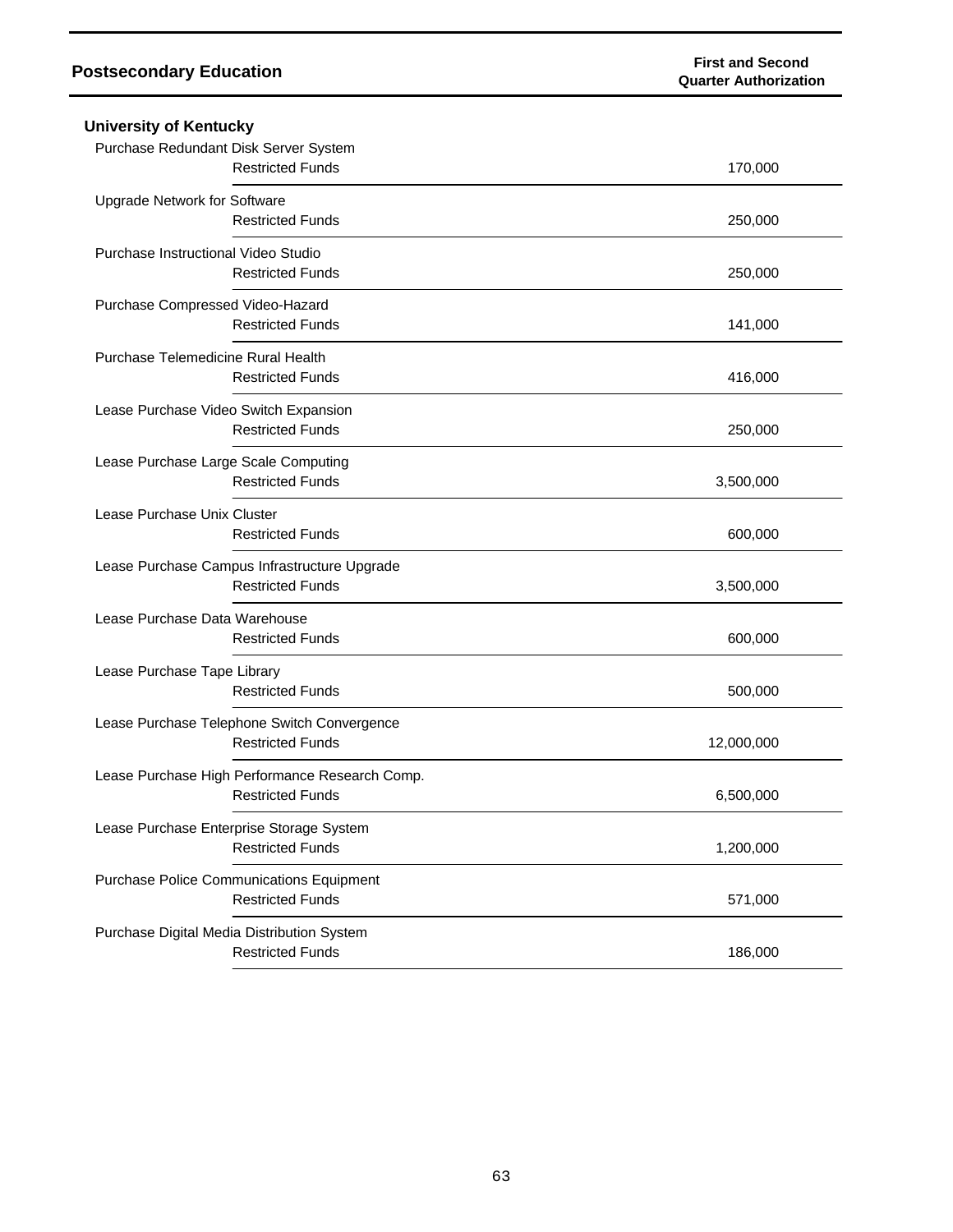| <b>University of Kentucky</b>                                              |            |
|----------------------------------------------------------------------------|------------|
| Lease Purchase UK/UL/Frankfort Research Network<br><b>Restricted Funds</b> | 6,000,000  |
| Lease Purchase ERP System                                                  |            |
| Reauthorization with Additional Funding                                    |            |
| <b>Restricted Funds</b>                                                    | 10,000,000 |
| Purchase Integrated Imaging System                                         |            |
| <b>Restricted Funds</b>                                                    | 130,000    |
| Purchase Digital Education Equipment                                       |            |
| <b>Restricted Funds</b>                                                    | 1,900,000  |
| Purchase Shared Desktop Environment                                        |            |
| <b>Restricted Funds</b>                                                    | 250,000    |
| Lease Purchase Network Security Hardware                                   |            |
| <b>Restricted Funds</b>                                                    | 1,500,000  |
| Upgrade Comm Infrastructure in Young Library                               |            |
| <b>Restricted Funds</b>                                                    | 2,601,000  |
| Purchase Telecommunications Equipment II                                   |            |
| <b>Restricted Funds</b>                                                    | 200,000    |
| Purchase Knowledge-based Transcription                                     |            |
| <b>Restricted Funds</b>                                                    | 450,000    |
| Purchase IS Security Equipment II                                          |            |
| <b>Restricted Funds</b>                                                    | 150,000    |
| Purchase Data Storage Equip & Software II                                  |            |
| <b>Restricted Funds</b>                                                    | 250,000    |
| <b>Purchase Data Center Printers II</b>                                    |            |
| <b>Restricted Funds</b>                                                    | 300,000    |
| Purchase Data Storage Equip & Software III                                 |            |
| <b>Restricted Funds</b>                                                    | 150,000    |
| Purchase Mainframe Computer                                                |            |
| <b>Restricted Funds</b>                                                    | 400,000    |
| Purchase Consumer Web Interaction System                                   |            |
| <b>Restricted Funds</b>                                                    | 400,000    |
| Purchase Knowledge-based Charting System                                   |            |
| <b>Restricted Funds</b>                                                    | 400,000    |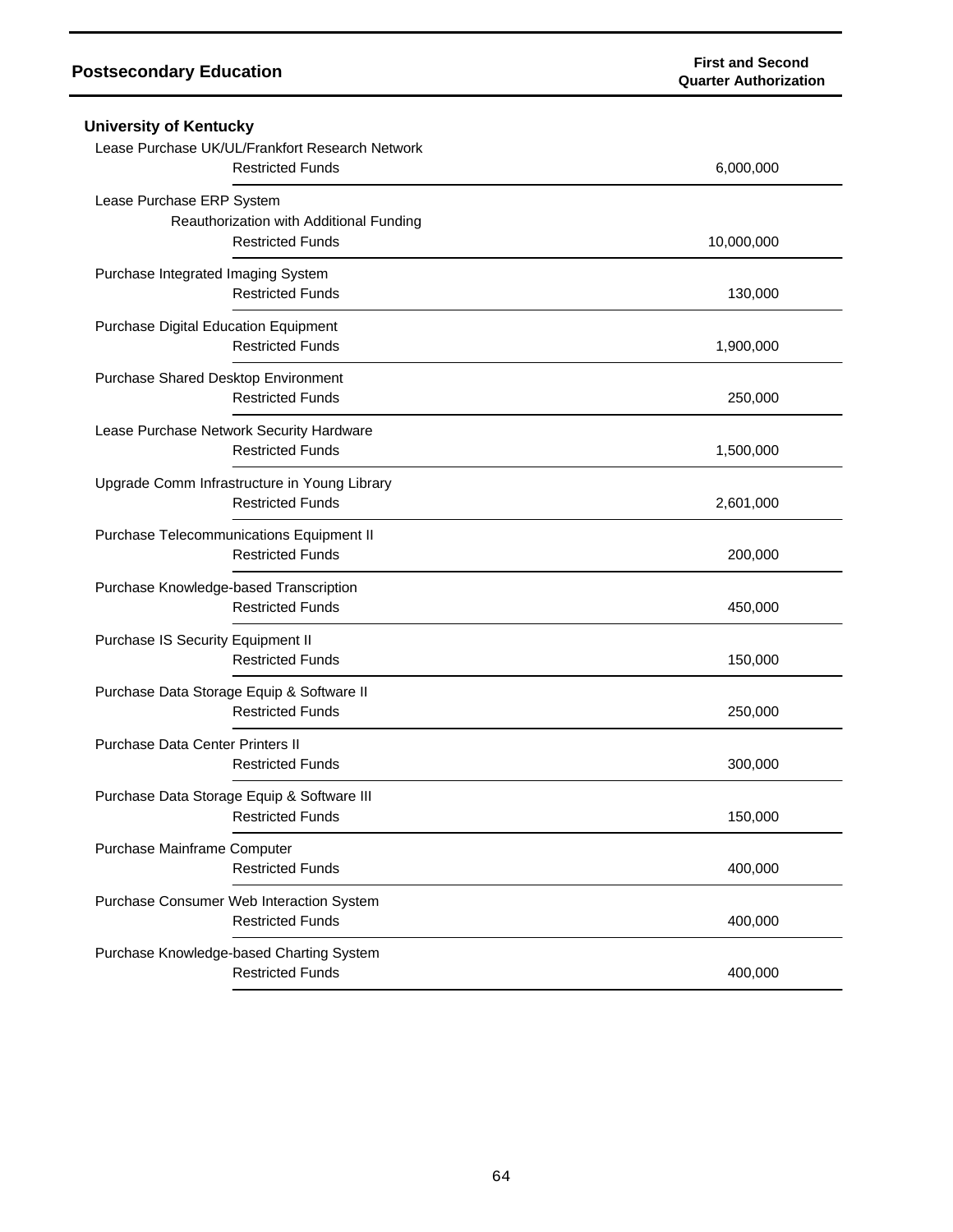| <b>University of Kentucky</b>                  |            |  |
|------------------------------------------------|------------|--|
| <b>Purchase Clinical System Enterprise</b>     |            |  |
| <b>Restricted Funds</b>                        | 5,800,000  |  |
| Purchase IS Security Equipment I               |            |  |
| <b>Restricted Funds</b>                        | 150,000    |  |
| Purchase Managed Care Enterprise               |            |  |
| <b>Restricted Funds</b>                        | 1,160,000  |  |
| Purchase Upgrade - HIS Computing Facil.        |            |  |
| <b>Restricted Funds</b>                        | 2,900,000  |  |
| Purchase Upgrade for Servers                   |            |  |
| <b>Restricted Funds</b>                        | 800,000    |  |
| Purchase Computing Infrastructure Update       |            |  |
| <b>Restricted Funds</b>                        | 2,500,000  |  |
| Purchase Data Storage Facility Upgrade         |            |  |
| <b>Restricted Funds</b>                        | 750,000    |  |
| <b>Purchase Telecommunications Equipment I</b> |            |  |
| <b>Restricted Funds</b>                        | 250,000    |  |
| <b>Purchase Data Center Printers I</b>         |            |  |
| <b>Restricted Funds</b>                        | 350,000    |  |
| Purchase PACS Data Storage Equip & Software    |            |  |
| <b>Restricted Funds</b>                        | 500,000    |  |
| Purchase Patient System Enterprise             |            |  |
| <b>Restricted Funds</b>                        | 4,640,000  |  |
| Purchase Data Storage Equip & Software I       |            |  |
| <b>Restricted Funds</b>                        | 500,000    |  |
| Purchase Dig. Medical Record Expansion         |            |  |
| <b>Restricted Funds</b>                        | 4,640,000  |  |
| Purchase Telecommunications Equipment III      |            |  |
| <b>Restricted Funds</b>                        | 150,000    |  |
| Improve Plant - Capital Renewal Pool           |            |  |
| <b>Restricted Funds</b>                        | 15,000,000 |  |
| <b>Purchase Dentistry Patient Mgt Software</b> |            |  |
| <b>Restricted Funds</b>                        | 1,650,000  |  |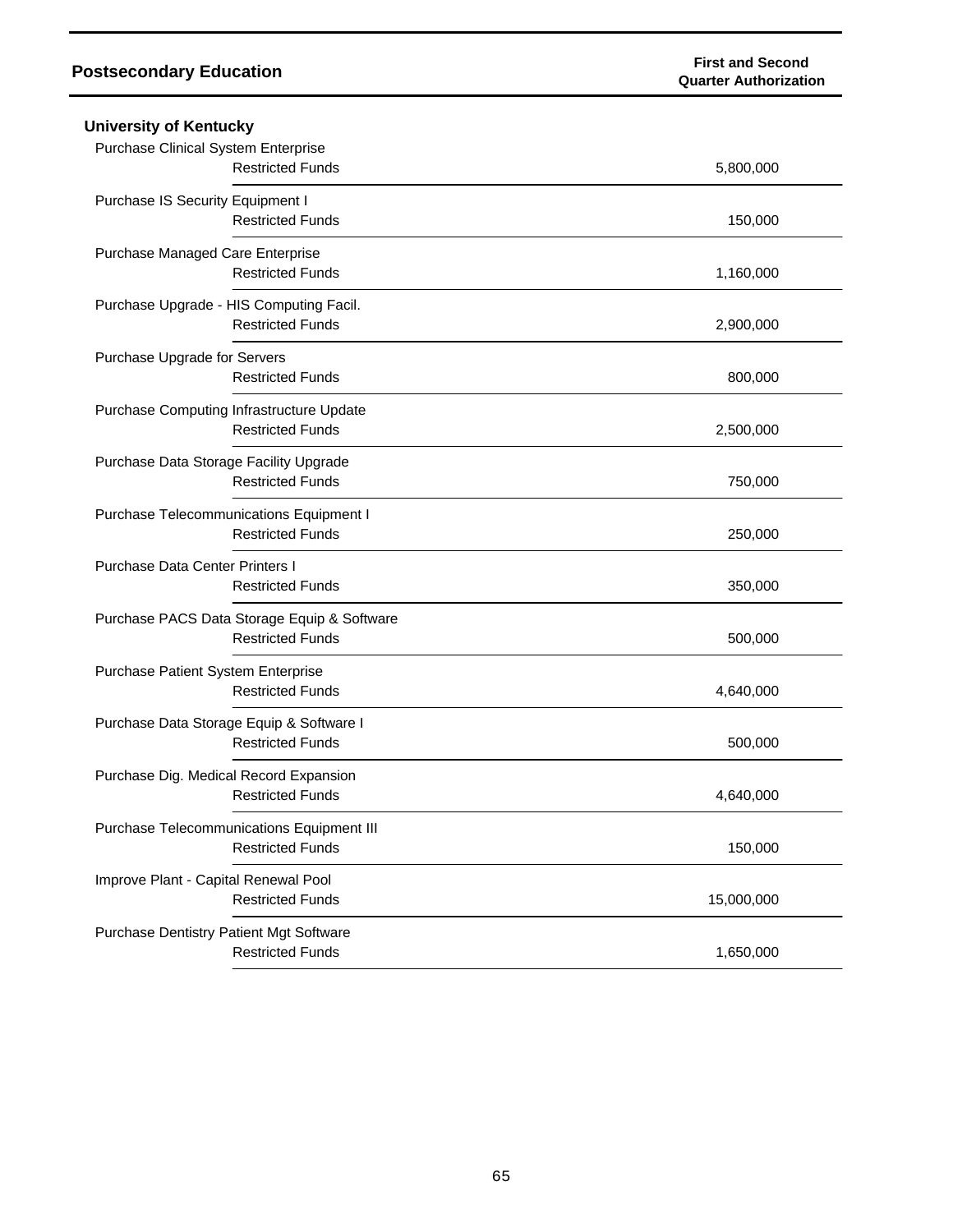| <b>University of Kentucky</b><br>College of Medicine Off-Campus Clinic - Lease                                 |                                              |
|----------------------------------------------------------------------------------------------------------------|----------------------------------------------|
| College of Pharmacy - Contracted Program - Lease                                                               |                                              |
| Medical Center - Grant Projects - Lease                                                                        |                                              |
| Med Center Off-Campus Patient Facility - Lease                                                                 |                                              |
| Med Center Contract Sponsored Programs - Lease                                                                 |                                              |
| Clinic Blazer Parkway - Lease                                                                                  |                                              |
| Kentucky Utilities Building - Lease                                                                            |                                              |
| University of Kentucky Summary<br><b>Restricted Funds</b><br><b>Federal Fund</b>                               | 1,263,355,000<br>1,197,820,000<br>65,535,000 |
| <b>University of Louisville</b><br>Expand - Ambulatory Care Bldg. Academic Addition<br><b>Restricted Funds</b> | 39,872,000                                   |
| Purchase - Support Service Land (NE Quad)<br><b>Restricted Funds</b>                                           | 4,632,000                                    |
| Renovate - Natural Science Building<br><b>Restricted Funds</b>                                                 | 11,890,000                                   |
| Renovate - Student Serv. Bldg - Houchens, Ph II<br><b>Restricted Funds</b>                                     | 6,302,000                                    |
| Construct - Boathouse for Women's Rowing Program<br>Reauthorization                                            |                                              |
| Renovate - Dental Clinics - First Floor<br><b>Restricted Funds</b>                                             | 8,614,000                                    |
| Renovate - Medical School Tower-55A, Phase I<br><b>Restricted Funds</b>                                        | 3,841,000                                    |
| Renovate - Shelby Campus Infrastructure<br><b>Restricted Funds</b>                                             | 8,740,000                                    |
| Renovate - Chemistry Fume Hood Redesign, Ph II<br><b>Restricted Funds</b>                                      | 4,198,000                                    |
| Purchase - Artificial Turf - Practice Field Faci<br><b>Restricted Funds</b>                                    | 750,000                                      |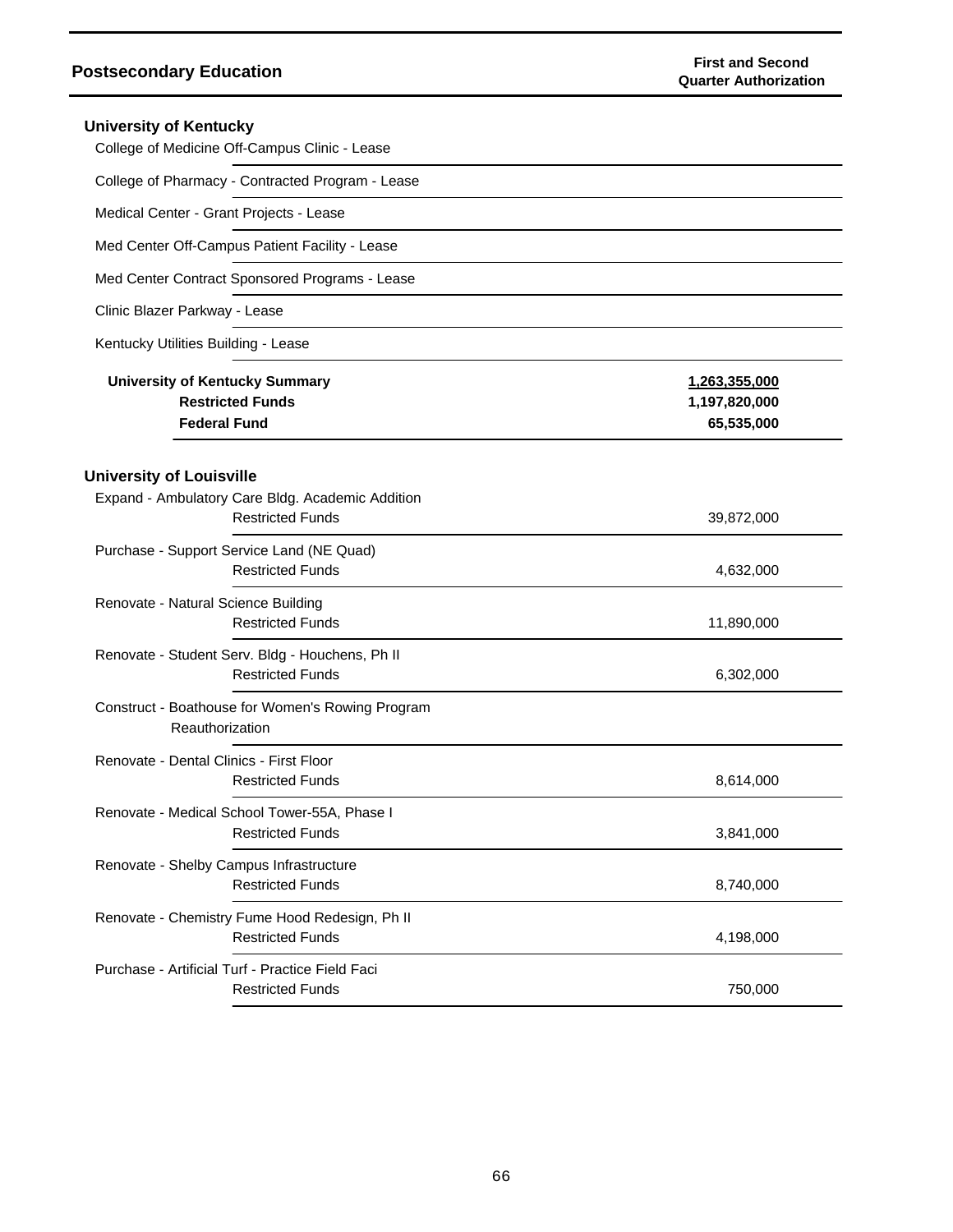| University of Louisville                               |                                                                             |            |
|--------------------------------------------------------|-----------------------------------------------------------------------------|------------|
|                                                        | Renovate - Medical Dental Res Building, Phase IV<br><b>Restricted Funds</b> | 17,986,000 |
| Reauthorization                                        | Expand - Oppenheimer Hall for Social Work                                   |            |
|                                                        | Renovate/Purchase-Home of the Innocents Property<br><b>Restricted Funds</b> | 7,301,000  |
| <b>Guaranteed Energy Savings Project</b>               |                                                                             |            |
|                                                        | Purchase - Third Street & Central Ave. Property<br><b>Restricted Funds</b>  | 3,100,000  |
| Construct - U of L Baseball Stadium<br>Reauthorization |                                                                             |            |
|                                                        | Construct-Basketball Practice Fac.& Office Renov<br><b>Restricted Funds</b> | 8,500,000  |
|                                                        | Purchase - Real Estate Near HSC & Ren. Offices<br><b>Restricted Funds</b>   | 20,500,000 |
|                                                        | Renovate - Housing - Capital Renewal Pool<br><b>Restricted Funds</b>        | 2,476,000  |
|                                                        | Renovate - Housing - Code Improvements Pool<br><b>Restricted Funds</b>      | 709,000    |
|                                                        | Construct - Multipurp Field House and Prac. Fac.<br><b>Restricted Funds</b> | 12,404,000 |
| Major Item of Equipment Pool                           | <b>Restricted Funds</b>                                                     | 12,154,000 |
|                                                        | Purchase - Endeavor EnCompass Enhance Existing V<br><b>Restricted Funds</b> | 250,000    |
|                                                        | Purchase - PCs, Printers, Laptops, and Three (3)<br><b>Restricted Funds</b> | 149,000    |
|                                                        | Purchase - Electronic Research Information Sys<br><b>Restricted Funds</b>   | 1,080,000  |
| Purchase - CPU System                                  | <b>Restricted Funds</b>                                                     | 460,000    |
| Purchase - Networking System                           | <b>Restricted Funds</b>                                                     | 1,500,000  |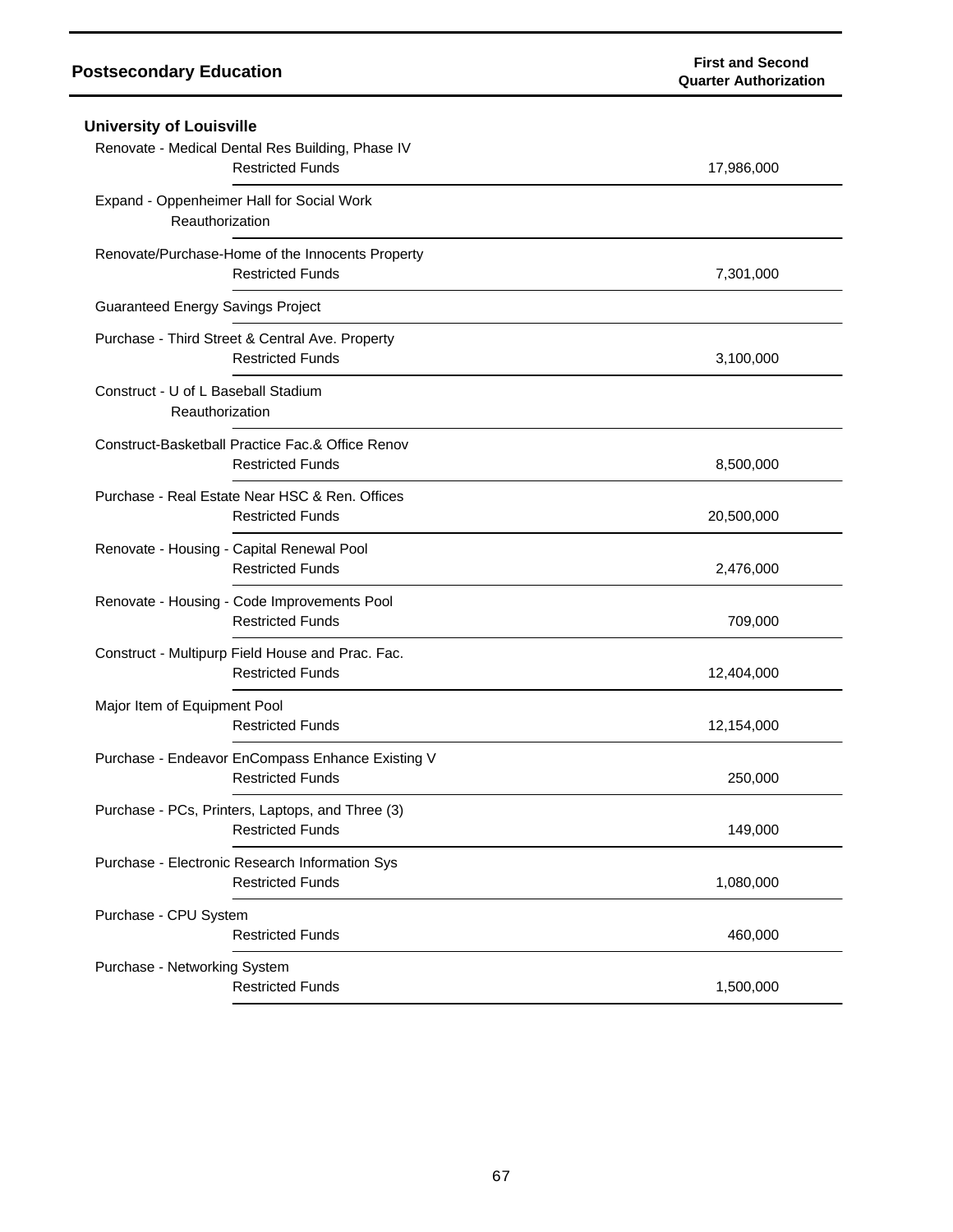| <b>University of Louisville</b>                                              |             |
|------------------------------------------------------------------------------|-------------|
| Purchase - Enterprise Application System                                     |             |
| <b>Restricted Funds</b>                                                      | 1,000,000   |
| Purchase - Computer Processing System                                        |             |
| <b>Restricted Funds</b>                                                      | 1,800,000   |
| Lease - Digital Output System                                                |             |
| <b>Restricted Funds</b>                                                      | 500,000     |
| Lease - Visualization System                                                 |             |
| <b>Restricted Funds</b>                                                      | 500,000     |
| Purchase - Storage System                                                    |             |
| <b>Restricted Funds</b>                                                      | 600,000     |
| Purchase - Digital Communications System                                     |             |
| <b>Restricted Funds</b>                                                      | 1,000,000   |
| Lease-Jefferson County                                                       |             |
| <b>University of Louisville Summary</b>                                      | 182,808,000 |
| <b>Restricted Funds</b>                                                      | 182,808,000 |
| <b>Western Kentucky University</b>                                           |             |
| Renovate Central Heat Plant - Phase I<br>Reauthorization                     |             |
| Purchase Property for Campus Expansion                                       |             |
| <b>Restricted Funds</b>                                                      | 3,000,000   |
| Central Ky Regional Postsec Ed Ctr. Ph II, Design                            |             |
| <b>Restricted Funds</b>                                                      | 1,625,000   |
| Renovate Electrical Distribution-Phase V                                     |             |
| <b>Restricted Funds</b>                                                      | 3,747,000   |
| Construct Academic-Athletic Performance Center                               |             |
| <b>Restricted Funds</b>                                                      | 9,000,000   |
| Renovate South Campus                                                        |             |
| <b>Restricted Funds</b>                                                      | 11,500,000  |
| Repair Mold/Moisture Damage                                                  |             |
| <b>Restricted Funds</b>                                                      | 1,612,000   |
| <b>Construct Student Health Services Building</b><br><b>Restricted Funds</b> |             |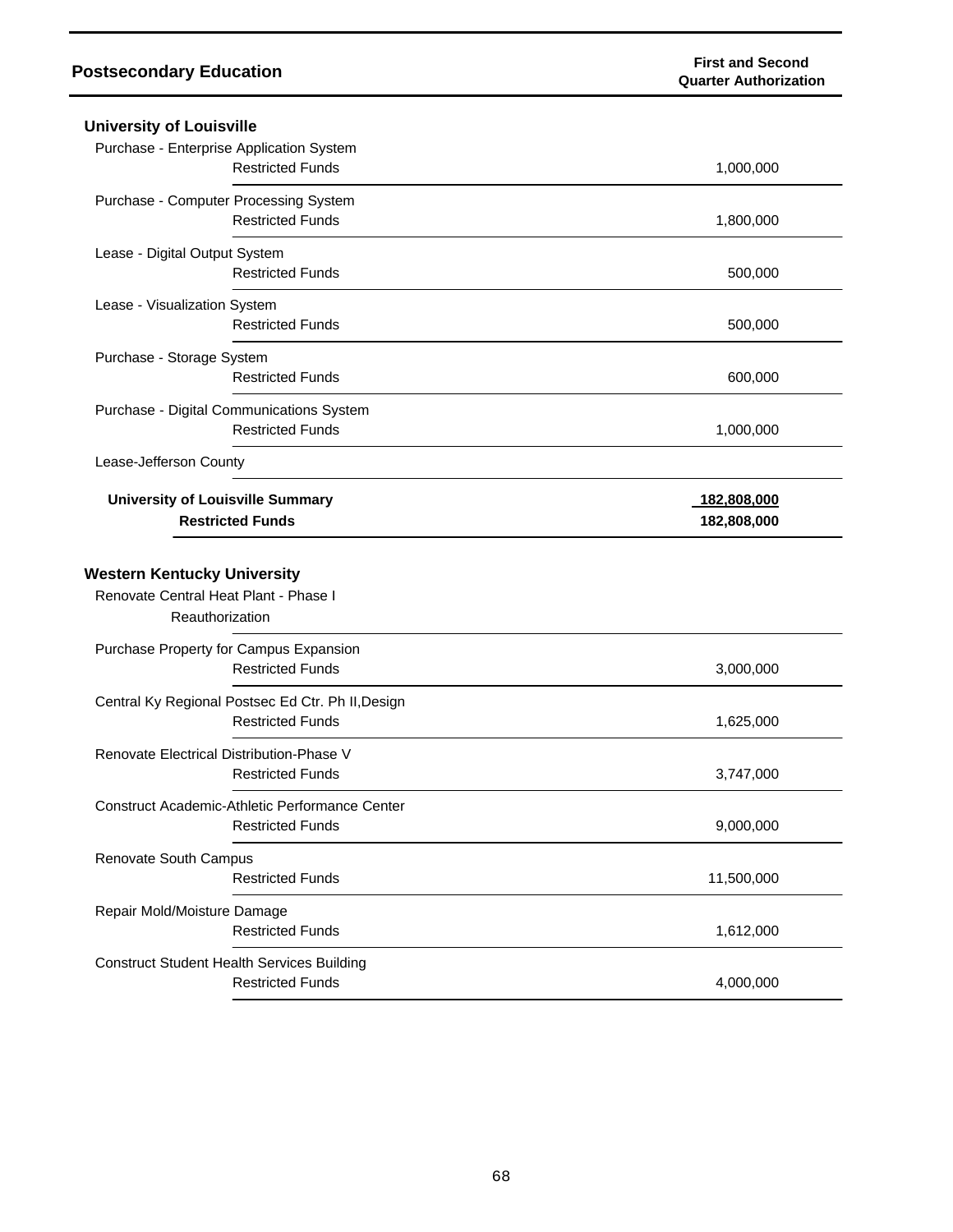| Western Kentucky University                                |            |
|------------------------------------------------------------|------------|
| Renovate Grise Hall - Design                               |            |
| <b>Restricted Funds</b>                                    | 1,398,000  |
| Renovate Garrett Conference Center - Design                |            |
| Reauthorization                                            |            |
| Energy Savings Performance Project                         |            |
| Renovate Downing University Center-Phase III               |            |
| <b>Restricted Funds</b>                                    | 7,000,000  |
| Life Safety, Ctr for Research and Development              |            |
| <b>Restricted Funds</b>                                    | 500,000    |
| Renovate Academic Athletic #2, Design                      |            |
| <b>Restricted Funds</b>                                    | 2,000,000  |
| Van Meter Overlook Project                                 |            |
| <b>Restricted Funds</b>                                    | 800,000    |
| Renovate and Expand Preston Center                         |            |
| <b>Restricted Funds</b>                                    | 5,000,000  |
| Design/Construct Student Publications Facility             |            |
| <b>Restricted Funds</b>                                    | 1,000,000  |
| Renovate Van Meter Hall                                    |            |
| <b>Restricted Funds</b>                                    | 15,000,000 |
| Purchase Buses/Construct Bus Transportation Ctr            |            |
| <b>Restricted Funds</b>                                    | 4,000,000  |
| Acquire Video Server                                       |            |
| <b>Restricted Funds</b>                                    | 800,000    |
| Expand Campus Network - Phase II                           |            |
| <b>Restricted Funds</b>                                    | 785,000    |
| <b>Construct Radio &amp; Television Transmission Tower</b> |            |
| <b>Restricted Funds</b>                                    | 615,000    |
| Purchase Digital Television Transmission System            |            |
| Reauthorization                                            |            |
| Secure Network Log-On System                               |            |
| <b>Restricted Funds</b>                                    | 800,000    |
| Replace Server                                             |            |
| Reauthorization                                            |            |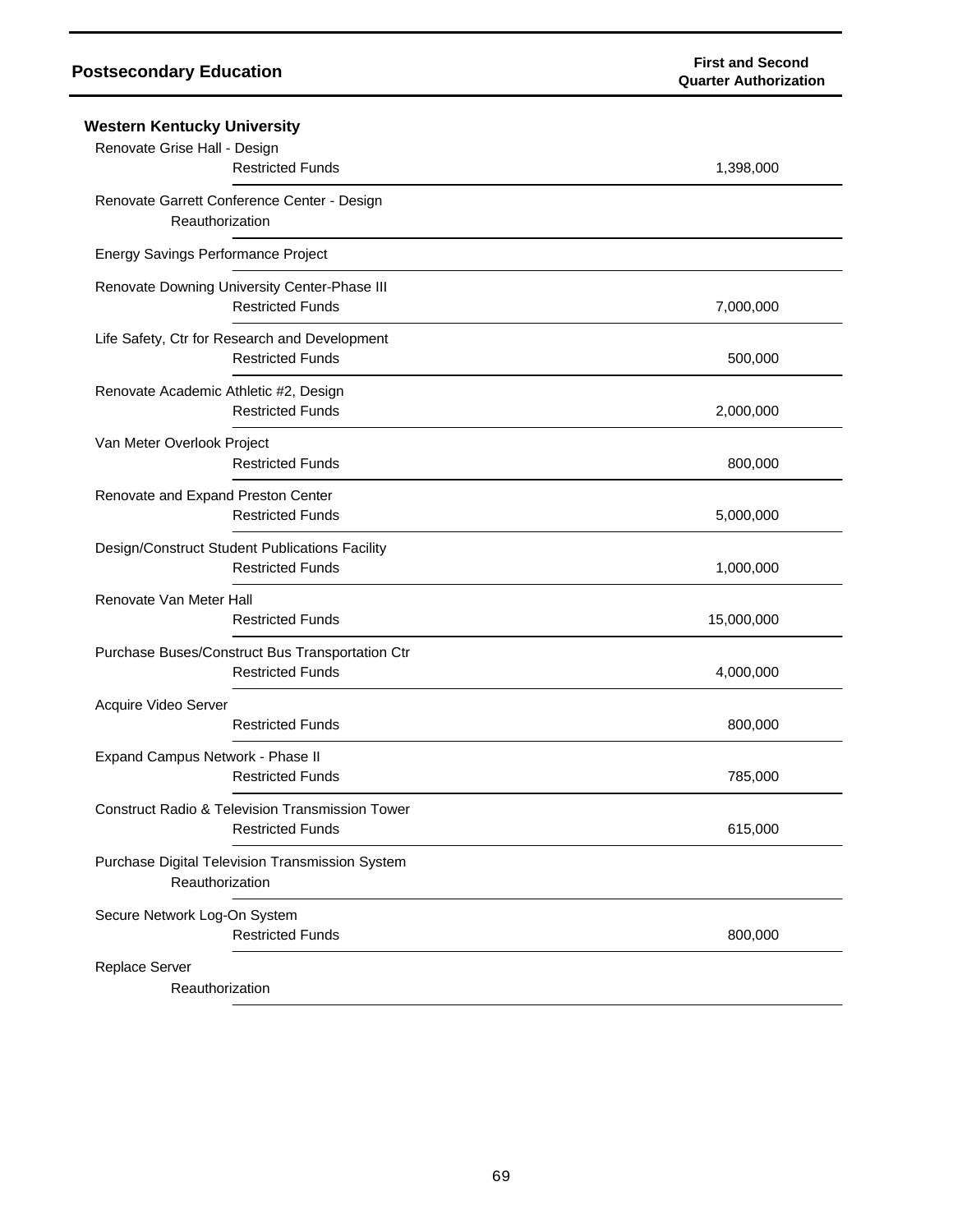| <b>Postsecondary Education</b>                                              | <b>First and Second</b><br><b>Quarter Authorization</b> |
|-----------------------------------------------------------------------------|---------------------------------------------------------|
| <b>Western Kentucky University</b>                                          |                                                         |
| Implement Wireless Communication System<br><b>Restricted Funds</b>          | 2,000,000                                               |
| Prepare IT Infrastructure<br><b>Restricted Funds</b>                        | 3,000,000                                               |
| <b>Western Kentucky University Summary</b><br><b>Restricted Funds</b>       | 79,182,000<br>79,182,000                                |
| <b>Kentucky Community and Technical College System</b>                      |                                                         |
| Install Sprinkler Systems, W. Ky. C&TC<br><b>Restricted Funds</b>           | 600,000                                                 |
| Const. Area 9 Training Bldg, State Fire & Rescue<br><b>Restricted Funds</b> | 537,000                                                 |
| Renov. HVAC Syst, SE Campus, Owensboro C&TC<br><b>Restricted Funds</b>      | 625,000                                                 |
| <b>KCTCS Property Acquisition Pool</b><br><b>Restricted Funds</b>           | 1,100,000                                               |
| Repairs to Allied Health Bldg, West KY C&TC<br><b>Restricted Funds</b>      | 750,000                                                 |
| Renov. HVAC System - Strunk Bldg, Somerset CC<br><b>Restricted Funds</b>    | 894,000                                                 |
| <b>Guaranteed Energy Savings Project</b>                                    |                                                         |
| Renov. HVAC System - Meece Bldg, Somerset CC<br><b>Restricted Funds</b>     | 859,000                                                 |
| Warren County Technology Center<br><b>General Fund</b>                      | 5,500,000                                               |
| Purchase Diagonostic Medical Sonography Unit<br><b>Restricted Funds</b>     | 110,000                                                 |
| Purchase Multi-Engine Aircraft, Somerset CC<br><b>Restricted Funds</b>      | 575,000                                                 |
| KCTCS Information Tech Infrastructure Upgrade<br><b>Restricted Funds</b>    | 12,000,000                                              |
| Henderson CC Lease for Applied Technology Prgm                              |                                                         |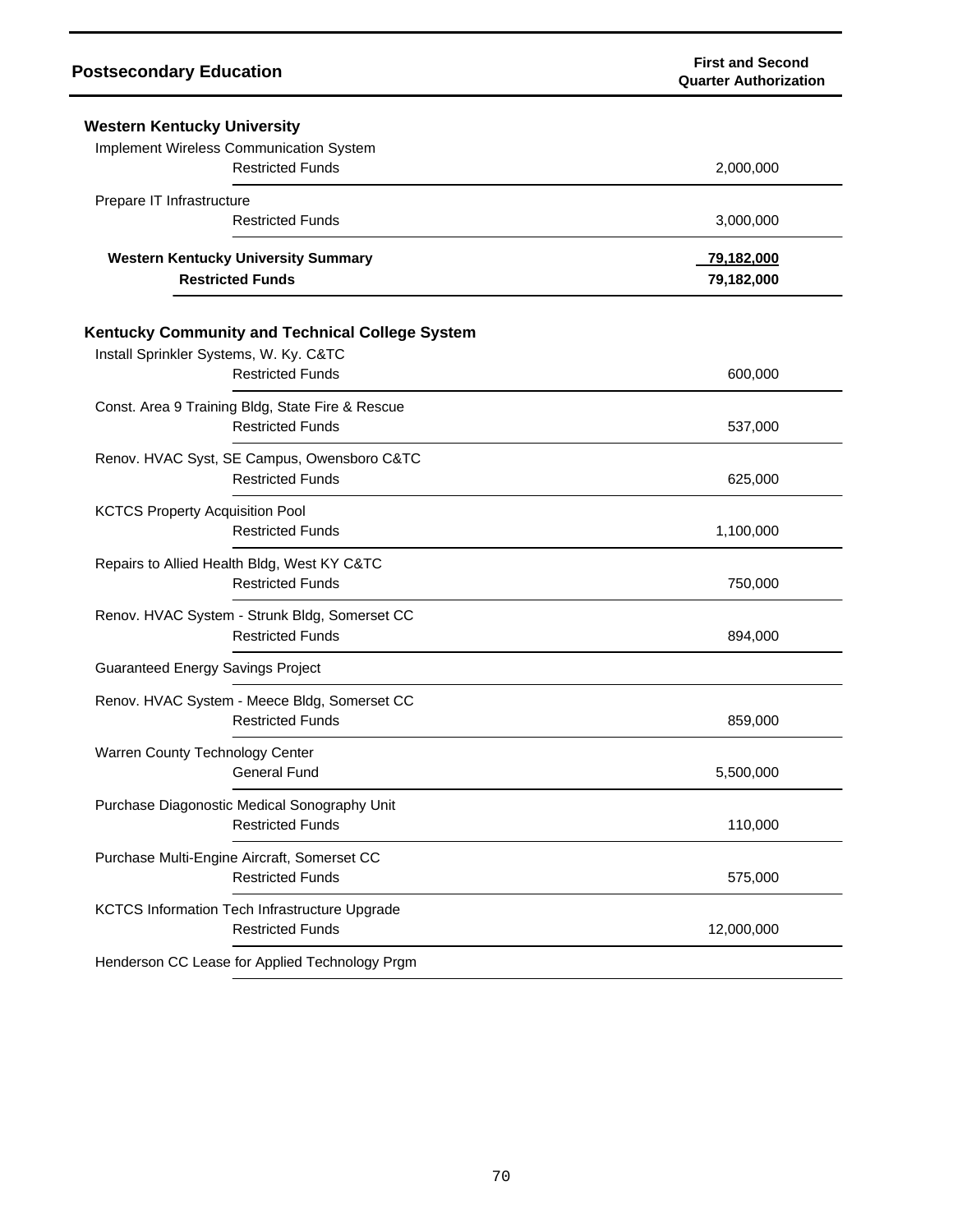## **Kentucky Community and Technical College System**

Jefferson CC - Jefferson Education Center Lease

## System Office Lease Purchase

| Lease-Lexington CC |                                                         |               |
|--------------------|---------------------------------------------------------|---------------|
|                    | Kentucky Community and Technical College System Summary | 23,550,000    |
|                    | <b>General Fund</b>                                     | 5,500,000     |
|                    | <b>Restricted Funds</b>                                 | 18,050,000    |
|                    | <b>Postsecondary Education Summary</b>                  | 1,744,026,800 |
|                    | <b>General Fund</b>                                     | 5,500,000     |
|                    | <b>Restricted Funds</b>                                 | 1,662,991,800 |
|                    | <b>Federal Fund</b>                                     | 75,535,000    |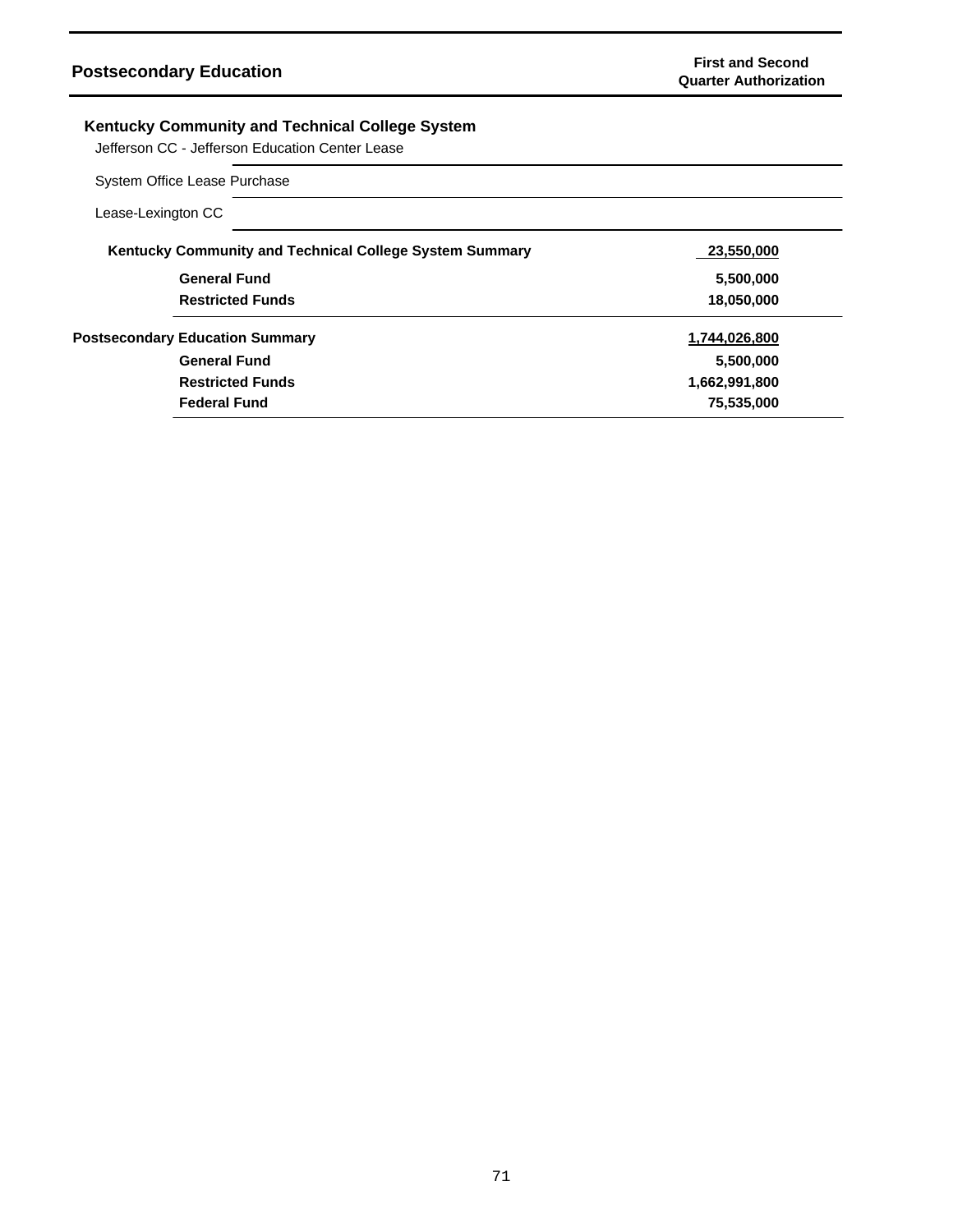### **Transportation First and Second Quarter Authorization**

| <b>General Administration and Support</b>                             |                          |
|-----------------------------------------------------------------------|--------------------------|
| Overhead Doors and Emergency Repair<br>Road Fund                      | 200,000                  |
|                                                                       |                          |
| <b>Construct or Repair Salt Structure</b><br>Road Fund                | 250,000                  |
| Remove Hazardous Materials<br>Road Fund                               | 50,000                   |
| <b>Building Renovation &amp; Emergency Repairs</b><br>Road Fund       | 420,000                  |
| <b>Construct Louisville District Office</b><br>Road Fund              | 5,950,000                |
| <b>Address Water and Wastewater</b><br>Road Fund                      | 100,000                  |
| Painting & Roof Repair or Replacement<br>Road Fund                    | 219,000                  |
| Road Maintenance Parks<br>Road Fund                                   | 1,500,000                |
| Conduct Paving and Landscaping<br>Road Fund                           | 50,000                   |
| Repair Loadometer & Rest Areas<br>Road Fund                           | 460,000                  |
| Various Environmental Compliance<br>Road Fund                         | 1,000,000                |
| Prog. Management (PRECON/6 YR Plan)<br>Road Fund                      | 2,000,000                |
| <b>General Administration and Support Summary</b><br><b>Road Fund</b> | 12,199,000<br>12,199,000 |
| <b>Transportation Summary</b><br><b>Road Fund</b>                     | 12,199,000<br>12,199,000 |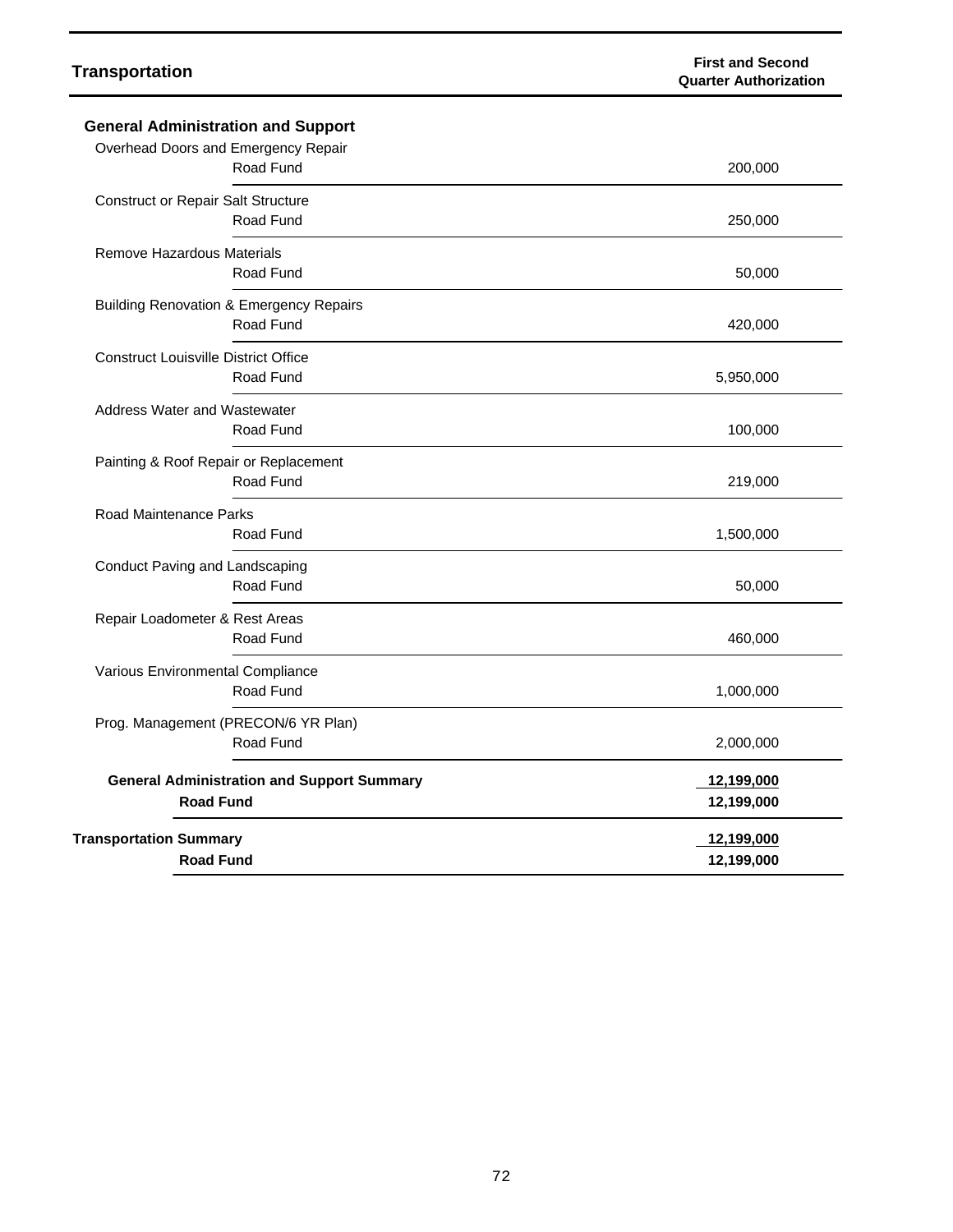## **Total Executive Branch - Capital**

| <b>General Fund</b>                 | 23,100,000    |
|-------------------------------------|---------------|
| <b>Restricted Funds</b>             | 1,707,542,800 |
| <b>Federal Fund</b>                 | 95,968,700    |
| Road Fund                           | 12.199.000    |
| <b>Capital Construction Surplus</b> | 880,000       |
| Investment Income                   | 24,570,700    |
| <b>Other Funds</b>                  | 21,800,000    |
| <b>Bonds</b>                        | 0             |

## **Total**

 $\equiv$ 

## **1,886,061,200**

 $\overline{\phantom{a}}$